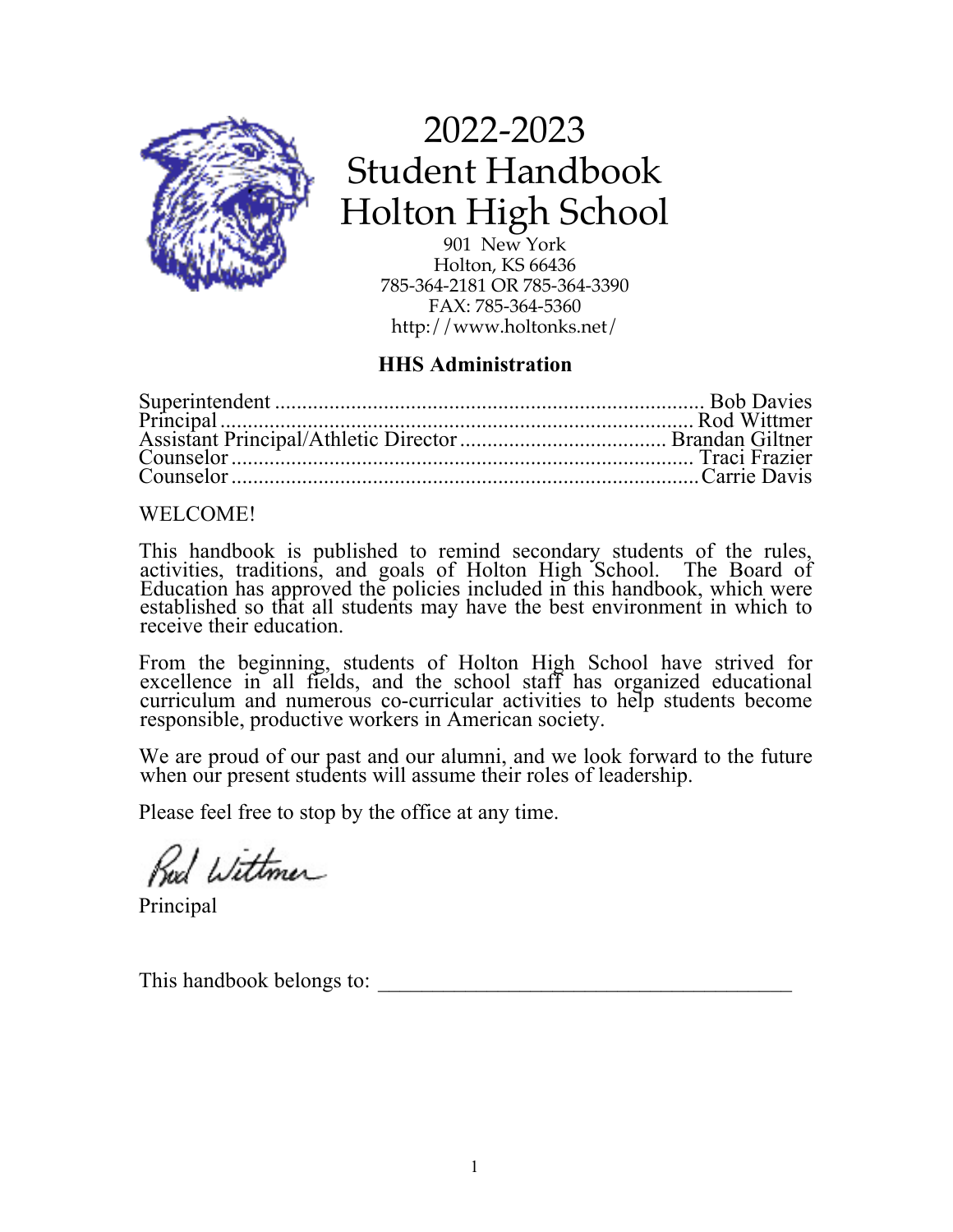# 2022-2023 HHS STUDENT HANDBOOK REVISION NOTES

| Page 8 | Updated Bell Schedules and School Fees. |
|--------|-----------------------------------------|
|--------|-----------------------------------------|

- Page 32 Updated Cell Phone Policy to include a 60-minute detention to be served the following day.
- Page 34 Updated School Issued Devices to clarify the replacement of Power Brick and Charging Cable that have the labels removed or missing.
- Page 37 Updated Career Readiness Time (CRT) to include Character Strong, Xello, Math & Reading Intervention and Progress Monitoring.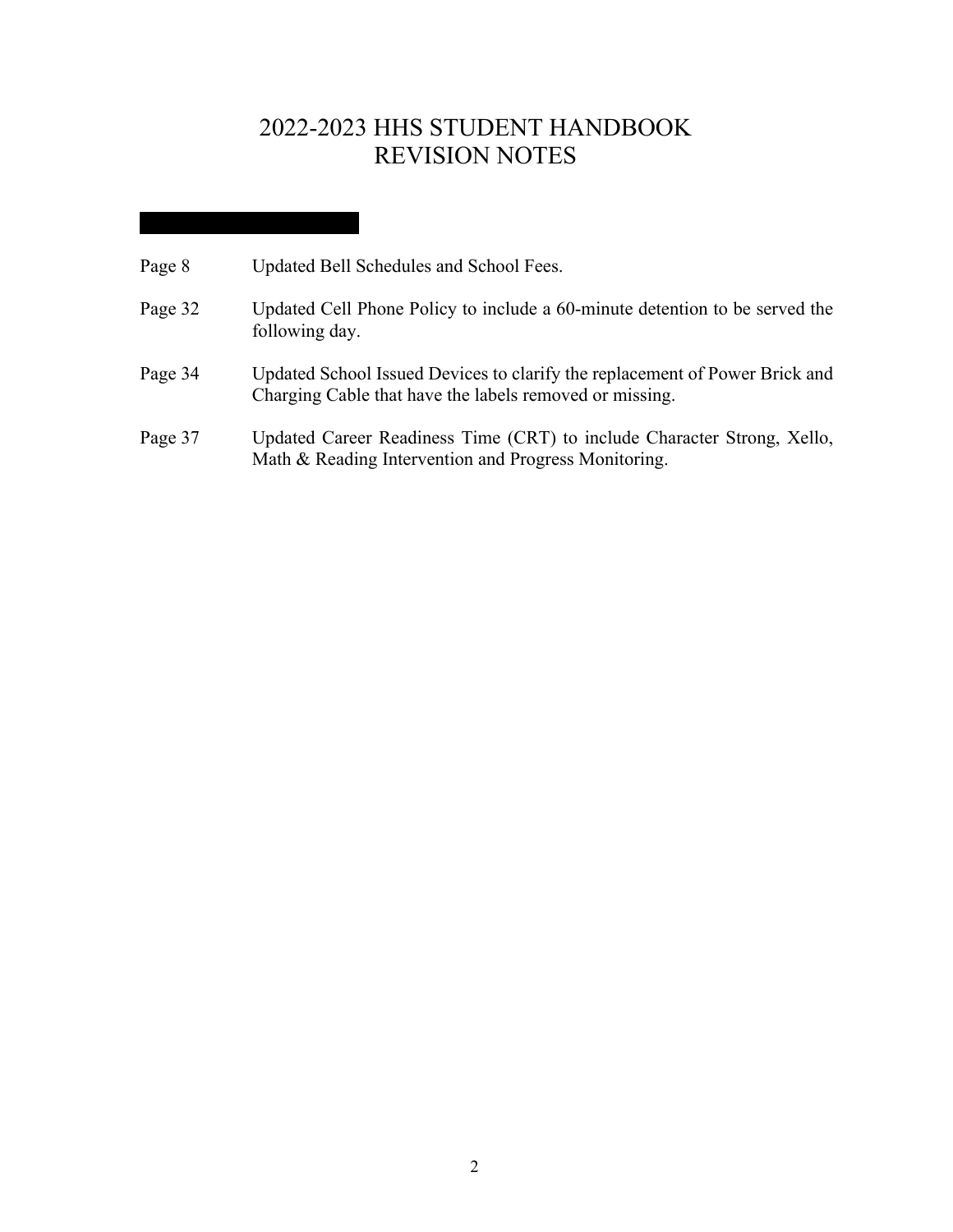# **TABLE OF CONTENTS**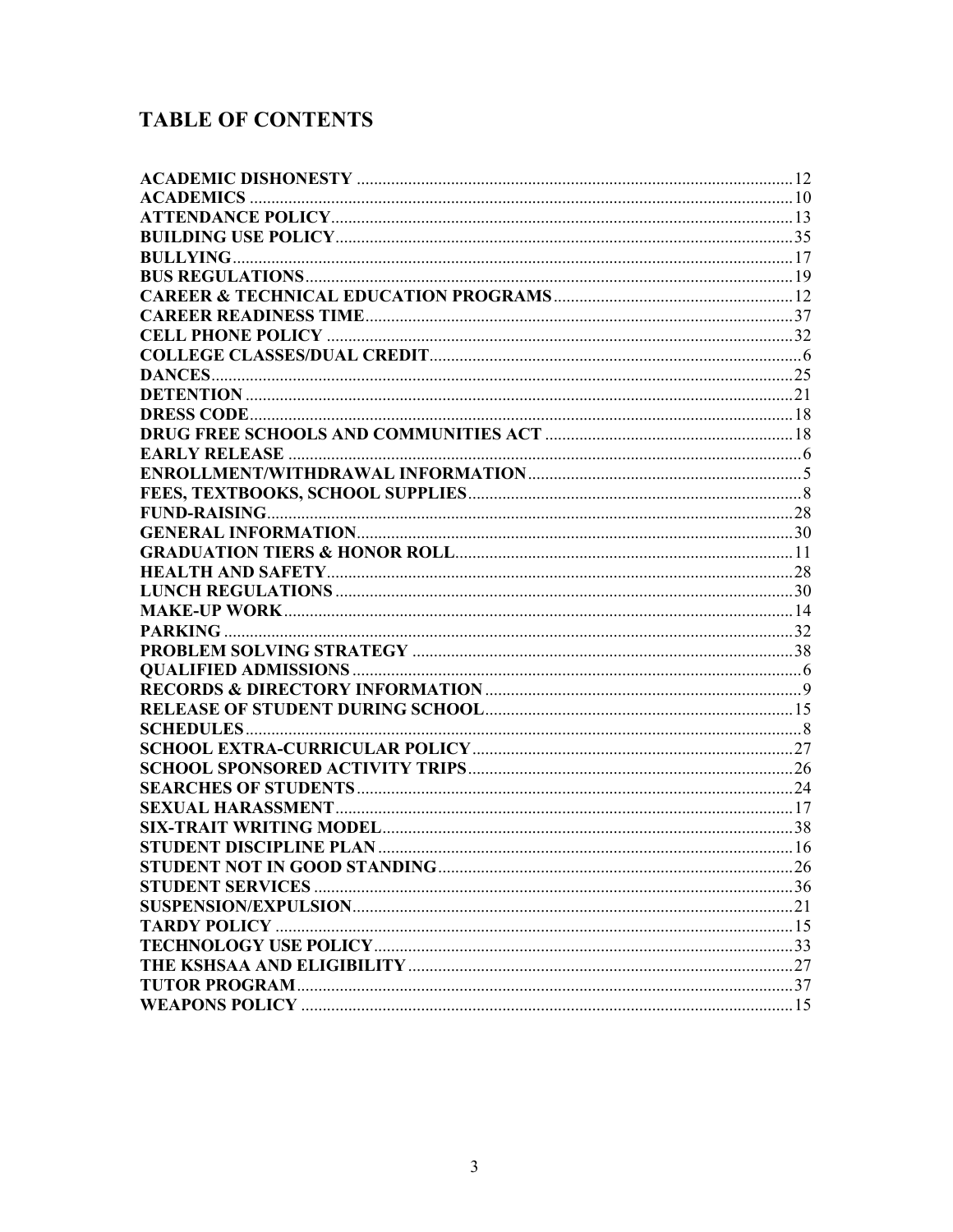# **Holton High School**

# **NON-DISCRIMINATION STATEMENT**

Discrimination against any individual on the basis of race, color, national origin, sex, disability, age or religion in the admission or access to, or treatment or employment in the district's programs and activities is prohibited. Harassment of an individual on any of these grounds is also prohibited. USD #336 Holton does not discriminate on the basis of race, color, national origin, religion, sex, disability, or age in its programs and activities and provides equal access to the Boy Scouts and other designated youth groups. The Superintendent and/or Assistant Superintendent has been designated to coordinate compliance with non-discrimination requirements contained in Title VI of the Civil Rights Act of 1964, Title VII of the Civil Rights Act of 1964, Title IX of the Education Amendments of 1972, Section 504 of the Rehabilitation Act of 1973, and The Americans with Disabilities Act of 1990. Information concerning the provisions of these Acts, and the rights provided thereunder, are available from the compliance coordinator.

#### **Holton High School Mission Statement**

Holton High School's mission is to provide all students with a basic foundation of knowledge, attitudes, and skills necessary for successful lifelong learning.

#### **USD 336 District Mission Statement**

"With the fundamental belief that every student can learn, the primary purpose of Holton School District #336 is to provide each student with learning opportunities in order to establish a foundation for success, both now and in the future."

#### **USD 336 Report Card**

Holton USD 336 Report Card can be found on the Kansas State Department of Education website for State Report Cards: http://ksreportcard.ksde.org/

#### **Staff Names**

Please see school website http://www.holtonks.net/

#### **Board of Education Members**

Please see school website http://www.holtonks.net/

#### **Important Phone Numbers**

Holton Elementary School 364-3251 Holton Middle School 364-2441 Holton High School 364-2181 USD 336 District Office 364-3650 USD 336 Special Education 364-3463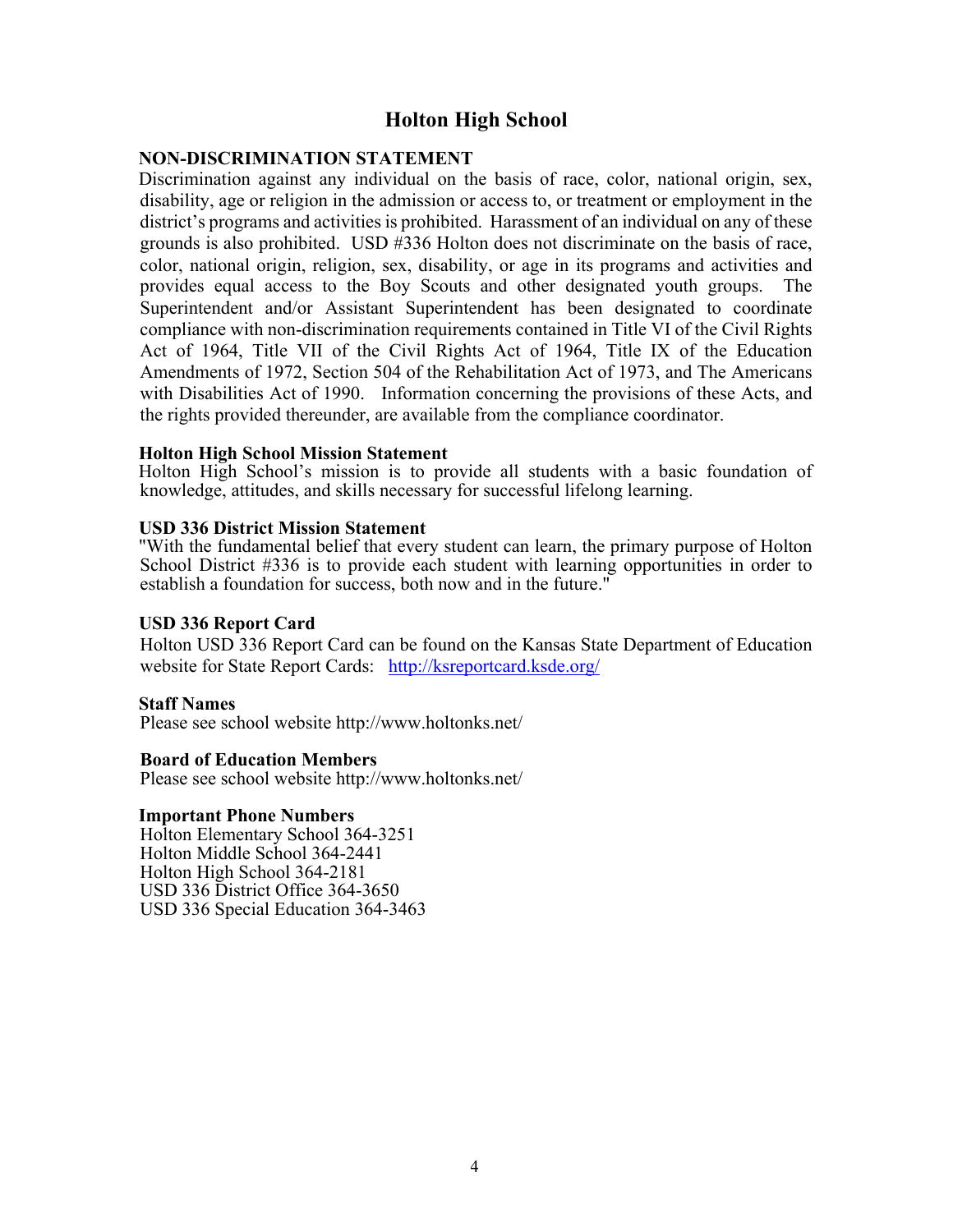# **ENROLLMENT (JBC)**

- All resident students shall be admitted to attend school in the district unless they have been expelled.
- A resident student is any child who has attained the age of eligibility for school attendance and lives with a parent or a person acting as a parent who is a resident of the district.
- All students enrolling in the district for the first time shall provide required proof of identity. Students enrolling in PreK-12<sup>th</sup> grade shall provide a certified copy of their birth certificate or a certified copy of the court order placing the child in the custody of the Secretary of the Department for Children and Families.
- The above requirements are not to serve as barriers to immediate enrollment of students designated as homeless or foster children as required by the Every Student Succeeds Act (ESSA) and the McKinney-Vento Act as amended by ESSA. The district shall work with the Department for Children and Families, the school last attended or other relevant agencies to obtain necessary enrollment documents.
- If proper proof of identity is not provided within 30 days of enrolling, the superintendent shall notify local law enforcement officials as required by law and shall not notify any person claiming custody of the child.

## **Non-resident Students**

- Non-resident students are those who do not meet the definition of a resident student. Nonresident students may be admitted only to the extent that staff, facilities, equipment, supplies and funding are available, and will be re-evaluated on a semester basis.
- Request for permission to attend must be made in writing to the superintendent each year and will be based on space available by grade level as well as the student's past attendance record, academic performance, and behavior. The above criteria will also be considered in reevaluation on a semester basis.
- Transportation to and from school is the responsibility of the non-resident student and his/her family.
- A non-resident student who has been suspended or expelled from another district will not be admitted to the district unless approved by the board.
- Each year during enrollment, parents and students must fill out a pupil information form including the following information:
	- o name(s), phone number(s) and address of the student's parent(s)/guardian(s);
	- $\circ$  name of individual(s) to contact in case of emergency;
	- o name of the student's physician; and
	- o description of any medical conditions of which the staff needs to be aware.
- This information is kept on file and made part of the student's record.

# **Address/Phone Number Change**

• Please notify the school secretary within seven days if any of the following change: a) numbers for home or parents' work; b) mailing or street address; or c) emergency contacts.

#### **Withdrawal From School**

- Transferring: A student transferring to another school must pick up a sign-out sheet in the office. All teachers must sign this sheet when the student turns in textbook and other materials. The student is to return the sheet to the office and inform the office where he/she will be transferring. When the student enrolls in the new school the school will request a transcript, which HHS will fax. All late fees and bills must be paid before a transcript will be sent.
- Drop-out: No student under the age of 16 may drop out of school. Students between the ages of 16 and 18 require a parent signature. Students 18 or older may sign themselves out. Signing out of school is required by law and must be done in the office. First, contact the principal to schedule a meeting. Both the student and parent must attend this meeting. Both parent and student will be required to sign the dropout form. The student will also need to complete the sign-out sheet (see transferring).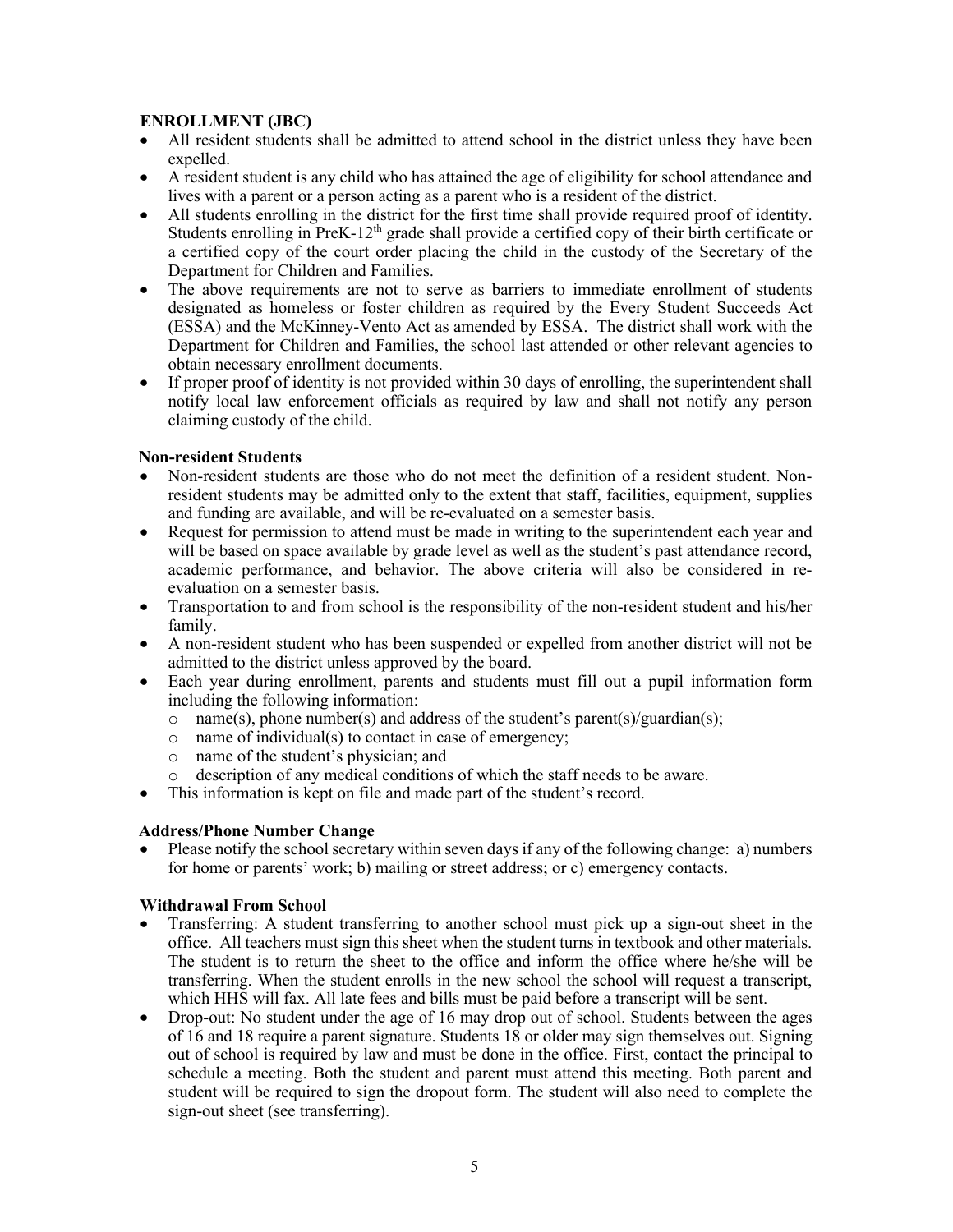#### **EARLY RELEASE**

- During the second semester of a senior year a student can apply for early release. The students on early release program will be allowed to take only the courses needed toward graduation. When not in class they are expected to leave school grounds or make special arrangements with the office to use the school building.
- To apply for early release the student must pick up a release form from the counseling office. The form must be signed by parents and the building principal then returned to the counseling office. Students who have demonstrated a struggle in previous classes may not be approved.
- If a student applies and is granted early release, this privilege can be revoked or suspended if the students grades drop below a C. If this happens the students will be required to stay at school during their early release time, until the grades have been improved.

#### **Assignment to School/Classes (JBC)**

- The superintendent shall assign students to the appropriate building. Any student desiring to attend a school outside the attendance area in which the student resides may do so only with the prior written permission of the superintendent.
- Assignment to a particular grade level or particular classes shall be determined by the building principal based on the educational abilities of the student. If the parents disagree, the principal's decision may be appealed to the superintendent. If the parents are still dissatisfied with the assignment, they may appeal in writing to the board.

#### **Advanced Placement**

• Advanced Placement courses are nationally recognized curricula that require extensive work on the part of the student. Each course has it's own grade level requirements, but most are open only to juniors and seniors (exception: Human Geography). At the conclusion of the course a national test is offered which could lead to college credit, depending on the score and the college of choice. While the school strongly encourages all students to take the AP exam, the cost of this exam is left to the student. A student can request financial assistance depending on need. All AP Courses will have a Weighted GPA.

#### **Kansas Academy of Mathematics and Science (KAMS)**

• KAMS is Kansas' premier residential learning experience for exceptional high school juniors and seniors with an interest in mathematics and science, located on the Fort Hays State University campus. All Math and Science credits at KAMS will have a Weighted GPA @ HHS and students attending KAMS will be eligible for all activities and graduation honors at HHS.

#### **COLLEGE CLASSES/DUAL CREDIT**

- With parental permission, juniors and seniors who are on track to complete graduation requirements as prescribed by the board are eligible to take college courses during the school day. The cost of each course is the responsibility of the student.
- A student may take an evening course (as long as the course is not offered during the school day) and receive dual credit. The course must be from a recognized state institution, and the transcript must be submitted to the counseling office upon completion. Students should check with the counseling office prior to taking an evening course if they plan to request dual credit.

#### **QUALIFIED ADMISSIONS**

Under Kansas law, a graduate of an accredited Kansas high school is entitled to admission to a State Board of Regents' Institution if the student has completed the pre-college curriculum prescribed by the State Board of Regents.

Also, note that a total of 27 units of credit are required by this district for graduation from high school. Consult with a school counselor to determine specific graduation requirements.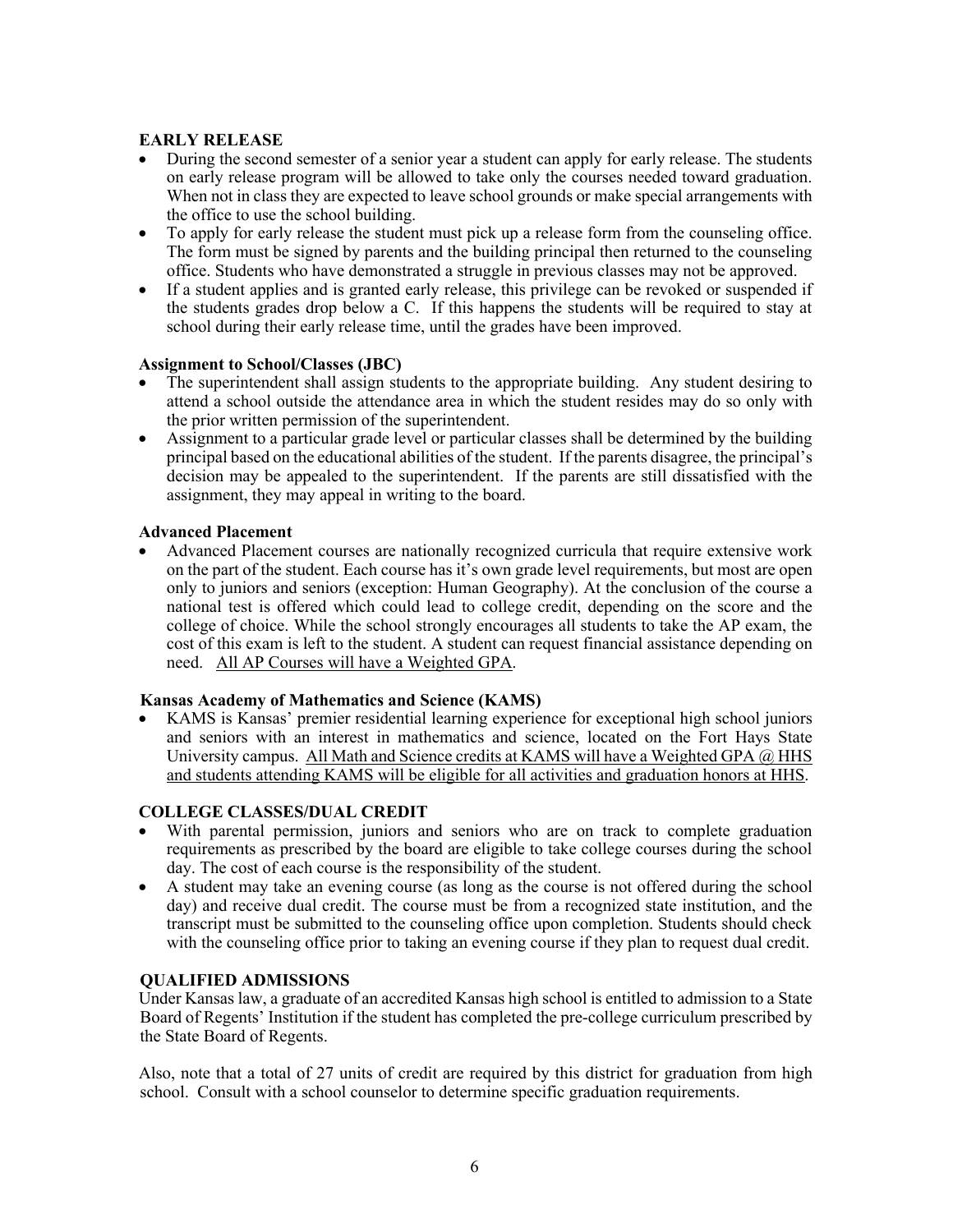

# **Qualified Admissions**

| Current Freshman Criteria - Under 21                                | <b>Amendments</b>                      |                         |
|---------------------------------------------------------------------|----------------------------------------|-------------------------|
| Requirements for Accredited High School                             | <b>Accredited High School Graduate</b> |                         |
| Graduate                                                            |                                        |                         |
| ESU, PSU, FHSU, KSU, and WSU                                        | ESU, PSU,<br>FHSU, and WSU             | K-State                 |
| $ACT: 21+ or$                                                       | $ACT: 21+ or$                          | $ACT: 21+ or$           |
| Rank in top third of class                                          | Cumulative GPA of                      | Cumulative GPA of       |
|                                                                     | 2.25                                   | 3.25                    |
| Complete Precollege Curriculum with a                               | Units (but not                         | Units (but not specific |
| 2.0 GPA (Resident)/2.5 GPA (Nonresident).                           | specific courses) are                  | courses) are            |
| Curriculum consists of:                                             | recommended;<br>recommended; units     |                         |
| -English (4 units);                                                 | units are not                          | are not required.       |
| Math (3 units with ACT benchmark of 22 or 4                         | required.                              |                         |
| units with one taken in senior year);                               |                                        |                         |
| Natural Science (3 units with one unit in chemistry<br>or physics); |                                        |                         |
| Social Science (3 units);                                           |                                        |                         |
| Electives (3 units)                                                 |                                        |                         |
| Note: As part of the admission application,                         |                                        |                         |
| students list each high school course taken along                   |                                        |                         |
| with the grade.                                                     |                                        |                         |
| 2.0 cumulative GPA on any college courses taken                     | 2.0 cumulative GPA                     | 2.0 cumulative GPA      |
| while in high school                                                | on any college                         | on any college courses  |
|                                                                     | courses taken while                    | taken while in high     |
|                                                                     | in high school                         | school                  |

| Current Freshman Criteria – Under 21            | <b>Amendments</b>                         |
|-------------------------------------------------|-------------------------------------------|
| Requirements for Accredited High School         | <b>Accredited High School Graduate</b>    |
| Graduate                                        |                                           |
| KU                                              | KU                                        |
| Cumulative GPA of 3.25 and ACT $21+$ or         | Cumulative GPA of 3.25 and ACT $21+$ or   |
| Cumulative GPA of 3.0 and ACT 24+               | Cumulative GPA of 3.0 and ACT 24+         |
| Complete the Precollege Curriculum as described | Units (but not specific courses) are      |
| above                                           | recommended; units are not required.      |
| 2.0 cumulative GPA on any college courses taken | 2.0 cumulative GPA on any college courses |
| while in high school                            | taken while in high school                |

| <b>High School Graduating Class of 2020</b> | <b>High School Graduating Class of 2021</b> |
|---------------------------------------------|---------------------------------------------|
| Current QA Criteria Apply                   | Amended QA Criteria Apply                   |

#### **AG Internship (Formerly On The Job Training (OJT))**

- Several programs offer students the opportunity to get real world experience during their senior year. This is not the old fashioned "Work Study Programs" of the past. A student must complete all the course requirements of a vocational program before they can apply for an AG Internship. In addition, the student must have demonstrated the ability to work independently in a trustworthy manner and have no challenges with credits towards graduation.
- Each AG Internship has individual requirements that must be met (see the instructor and counselor for detailed information) and the length of time spent on the AG Internship is determined by the program and availability of the student (depending on credits).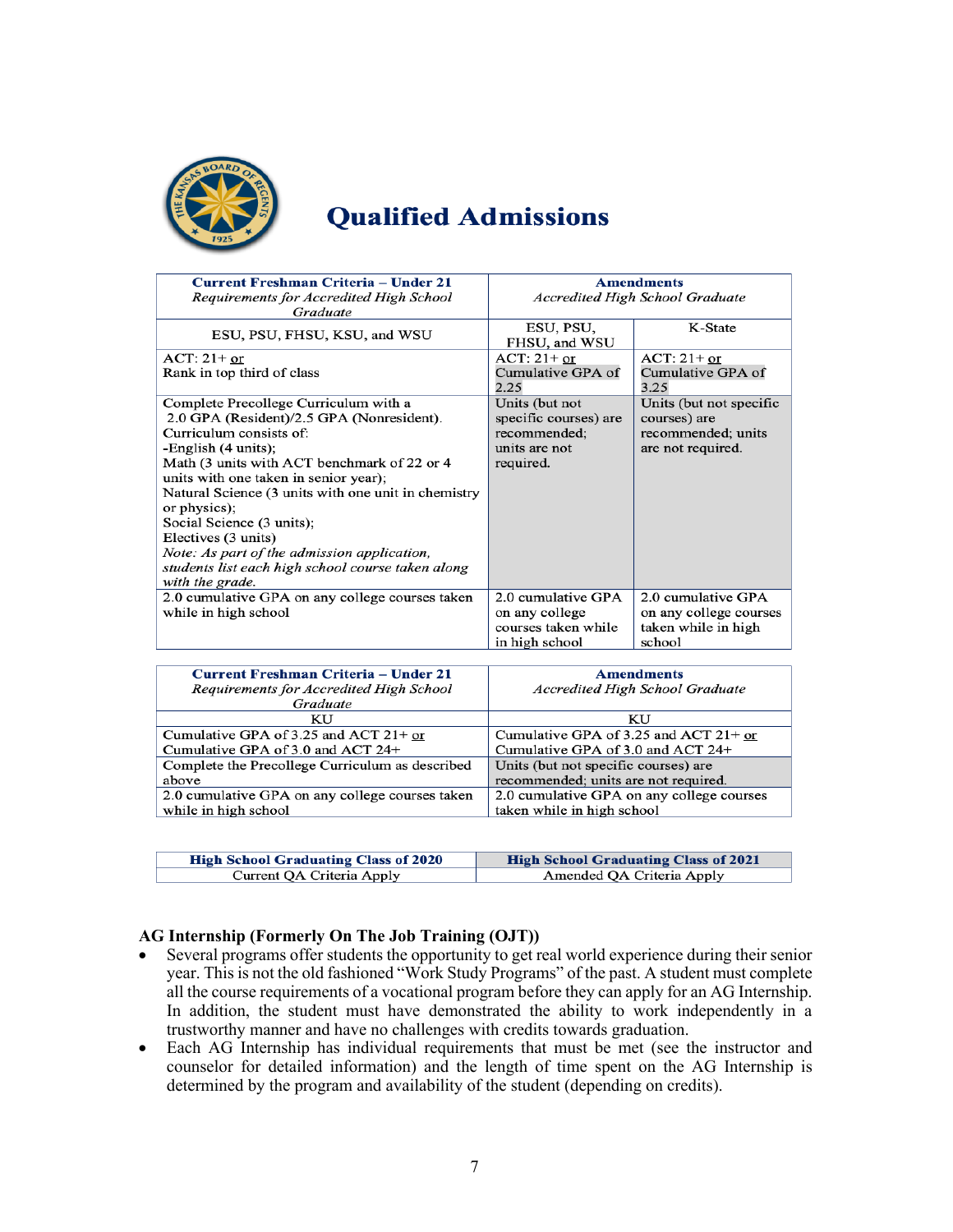#### **SCHEDULES**

• First Day of School: All students are to report to their first block. Students will then report to the auditorium for a short assembly and directions concerning the rest of the day.

| $\bullet$ | The Daily Time Schedule                                                |  |
|-----------|------------------------------------------------------------------------|--|
| $\circ$   |                                                                        |  |
| $\circ$   |                                                                        |  |
| $\circ$   | Block Time Schedule Monday through Friday                              |  |
| $\Omega$  | (Note: Blue Day classes will have the same time schedule as White Day) |  |
| $\Omega$  |                                                                        |  |
| $\Omega$  |                                                                        |  |
| $\Omega$  |                                                                        |  |
|           |                                                                        |  |
|           | $\blacksquare$                                                         |  |
|           | $\blacksquare$                                                         |  |
|           | $\blacksquare$                                                         |  |
|           |                                                                        |  |

#### **FEES (JS) AND TEXTBOOK RENTAL**

- Fees and textbook rental are to be paid when the student enrolls. Additional money may be charged in some classes for consumable materials. Textbooks are furnished on a rental basis and will be checked out the first day of school. Students are expected to care for these books and return them at the end of the year. Books will be inspected and checked in by each teacher. Any book lost, misplaced, or damaged beyond normal wear will require the replacement of that specific text at student expense.
	- o Activity Fee & Passes
		- o Grade 6-12 Student Activity Fee/Pass = \$30 (All Sports except Spirit Squad)
			- § A waiver is available for those who qualify.
		- o Sport Passes (all seasons, excluding tournaments and state events) HHS Adult =  $$75$ , HHS Family =  $$175$ , HMS Family =  $$60$
	- o Ag Ed Fees: Ag. Exploration, **AFNR**, Ag. Mgmt, Horticulture, Plant & Soil Science, Animal Science, Ag. Leadership, Environmental Science, Ag. Internship = \$15 Each; Ag. Mechanics, Ag Welding, & Ag. Fabrication = \$25 each.
	- o AP Class Test Deposit=\$100 (no refunds)
	- o AV/Comm. Arts Fees: Principles Of Illustration, Graphic Design Fundamentals, Graphic Design = \$15 each; Art II, Art III, Advanced Art, Crafts 1&2, & Adv. Crafts  $=$  \$20 each.
	- o Band: Instrument Rental Fee=\$30, **Percussion Fee** = \$30
	- $\degree$  Class Dues 9<sup>th</sup> \$25.00, 10<sup>th</sup> \$25.00, 11<sup>th</sup> \$10.00 (Required if attending Prom your Jr/Sr year.)
	- $\circ$  Driver's Education = \$152; **Non-USD 336 Student** = \$300
	- $\circ$  FACS Fees: Intro To FACS, Nutrition & Wellness, Culinary Essentials = \$15 each; Advanced Foods = \$20
	- o FFA Club Dues = TBD
	- $\circ$  FCCLA Club Dues = \$20
	- $O$  FBLA Club Dues = \$15
	- o Summer Weights Fee =  $$15$  (\$30 Non USD 336)
	- $\circ$  Text Book Fee = \$45.00
	- o Yearbook=TBA

|                              | HS/MS Student | Elem.  | Adult  |
|------------------------------|---------------|--------|--------|
| <b>Breakfast</b>             | \$1.90        | \$1.90 | \$2.65 |
| Lunch                        | \$2.95        | \$2.75 | \$4.00 |
| Milk                         | \$0.45        | \$0.45 | \$0.45 |
| Ala' Cart Main Entrée \$1.85 |               |        |        |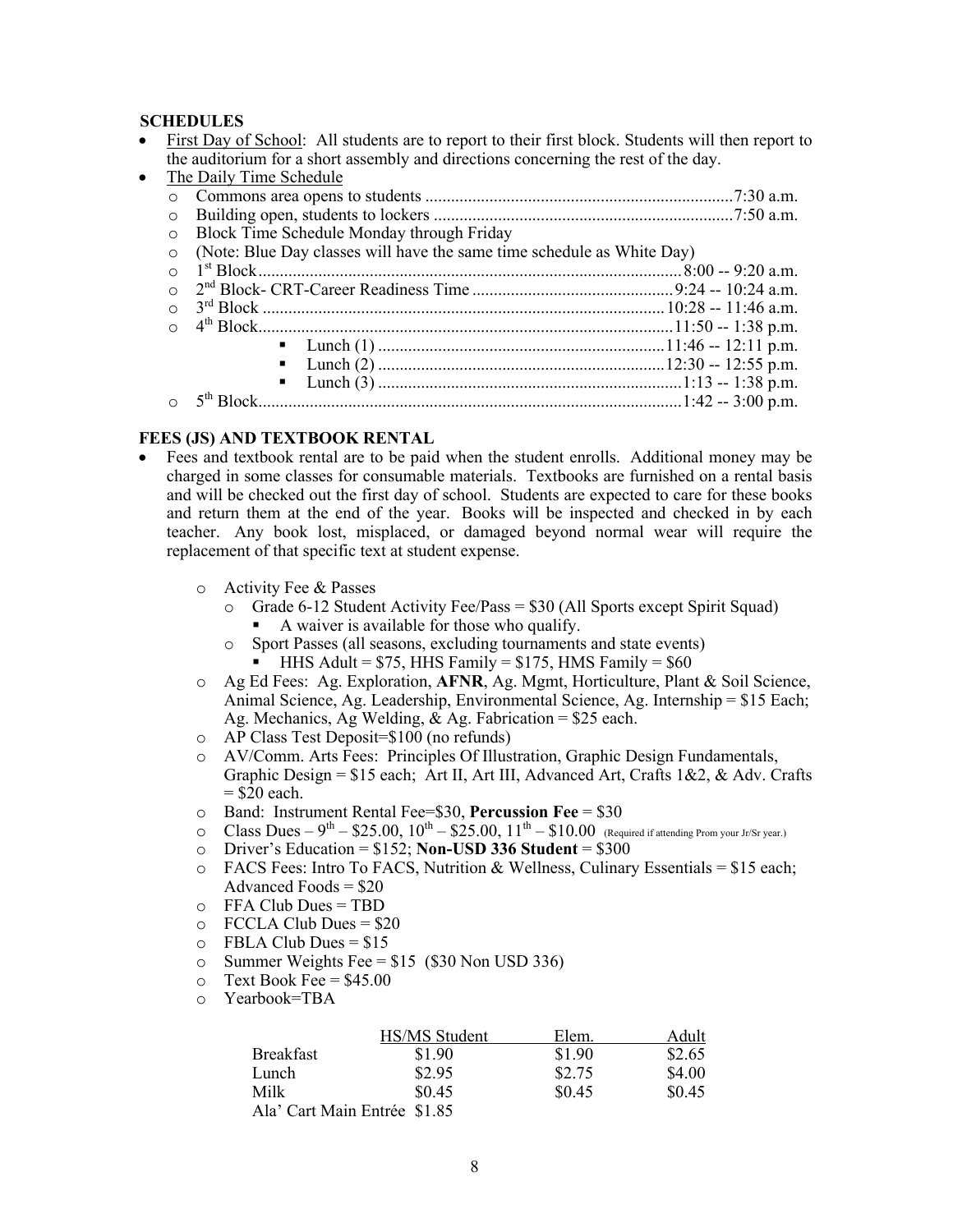Notes: 1) Students may not charge more than \$35; 2) Students must maintain a positive lunch balance to eat  $2^{nd}$  Entrée; and 3) Replacement lunch cards are \$5.

#### **School Supplies**

Students and parents need to consult the supply sheet handed out at enrollment and the classroom syllabus passed out during the first-class period.

#### **Transfers from Non-Accredited Schools**

The principal will place students transferring from non-accredited schools. Initial placement will be made after consultation with parents or guardians and guidance personnel. Final placement shall be made by the principal based on the student's documented past educational experiences and performance on tests administered to determine grade level placement.

#### **RECORDS (JR)**

- All student records shall be treated as confidential and primarily for local school use unless otherwise stipulated.
- (The following may serve as the required annual notification to parents and eligible students concerning their rights under FERPA.)
- Under the provisions of the Family Educational Rights and Privacy Act (FERPA) parents of students and eligible students (those who are 18 or older) are afforded various rights with regard to educational records, which are kept and maintained by the school. In accordance with FERPA, you are required to be notified of those rights which include:
	- o The right to review and inspect all of your educational records except those which are specifically exempted.
	- o The right to prevent disclosure of personally identifiable information contained in your educational records to other persons with certain limited exceptions. Disclosure of information from your educational records to other persons will occur only if:
		- § we have your prior written consent for disclosure; the information is considered directory information and you have not objected to the release of such information (see "Directory Information" ); and disclosure without consent is permitted by law.
	- o The right to request your educational records be amended if you believe the records are misleading, inaccurate, or otherwise in violation of your rights. This right includes the right to request a hearing at which you may present evidence to show why the record should be changed if your request for an amendment to your records is denied in the first instance.
	- o The right to file a complaint with the Family Policy and Regulations Office at the U.S. Department of Education if you believe USD 336 has failed to comply with FERPA's requirements. The address of this office is 400 Maryland Ave. SW, MES, Room 4074, Washington, D.C. 20202.
	- o The right to obtain a copy of USD 336 policies for complying with FERPA. A copy may be obtained from the USD 336 Central Office.

#### **DIRECTORY INFORMATION (JRB)**

- For purposes of FERPA, USD 336 has designated certain information contained in educational records as directory information, which may be disclosed for any purpose without your consent.
- Directory information categories may include the following: the student's name, address, telephone number, picture, parent or guardian, date and place of birth; major field of study; weight, height, participation in and eligibility for officially recognized activities and sports; dates of attendance or grade placement; honors and awards received; and the most recent educational agency or school attended by the student.
- You have a right to refuse to permit the designation of any or all of the above information as directory information. If you refuse, you must file written notification to this effect with the USD 336 Central Office. If refusal is not filed, USD 336 assumes there is no objection to the release of the directory information designated.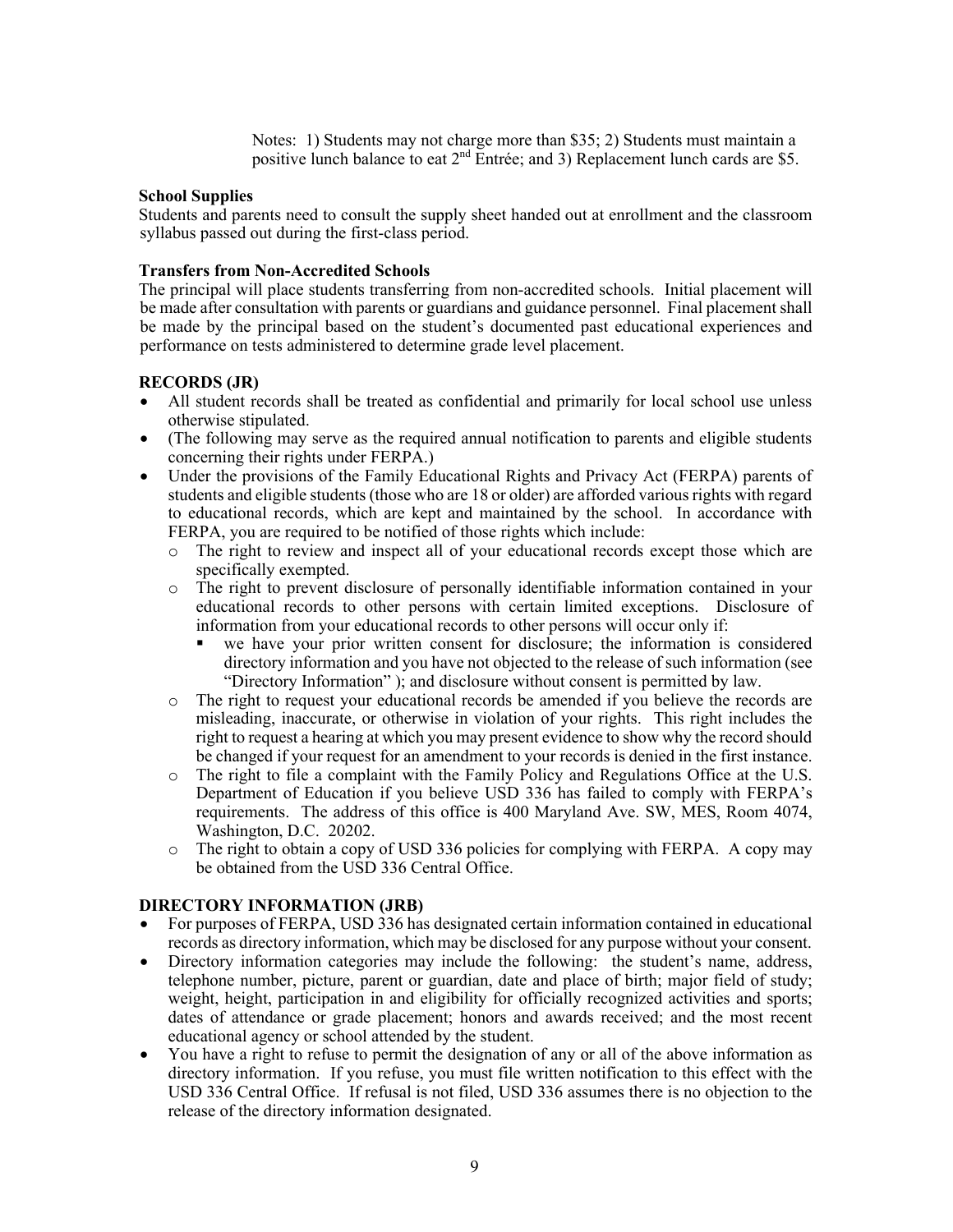### **ACADEMICS**

## **Grade Level/ Course Outcomes**

Recommended course completions:

- Freshman:  $9<sup>th</sup>$  English, Earth and Space Science, 1 math, computer applications / financial literacy, 4 electives (P.E., Civics/World History highly recommended).
- Sophomore:  $10<sup>th</sup>$  English, Biology, 1 math, 5 electives (PE and Civics/World History a must if not taken  $9<sup>th</sup>$  grade year).
- Junior:  $11<sup>th</sup>$  English, 1 American History, 1 math, 1 science and 4 electives.
- Senior: ½ Government, 1 English ... reminder need 27 credits to graduate.

## **Testing Program**

The district educational testing program shall consist of multiple assessments. These assessments shall include, as a minimum, individual teacher subject matter tests, district group achievement tests, and any state required tests.

#### **Promotion and Retention (JFB)**

- To qualify to be a 9<sup>th</sup> grader the student must have received approval from the  $8<sup>th</sup>$  grade.
- To qualify to be a  $10^{th}$  grader the student must have passed his/her English class and earned at least a total of 7 credits.
- To qualify to be an  $11<sup>th</sup>$  grader the student must have earned 2 credits of English and at least a total of 14 credits.
- To qualify to be a  $12<sup>th</sup>$  grader the student must have earned 3 credits of English and at least a total of 20 credits.

## **Grading**

- The high school general grading scale is
	- $93 100 = A$  $90 - 92 = A$  $87 - 89 = B +$  $83 - 86 = B$  $80 - 82 = B 77 - 79 = C +$  $73 - 76 = C$  $70 - 72 = C$  $67 - 69 = D+$  $63 - 66 = D$  $60 - 62 = D$  $0 -- 59 = F$
- Incompletes are issued when a student has not completed the work required to obtain a grade. Students receiving an incomplete on their report card have 10 school days to complete the work or the incomplete becomes a failing grade.

# **Report Cards (JF)**

- Periodic reports, either written, by telephone or individual conference with the parent(s), may be made to parents during the interim between issued formal reports. Staff shall contact parents of students who are failing to master the learning objectives or whose grades have shown a decrease since the last formal reporting period.
- Formal reports shall be made to students and parents following the end of each established grading period.
- The high school issues a report card at the completion of each semester. Grades obtained on the report card determine whether credit is issued or not. During the semester the high school will provide progress reports. The purpose of a progress report is to provide information to the student and parents where the student currently stands.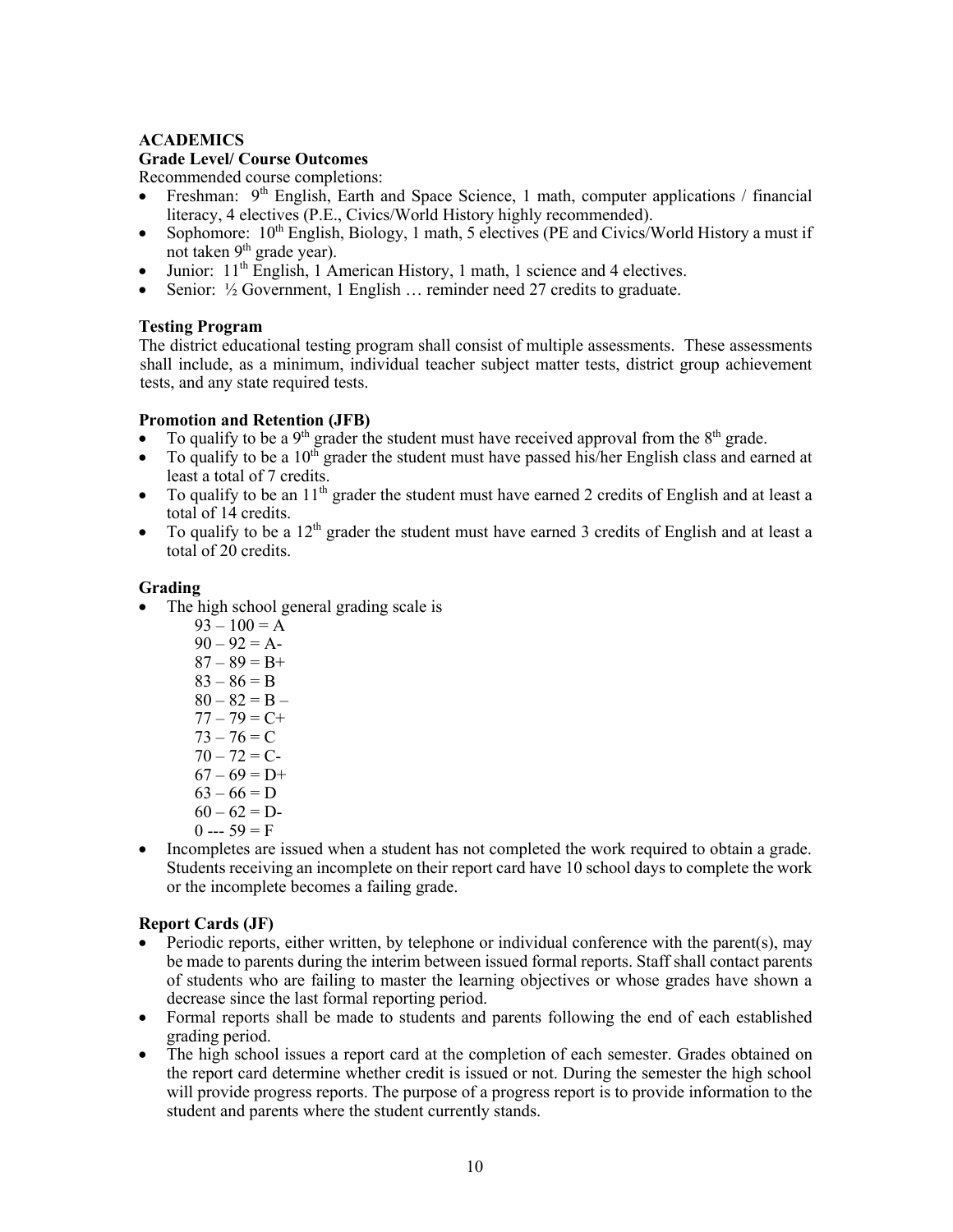• Parents with e-mails will receive e-mail reminders every three weeks that it's Progress Report time. Parents can check their student's grades on PowerSchool to see where they currently stand. Students who have failing grades and/or incompletes will receive a Progress Report via mail.

#### **Parent/Student/Teacher Conferences (JFAB)**

- Parents and students are encouraged to request a conference with teachers at any time convenient to all parties.
- The high school hosts their Parent-Teacher Conferences in the commons. Parents first report to the office to pick up their students progress report. They then can choose which teacher is available and meet with them. If parents are concerned about privacy they can request a private meeting with the teacher.
- If the parent doesn't pick up the progress report generated for Parent-Teacher Conferences, it will be mailed out following the Conferences.
- Conferences will be held two times a year once in the Fall and once in the Spring.

## **Homework**

Homework is an important part of the learning process where students are expected to practice newly learned material, or become familiar with a new topic. As a general rule, all students should be able to carry out their homework without external help, provided they were focused during class sessions. CRT is held each school day and will run roughly 55 minutes. While the purpose of CRT is not for homework/study hall, it can serve that way for many students on many occasions. Students can use their laptop as a tool to track upcoming homework. In addition to assigned homework, students are expected to review the material covered in class and do additional studying if needed. Under the Academic Assistance policy the student will be required to meet with the teacher if so assigned before being allowed to attend any other meetings.

#### **GRADUATION TIERS**

- Effective with the graduating class of 2011, Valedictorian and Salutatorian will be determined by the following criteria with coursework based on completion of the Kansas Scholars Curriculum.
- Eligible students are those who attend HHS for their full Senior year and the ACT scores will be attained by the February test date for inclusion into the tiers. Weighted GPA's will be used.

**Summa Cum Laude** Completion of Kansas Scholars Curriculum 4.0 GPA on all classes ACT Superscore 30 or above 2 Advanced Placement Courses & Exams OR 1 AP Course & Exam AND 2 Honors Courses

# **Magna Cum Laude** Completion of Kansas Scholars Curriculum 3.95 GPA on all classes

ACT Superscore 28 or above 1 Advanced Placement Course & Exam

#### **Cum Laude** Completion of Kansas Scholars Curriculum 3.85 GPA on all classes ACT Superscore 26 or above 1 Advanced Placement Course & Exam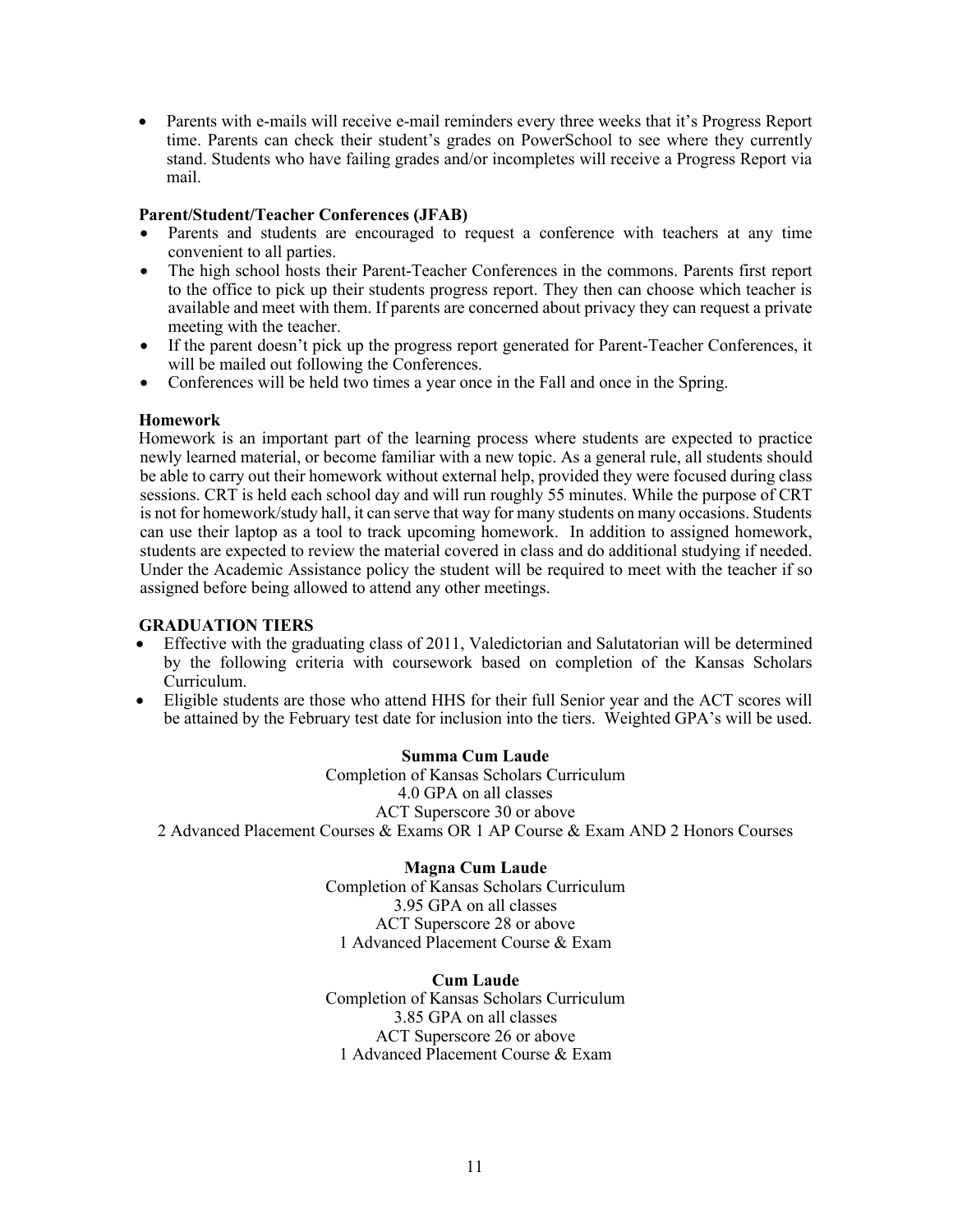## **Honor Roll**

An honor roll is published every semester. Students must have a 3.2 GPA or higher to be on the honor roll.

> $Blue=4.0$ White=3.6-3.99 Wildcat=3.2-3.59

## **Awards and Honors (JN)**

- Students who obtain all A grades for the two semester grading periods will be presented with a scholastic letter award.
- Awards for participation in interscholastic activities shall be limited to those approved by the KSHSAA.

#### **Graduation Exercises**

- Students who have completed the requirements for graduation may be allowed to participate in graduation exercises unless participation is denied for appropriate reasons. Graduation exercises shall be under the control and direction of the building principal.
- Commencement speakers will be selected by the building principal.
- Students are expected to follow school dress code.
- Students are given their diploma cover during the graduation ceremony. Should the student demonstrate any misconduct during the ceremony the student will return to school the following Monday for disciplinary action. The student diploma may be picked up at the HHS office at the conclusion of the school year, if not, they will be mailed to the home address.

#### **Early Graduation**

Currently Holton High School does not offer early graduation. If early graduation is desired a request to the BOE must be made during the fall of the Senior Year.

#### **ACADEMIC DISHONESTY**

- Academic dishonesty–as in cheating or plagiarism–is not acceptable at HHS. Cheating includes copying another student's work; such as homework, class assignments, projects or worksheets; copying another student's test answers; or having someone else complete an assignment, project or test and submit such as one's own work. Plagiarism is the use of another person's original ideas or writing without giving credit to the true author. Materials taken from electronic sources are covered by this policy.
- A student who engages in any form of academic dishonesty will be subject to the loss of credit for the work in question, as well other disciplinary measures.
	- o First Offense "F" on material and parent notified.
	- o Second Offense "F" on material, parent notified, and three days suspension.
	- o Third Offense All of the above plus possible loss of course credit.

#### **AIDS and Sexuality Curriculum Inspection (IKCA)**

- The human sexuality and AIDS curriculum is available for inspection from the high school principal.
- A parent or guardian (or student eighteen years of age or older) may use the district opt-out provision to remove the student from some portion or all of human sexuality and AIDS classes included in the district's required curriculum.
- To receive information on the opt-out provision, contact the principal's office.

# **CAREER & TECHNICAL EDUCATION PROGRAMS**

Holton High School offers a number of Career & Technical Education opportunities. A student entering HHS can discuss with the counseling department the various career pathways that are available.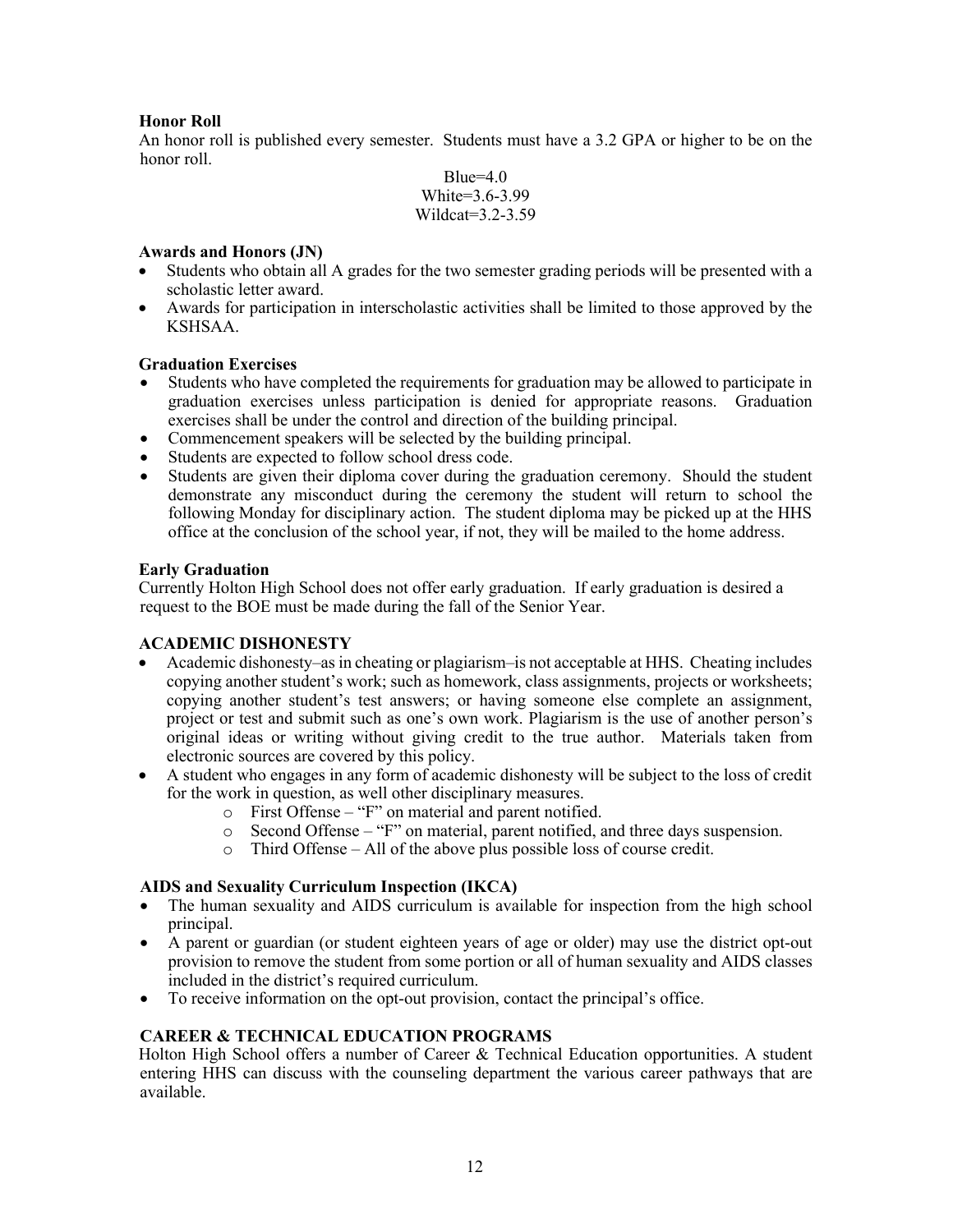# **Credit Recovery**

Credit Recovery is available through Fresh Start with USD 336 Administrative approval and is dependent on course availability. Students will be charged \$150 per ½ credit course.

# **Concurrent Credit Courses Outside School Day**

- It is our hope students will take challenging courses when possible. To help encourage this the district will provide concurrent credit for any college course taken outside the school day as long as it meets the following: (Only courses that are NOT offered currently at HHS may be taken for concurrent credit.)
- Must be offered by a Kansas Regent School (Special permission may be given for online university courses). The instructor of the college course must meet "Highly Qualified" requirements in accordance with state law.
- Upon completion of the course, a transcript must be submitted to the counseling office.

# **Online Courses**

- To provide more opportunities for Holton High School students, the district has approved various online courses to be taken at student's expense. (Only courses that are NOT offered currently at HHS may be taken.)
- Requirements:
	- o For every 2 online courses a student is enrolled in, a student will be provided 1-block of time within the HHS Schedule.
	- o Student must demonstrate self-motivation in previous classes.
	- o Online courses will be assigned in the student's schedule. The student is required to report to the assigned staff member and is expected to work on the online course. The staff member will monitor student progress throughout the semester.

# **ATTENDANCE/TRUANCY (JBD, JBE)**

- When a student is absent from school an attempt shall be made to contact the parent or guardian to determine the reason for the absence. The principal has been designated to determine the acceptability and validity of excuses presented by the parent(s) or the student.
- *Please contact the school by 8:15 a.m. for any absences. If no parent/guardian contact is received, school officials will attempt to make contact.*
- Excused/Unexcused Absences
	- o The definition of "Excused Absence" includes the following:
		- § Personal illness;
		- Health-related treatment, examination, or recuperation;
		- Serious illness or death of a member of the family;
		- Obligatory religious observances;
		- Participation in a district-approved or school sponsored activity or course;
		- § Absences pre-arranged by parents and approved by the principal; and
		- § Students of active duty military personnel may have additional excused absences at the discretion of the principal for visitations relative to leave or deployment.
	- All absences which do not fit into one of the above categories would be considered an "Unexcused Absence." A student serving a period of suspension or expulsion from the district shall not be considered inexcusably absent.

# **Definition of Absences**

- Documented Excused Absence: Occurs when the school has documentation that the student visited a doctor, dentist, court, lawyer, or an approved job shadow. All funerals of the immediate family shall be counted as a Documented Excused Absence. Notes/documents may be faxed to the HHS Office at 364-5360.
- Parental Excused Absence: Occurs when the parent contacts the school to excuse their child for one of the above-mentioned reasons. **The student is allowed five Parental Excused Absences during a semester.**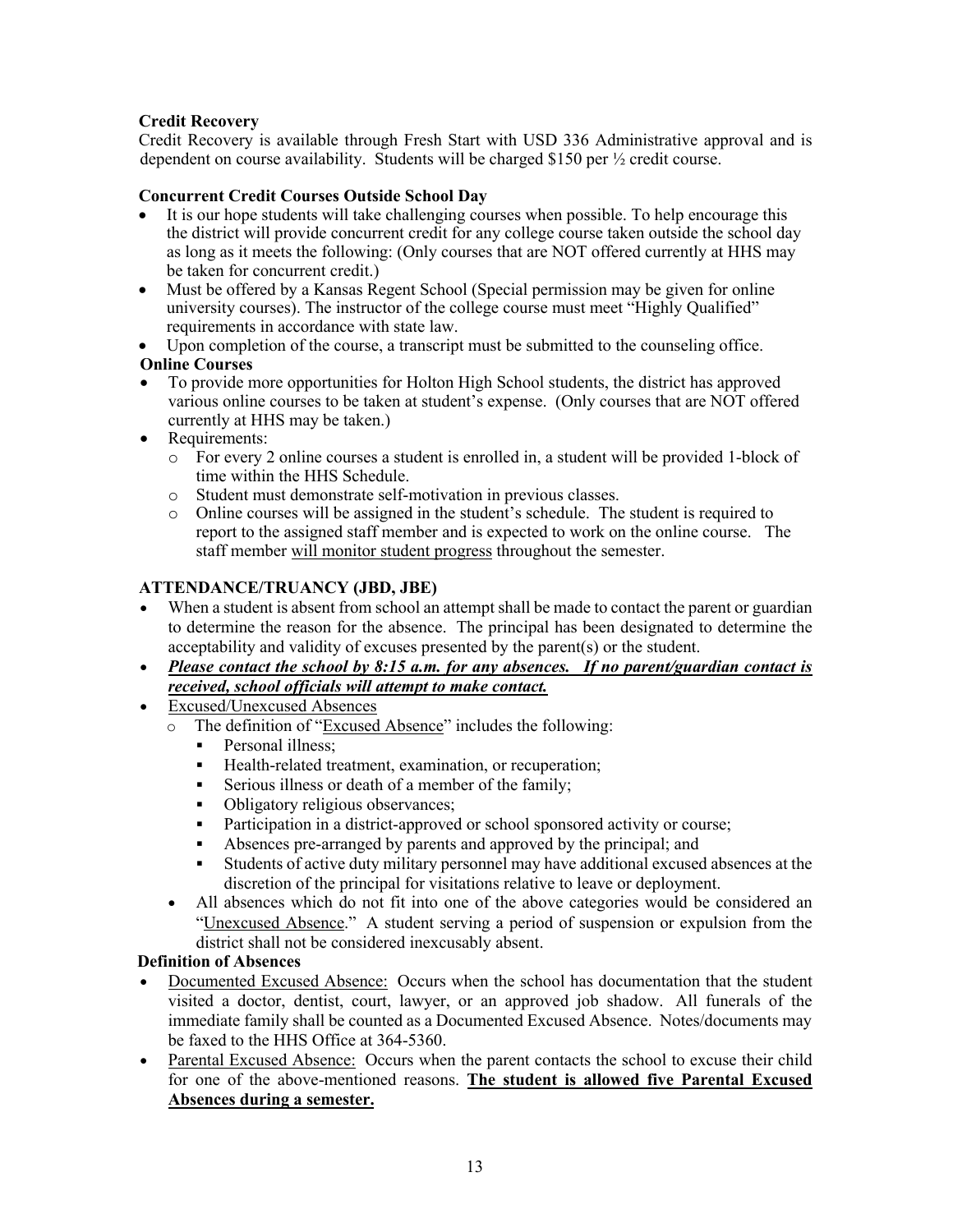- Unexcused Absence: Occurs when the absence doesn't meet the above BOE approved excused absences, when the student has exceeded the five Parental Excused Absences during the semester or when the school has not been contacted by parents/guardian.
- School Related Excused Absence: Occurs when the student misses a school day due to a school activity. Students need to make arrangements with all their teachers prior to attending a school event.
- College Visit/Job Shadowing Excused Absence: Students desiring to visit the University/College Campus/Job Shadow of their choice will not be counted absent from classes missed and should meet the following requirements:
	- o Make prior arrangements with the college admission officers/Employer/HHS Counselor.
	- o Student must bring back verification of their college visit or Job Shadow.
	- o Arrangements for homework should be handled or turned in beforehand.

# **Consequences for Absences**

- See Truancy: (Listed Below)
- Consequences for Unexcused Absences: Class assignments and tests given during an Unexcused Absence can result in reduced or no credit. Students with an Unexcused Absence other than school-approved activities should not expect to participate in or attend any school activities, which occur on that day or evening or on a Saturday following the unexcused day.
- Attendance and Extracurricular Activities: Any student that is absent after 12:00 p.m., due to illness or for any "Unexcused" reason shall NOT be eligible to attend and/or participate in any extra-curricular activity scheduled during that particular day. Participation in activities on days any student is absent for "Documented Excused Absences" shall be at the discretion of the principal.
- Significant Part of a School Day
	- o An absence of two or more hours (120 minutes) in any school day shall be considered an absence for a significant part of the school day.

# **MAKE-UP WORK**

Students with excused absences have two days (not class periods) after returning to their class to make up their assignments. If students are gone for more than two days, they need to discuss with their teachers what was assigned while gone and when work needs to be turned in. Students are encouraged to see their teachers to find out what they missed. It is the responsibility of students to obtain the necessary information from their teachers with respect to making up schoolwork lost during absences.

# **ATTENDANCE: TRUANCY (JBE)**

- Unless reporting would violate the terms of any memorandum of understanding between the district and the authority to which reports would be made. The building principal shall report students who are inexcusably absent from school to the appropriate authority.
- Truancy is defined as any three (3) consecutive unexcused absences, any five (5) unexcused absences in a semester, or seven (7) unexcused absences in a school year, whichever comes first. School year means the period from July 1 to June 30. Students who are absent without a valid excuse for a significant part of any school day shall be considered truant.
- Prior to reporting to either the Department for Children and Families (if the student is under 13) or the county or district attorney (if the student is 13 or more years of age but less than 18 years of age), a letter shall be sent to the student's parent(s) or guardian notifying them that the student's failure to attend school without a valid excuse shall result in the student being reported truant.
- Waiver of Compulsory Attendance Requirements
	- $\circ$  Students 16 or 17 years of age may be exempt from compulsory attendance regulations if the parent(s) or person acting as parent attend(s) the counseling session required by law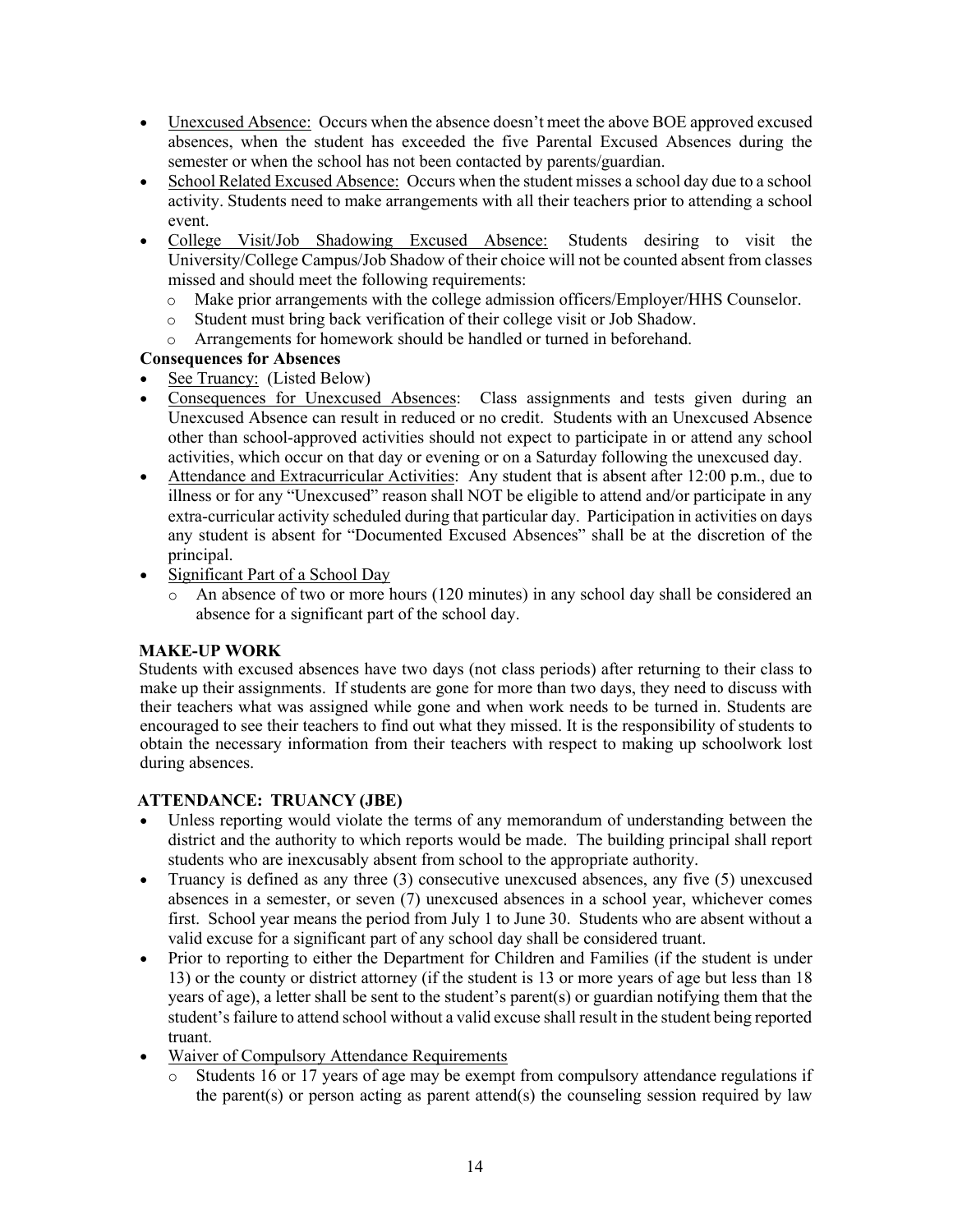and signs the appropriate consent and waiver form; if the student earns a GED; or if the student is exempt from compulsory attendance requirements pursuant to a court order.

- Involvement of Law Enforcement
	- o Law enforcement officers may return truant children to the school where the child is enrolled, to the child's parent or guardian, or to another location designated by the board to address truancy issues.
- Reporting to Parents
	- $\circ$  If a truant child is returned to school by a law enforcement official, the principal shall notify the parent or guardian.
- Dual Enrollment Students
	- o Eligible students who are enrolled in a board-approved dual enrollment program shall not be considered truant for the hours during the school day they attend classes at a Regent's university, community college, technical college, vocational school, or Washburn University.

#### **TARDY POLICY**

- Tardiness is defined as any appearance of a student after the scheduled time school or a class begins. Tardiness of more than ten (10) minutes to a class will be considered an absence and should not be admitted without a pass from the office. The principal shall have the authority to determine whether a tardy is "Excused" or "Unexcused" relative to the administration of this policy. Legitimate excuses shall be those over which the student has very little or no control. Tardiness within the same SEMESTER, will result in the following consequences:
	- o Tardies 1-3: warning from instructor.
	- o Tardies 4-9: 30 minutes detention/BASS for each.
	- $\circ$  Tardies  $\geq 10$ : 2 Points and a hour of detention/Bass for each.

#### **Sign In/Sign Out**

- Students must sign out in the office before leaving school premises during the school day. Students must sign in when arriving at school after the 8:00 bell rings.
- With permission from the office a student may sign out to the parking lot to obtain textbooks and other school material. Students will not be allowed to do this on a regular basis.

#### **RELEASE OF STUDENT DURING SCHOOL (JBH)**

- Students shall not be released during the school day except upon a written or verbal request from the student's parent or person acting as a parent. Before releasing a student during the school day, the building principal shall verify the identity of the person seeking release of the student. If the principal is not satisfied with the identification provided by the person seeking release of a student, the student's release may be refused.
- Students shall not be allowed to run personal errands for school employees off school premises.
- In some situations parents may sign a sheet giving permission for their child to leave school grounds without having to contact the parent. See the office for sign-out sheet.
- See "Sign In/Sign Out."

# **WEAPONS (JCDBB)**

- A student shall not knowingly possess, handle or transmit any object that can reasonably be considered a weapon at school, on school property or at a school-sponsored event. This shall include any weapon, any item being used as a weapon or destructive device, or any facsimile of a weapon. **DO NOT carry pocketknives at school**.
- Possession of a Firearm
	- o Possession of a firearm shall result in expulsion from school for a period of one year (186 school days), except the superintendent may recommend this expulsion requirement be modified on a case-by-case basis (see "Expulsion" and "Probationary Status"). Expulsion hearings shall be conducted by the superintendent or other certified employee or committee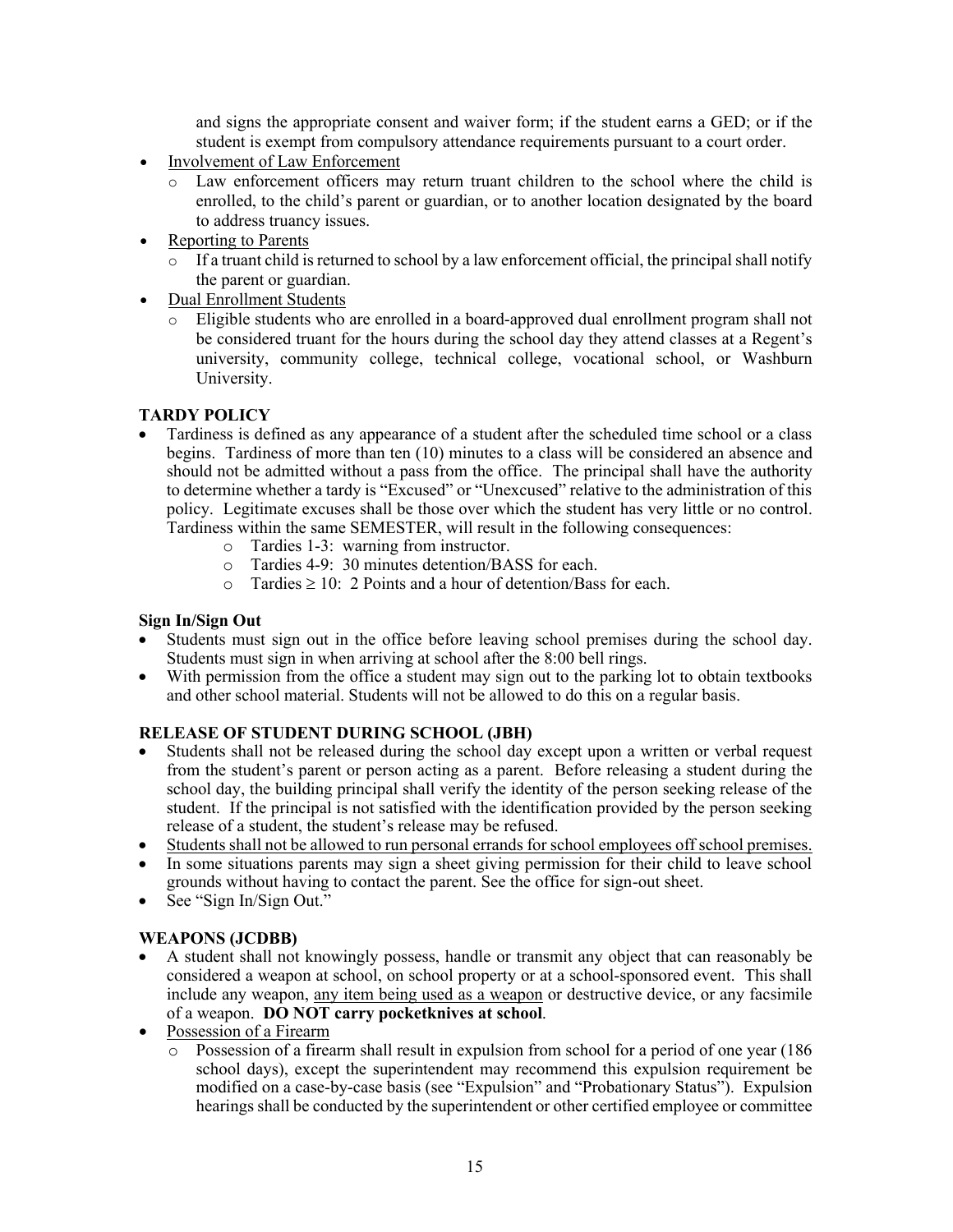of certified employees of the school, in which the pupil is enrolled or a hearing officer appointed by the board.

- o Students violating this policy shall be referred to the appropriate law enforcement agency(ies) and, if a juvenile, to SRS.
- Definition of Firearms and Destructive Devices
	- o As defined in district policy, the term "firearm" means any weapon which will, or is designed to, or may readily be converted, to expel a projectile by the action of an explosive, the frame or receiver of any such weapon, or any firearm muffler or silencer, or any destructive device.
	- o The term "destructive device" means any explosive, incendiary or poison gas, bomb, grenade, rocket having a propellant charge of more than four ounces, missile having an explosive or incendiary charge of more than one-quarter ounce, mine, or other device similar to any of these devices.

#### **STUDENT CONDUCT/DISCIPLINE**

- Students may be disciplined for any of the following reasons:
	- o willful violation of any published, adopted student conduct regulation;
	- $\circ$  conduct which substantially disrupts, impedes, or interferes with school operation;
	- o conduct which endangers the safety or substantially impinges on or invades the rights of others;
	- o conduct which constitutes the commission of a felony;
	- o conduct which constitutes the commission of a misdemeanor;
	- o disobedience of an order of a school authority if the disobedience results in disorder, disruption or interference with school operation; and
	- o possession of a weapon at school, on school property or at a school-sponsored event.
- Violation of any provision of the behavior code may result in disciplinary action up to and including suspension and/or expulsion. See "Suspension/Expulsion."
- The district shall cooperate with law enforcement in security matters and shall, as required by law, report criminal acts committed at school, on school property or at school-sponsored activities.

| <b>DISCIPLINE MATRIX</b>                                                                                                                                                                                                                                                                                                                                                                                     |                                                                                                                                                                                                                                                                 |                                                                                                                                                                                                                                                               |                                                                                                                                                                                                                                                                                                                                                                                                                         |                                                                                                                                                                                                                                    |
|--------------------------------------------------------------------------------------------------------------------------------------------------------------------------------------------------------------------------------------------------------------------------------------------------------------------------------------------------------------------------------------------------------------|-----------------------------------------------------------------------------------------------------------------------------------------------------------------------------------------------------------------------------------------------------------------|---------------------------------------------------------------------------------------------------------------------------------------------------------------------------------------------------------------------------------------------------------------|-------------------------------------------------------------------------------------------------------------------------------------------------------------------------------------------------------------------------------------------------------------------------------------------------------------------------------------------------------------------------------------------------------------------------|------------------------------------------------------------------------------------------------------------------------------------------------------------------------------------------------------------------------------------|
| Level 1                                                                                                                                                                                                                                                                                                                                                                                                      | Level 2                                                                                                                                                                                                                                                         | Level 3                                                                                                                                                                                                                                                       | Level 4                                                                                                                                                                                                                                                                                                                                                                                                                 | Level 5                                                                                                                                                                                                                            |
| 1 pt - Min. 30 minutes<br>Detention                                                                                                                                                                                                                                                                                                                                                                          | 2 pts $-60$ to 90<br>Minutes of Detention                                                                                                                                                                                                                       | $3$ pts – ISS and/or<br>Friday Night School                                                                                                                                                                                                                   | $5$ pts – Min. 1 day of<br><b>OSS</b>                                                                                                                                                                                                                                                                                                                                                                                   | 12 pts – Long Term<br>Suspension or<br>Expulsion                                                                                                                                                                                   |
| *Clothing violation<br>*Display of affection<br>*Failure to Cooperate<br>*Tardies $(4-9)$<br>*Cell Phone<br>*Parking lot without<br>permission<br>*In an unauthorized<br>area without<br>permission<br>*Assembly misconduct<br>*Technology violation<br>*Bullying (depending<br>on the infraction will<br>determine placement<br>on discipline plan –<br>repeat offenses<br>automatically increase<br>level) | *Forging a signature<br>*Hazardous driving<br>*Failure to comply with<br>reasonable request<br>*Leaving class without<br>permission<br>*Skipping class (1 <sup>st</sup> )<br>offense)<br>*Bullying $(2nd$ offense)<br>*Profanity/vulgarity<br>*Tardies $(>=10)$ | *Conflict with student<br>$-$ verbal<br>*Disrespect towards<br>staff<br>*Refusing<br>consequence<br>*General Misconduct<br>*Theft<br>*Bullying $(3rd$ offense)<br>*Skipping detention<br>*Skipping B.A.S.S.<br>*Unexcused Absence<br>*Skipping Class (Repeat) | *Disrespect towards<br>staff<br>*Threat towards staff<br>*Fighting<br>*Fire alarm pull<br>*Tobacco/ENDS<br>possession (police)<br>contacted; ticket<br>issued)<br>*Vandalism to school<br>*Bully action including<br>but not limited to<br>intimidation,<br>harassment or verbal<br>abuse.<br>*Major Technology<br>violation<br>*Possession of a Knife<br>(Includes pocket knife)<br>*Repeat Level 1, 2 or 3<br>offense | *Setting a fire<br>$*V$ andalism –<br>depending on severity<br>*Physical contact with<br>staff<br>*Bomb threat<br>*Possession of weapon<br>at school<br>*Possession of<br>Alcohol/Drug (see<br>district substance<br>abuse policy) |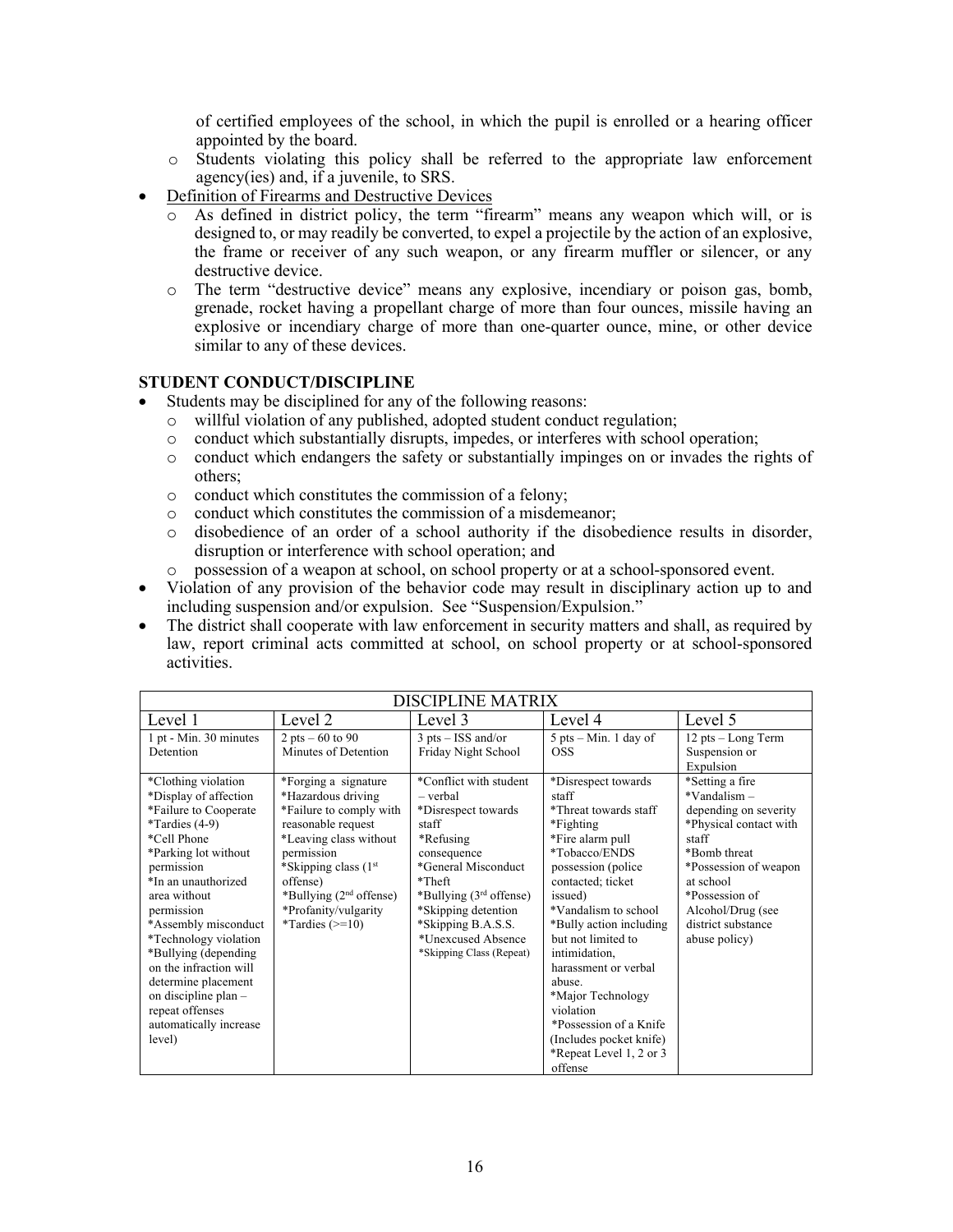- 1. Each point earned will accumulate towards 21; a total of 21 points per school year; a hearing may be recommended for long-term suspension or expulsion depending on severity of infractions.
- 2. Zero is base of point system; there is no banking of points.

# **BULLYING**

- HB 2261 (2013) states "bullying" is an intentional gesture or threat creating an intimidating environment for a student or staff member. The bill clarifies the definition of bullying to mean any threat by a student, staff member, or parent toward a student or by any student, staff member, or parent toward a staff member.
- The bill defines "parent" to include a guardian, custodian, or other person with authority to act on behalf of a child. The bill defines "staff member" to mean any person employed by the school district.
- By HHS definition the intentional gesture may be written (including electronically transmitted), verbal, graphic, or a physical act or threat that is sufficiently severe, persistent, or pervasive.

## **SEXUAL HARASSMENT (JGE)**

- Sexual harassment shall not be tolerated in the school district. Sexual harassment of employees or students of the district by board members, administrators, certificated and support personnel, students, vendors, and any others having business or other contact with the school district is strictly prohibited.
- It shall be a violation of district policy for any employee to sexually harass a student, for a student to sexually harass another student, or for any employee to discourage a student from filing a complaint, or to fail to investigate or refer for investigation, any complaint lodged under the provisions of district policy.
- Sexual harassment is unwelcome sexual advances, requests for sexual favors and other inappropriate oral, written or physical conduct of a sexual nature when made by a member of the school staff to a student or when made by any student to another student when:
	- o submission to such conduct is made, explicitly or implicitly, a term or condition of the individual's education;
	- o submission to or rejection of such conduct by an individual is used as the basis for academic decisions affecting that individual; or
	- o such conduct has the purpose or effect of interfering with an individual's academic or professional performance or creating an intimidating, hostile or offensive academic environment.
- Sexual harassment may include, but is not limited to:
	- o verbal harassment or abuse;
	- o pressure for sexual activity;
	- o repeated remarks to a person, with sexual or demeaning implication;
	- o unwelcome touching; or suggesting or demanding sexual involvement accompanied by implied or explicit threats concerning a student's grades, participation in extra-curricular activities, etc.
- Specific examples of sexual harassment include:
	- o making sexual comments or jokes;
	- o looking or gesturing in a sexual manner;
	- o touching, grabbing, pinching in a sexual way;
	- o brushing up against;
	- o flashing or mooning;
	- o spreading sexual rumors about an individual;
	- o pulling clothing in a sexual manner;
	- o possessing, showing or giving sexual pictures, messages or notes;
	- o blocking passage in a sexual way;
	- o writing sexual messages or graffiti on walls, locker rooms, etc.;
	- o forcing a kiss on someone;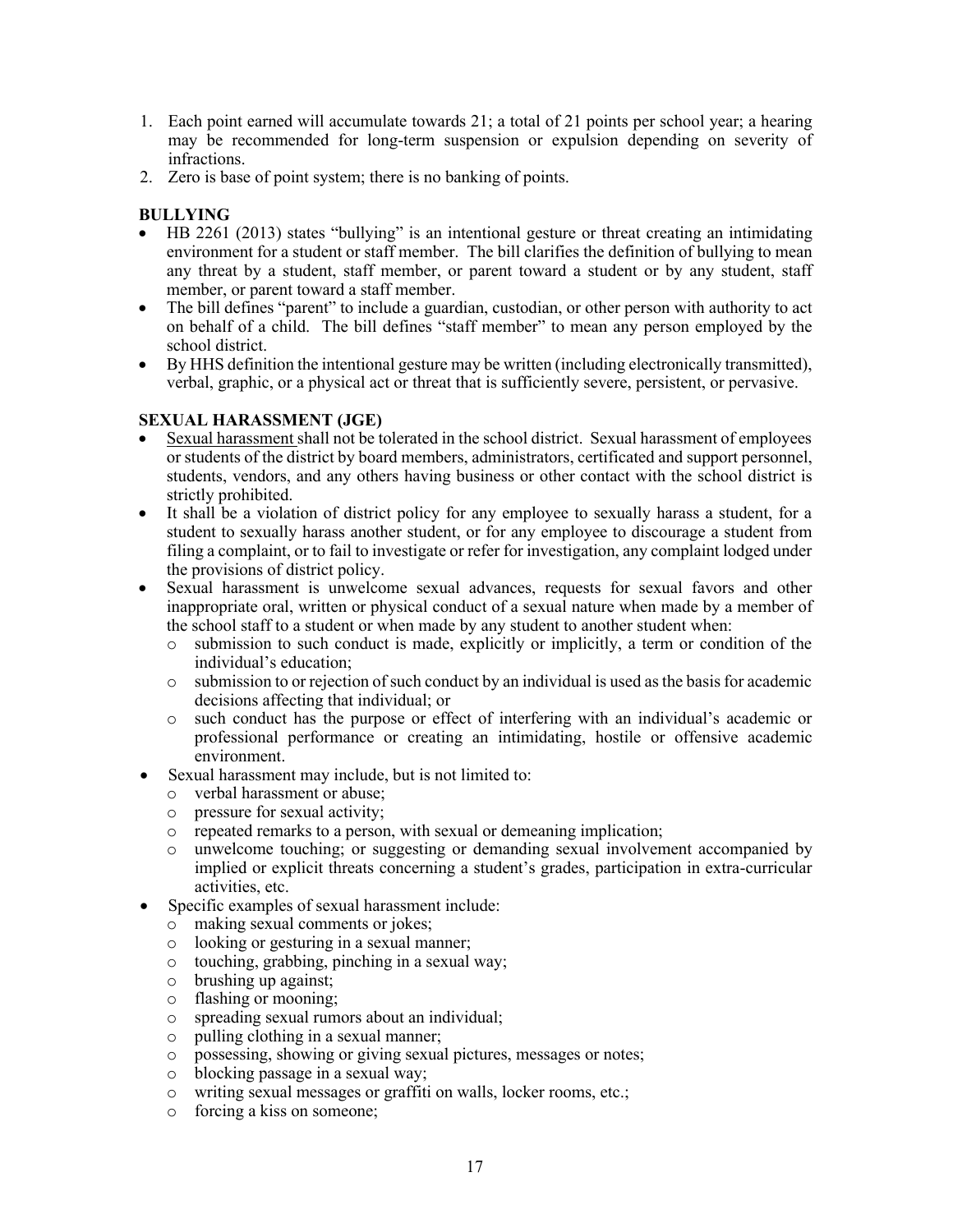- o calling someone gay or lesbian;
- o spying while someone is showering or dressing.
- When acts of sexual harassment or other violations of district policy are substantiated, appropriate action shall be taken against the individual.
- Any student who believes he or she has been subjected to sexual harassment should discuss the alleged harassment with the principal, guidance counselor, or another certified staff member. If the matter is not resolved to the satisfaction of the student in this meeting, the student may initiate a complaint under the district's discrimination complaint procedure.
- The filing of a complaint or otherwise reporting sexual harassment shall not reflect upon the individual's status or grades. Confidentiality shall be maintained throughout the complaint procedure.

## **DRESS CODE (JCDB)**

- Neatness, decency and good taste are guidelines of the district dress code. Students must dress in a manner that is not obscene; offensive; or substantially or materially disruptive to the learning environment. Apparel that is sexually suggestive; promotes violence, illegal activities, drugs, alcohol, and/or tobacco; or is determined to be gang related is prohibited.
- Student apparel and grooming must also meet requirements of any courses which are part of the approved curriculum in which they are enrolled.
- Students who are inappropriately dressed will be required to change their clothing. The boardapproved dress code for school days and school activities is as follows:
	- o Wearing apparel that is excessively short, excessively tight, or excessively low-cut may not be worn.
	- o Cut-off shorts/jeans/shirts (must have a hem), biking shorts, short shorts/skirts, sagging pants, shirts with spaghetti straps, trench coats, non-school related bandanas, etc. are not in good taste.
	- $\circ$  Tank tops and or blouses must be a minimum of two inch width over the top of shoulders with a full front and back.
	- o Hats, Hoodies & sunglasses shall not be worn in the building.
	- o Shoes must be worn at all times. Sandals are permitted.
	- o Any student involved in extra or co-curricular activity in which the student represents the district, shall dress in accordance with the sponsor's requirements.

#### **DRUG FREE SCHOOLS AND COMMUNITIES ACT (JDDA)**

- Maintaining drug free schools is important in establishing an appropriate learning environment for the district's students. The unlawful possession, use, sale or distribution of illicit drugs and alcohol by students on school premises or as a part of any school activity is prohibited. This policy is required by the 1989 amendments to the Drug Free Schools and Communities Act, P.L. 102-226, 103 St. 1928.
- As a condition of continued enrollment in the district, students shall abide by the terms of this policy. Students shall not unlawfully manufacture, distribute, dispense, possess or use illicit drugs, controlled substances or alcoholic beverages on school district property, or at any school activity. Any student violating the terms of this policy will be reported to the appropriate law enforcement officials and will be subject to any one or more of the following sanctions:
- **First Offense**: A first time violator shall be subject to following sanctions:
	- o A punishment up to & including long-term suspension;
	- o Suspension from all student activities for a period of not less than one semester or four months.
	- o A student placed on long term suspension under this policy may be readmitted to classes only, in a probationary status, if the student agrees to complete a drug and alcohol rehabilitation program.
- **Second and Subsequent Offenses.** A student who violates the terms of this policy for the second time, and any subsequent violations, shall be subject to the following sanctions: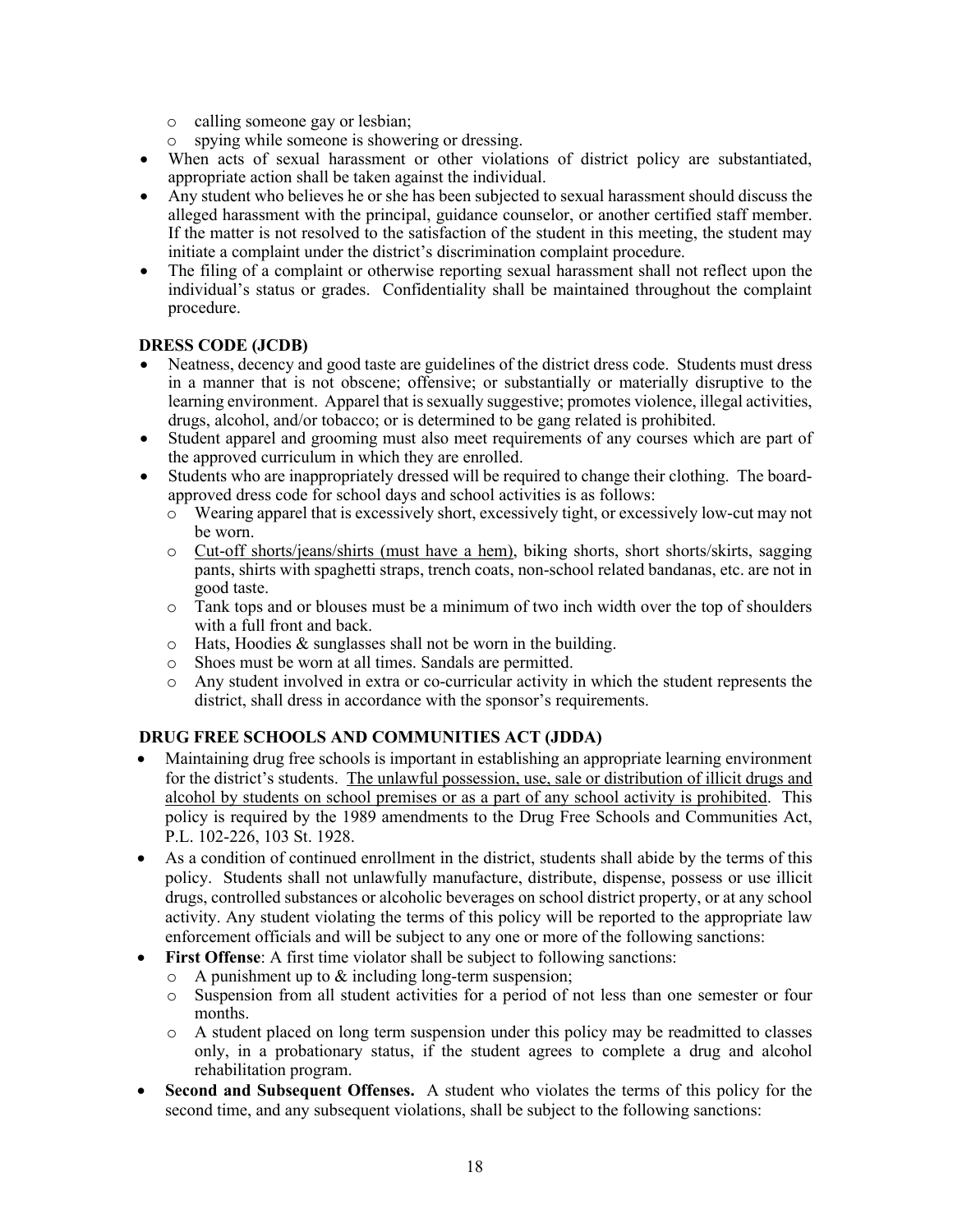- o A punishment up to and including expulsion from school for the remainder of the school year.
- o Suspension from participation and attendance at all school activities for a year.
- o A student who is expelled from school under the terms of this policy may be readmitted to classes only, during the term of the expulsion, if the student has completed a drug and alcohol education and rehabilitation program at an acceptable program.
- Students who are suspended or expelled under the terms of this policy will be afforded the due process rights contained in board policies and Kansas statutes, K.S.A. 72-8901, et seq. Nothing in this policy is intended to diminish the ability of the district to take other disciplinary action against the student in accordance with other policies governing student discipline. Drug and alcohol counseling and rehabilitation programs are available for the district students. If a student agrees to enter and complete a drug education or rehabilitation program, the cost of such program will be borne by the student and his or her parents.
- A list of available programs along with names and addresses of contact persons for the program is on file with the board clerk. Parents or students should contact the director of the programs to determine the cost and length of the program.
- Compliance with this policy is mandatory.
- See "Suspension/Expulsion."

#### **Tobacco (JCDAA)**

Possession and/or use of any tobacco product (including Electronic Nicotine Delivery System (ENDS)) (any device that delivers a vaporized solution) by students is prohibited in any attendance center, in any school-owned vehicle, at school-sponsored events or on the school grounds. In addition to action taken under the Discipline Plan the local police will be called and a ticket will be issued.

#### **BUS REGULATIONS**

Bus drivers, students, parents, teachers, and school administrators share the responsibility for bus safety, following all bus rules, and behaving in a responsible manner. Riding the school bus is a privilege. If you behave appropriately, you will be allowed to ride the bus.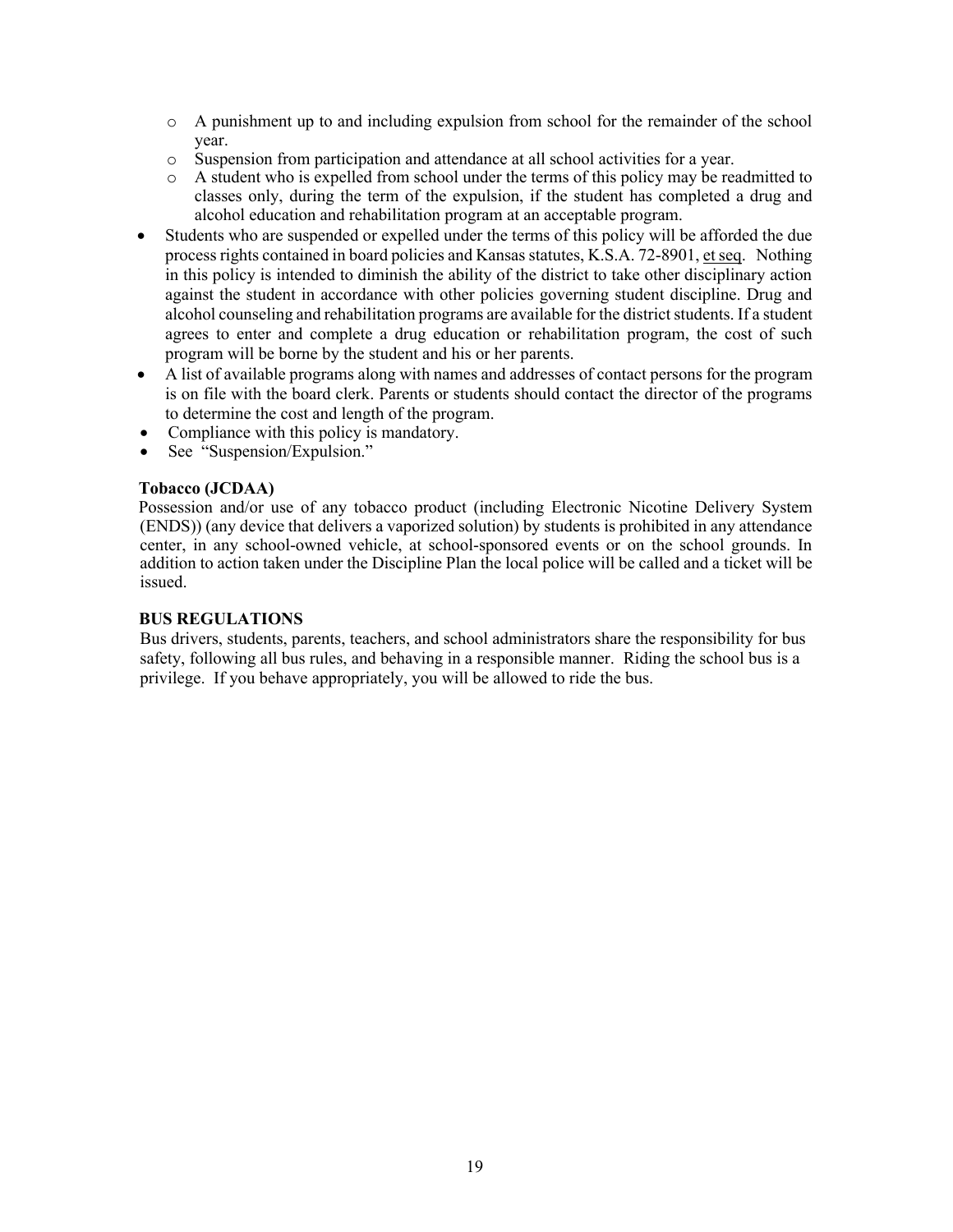#### **Ride the bus safely.**

- Stay seated (seat to seat, back to back, with seat belt fastened);
- Keep aisles free of backpacks, instruments;
- At stops, remain at designated area until bus comes to complete stop;

#### **Follow all bus rules and be responsible.**

- Keep hands and feet to myself;
- No eating on the bus:
- Respect bus property;
- Sit in assigned seats;
- DO NOT distract the driver:
- DO NOT put any part of my body outside the window;
- DO NOT push or shove others; and
- DO NOT leave seat while bus is in motion.
- DO NOT possess weapons or facsimiles of a weapon;
- DO NOT possess driver distractors including laser pens;
- DO NOT possess alcohol, tobacco, or illegal drugs; and
- DO NOT tamper with emergency door or equipment.

# **Treat the bus, the driver, and all passengers with respect.**

- Obey directions from the bus driver;
- Talk level 0-2 and act kindly to others;
- DO NOT leave trash, food, etc. on the bus;
- DO NOT throw, spit, kick, or hit; and
- DO NOT use foul language, tease, threaten others, or use Inappropriate gestures.

# **The following consequences will occur or in the event of a serious offense, a student may be suspended from the bus immediately and face other school consequences:**

- 1. My parent(s)/guardian will be notified by an administrator at my school and I will be warned about the consequences of not following the school bus rules. Depending on severity, I understand that other disciplinary measures may include a lunch detention, after school detention, suspension from school, expulsion from school, or other consequences as assigned by the building administrator including loss of bus privileges for a range of 1-5 days.
- 2. My parent(s)/guardian will be notified by an administrator and I may lose all bus privileges for a range of 1-10 days*. In-town* bus riders **will** lose bus privileges to the end of the semester after receiving 2 referrals. I understand that other disciplinary measures may include a lunch detention, after school detention, suspension from school, expulsion from school, or other consequences as assigned by the building administrator.
- 3. My parent(s)/guardian will be notified by an administrator and I may lose all bus privileges for the remainder of the semester (three strikes). I understand that other disciplinary measures may include a lunch detention, after school detention, suspension from school, expulsion from school, or other consequences as assigned by the building administrator.

\*\*\* Severity Clause: Students may be suspended immediately from the bus for severe infractions for a period of time to be determined by the school administrator. A serious infraction may result in bus privileges being suspended immediately as well as after school detention, suspension from school, expulsion from school, or other consequences as assigned by the building administrator. The student may be required to remain at school and law enforcement may be called.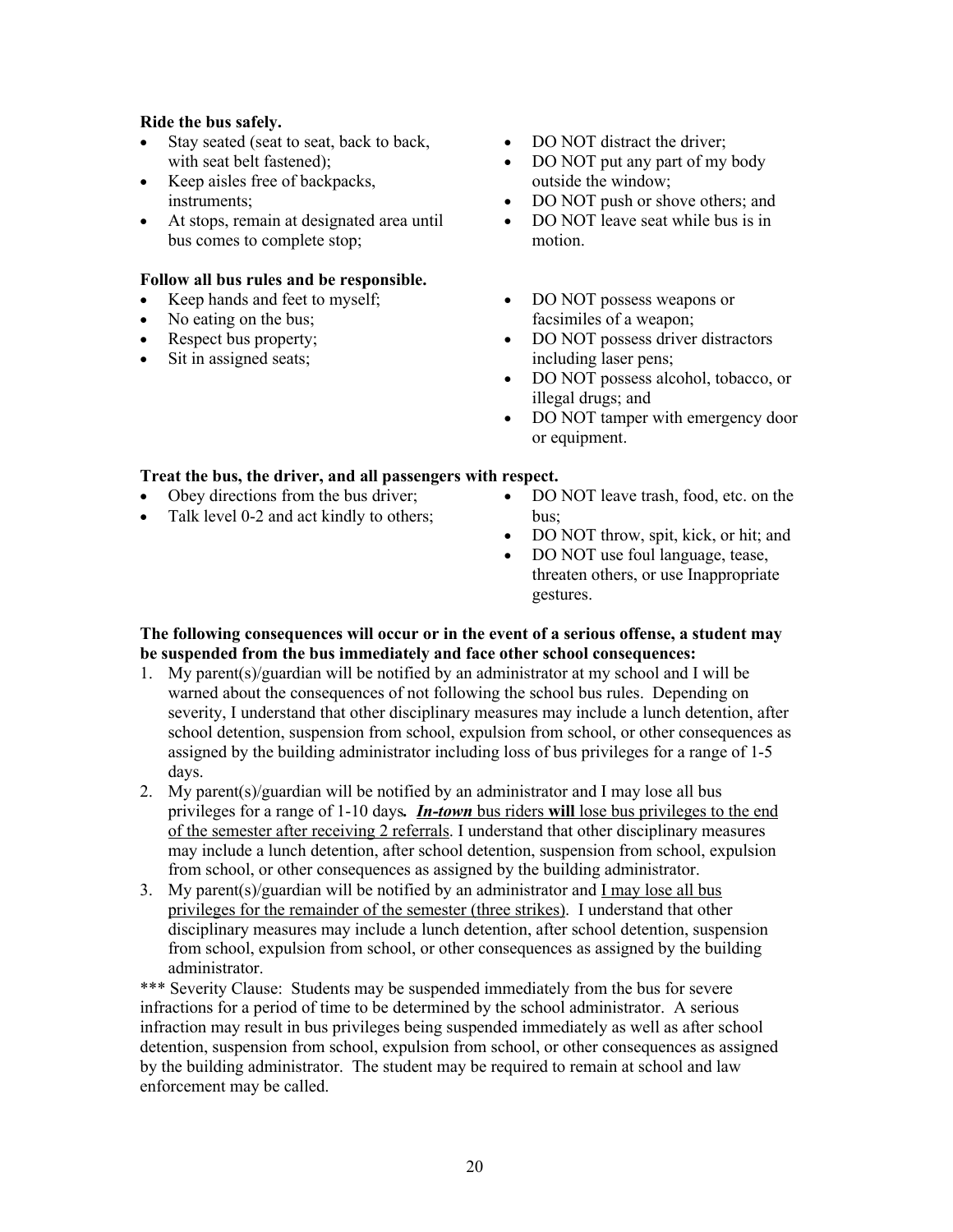# **Gangs (JHCAA)**

- Gang activities which threaten the safety or well-being of persons or property on school grounds or at school activities, or which disrupt the school environment, are prohibited.
- The type of dress, apparel, activities, acts, behavior or manner of grooming displayed, reflected or participated in by any student:
	- o shall not lead school officials to reasonably believe that the behavior, apparel, activities, acts, or manner of grooming displayed is gang-related; shall not present a physical safety hazard to self, students, staff, and other employees; shall not create an atmosphere in which a student, staff, or other person's well-being is hindered by undue pressure, behavior, intimidation, overt gesture, or threat of violence; or shall not imply gang membership or affiliation by written communication, marks, drawing, painting, design or emblem upon any school building, any personal property or on one's person.
- If the student's behavior or other attribute is in violation of these provisions, the principal will request the student to make the appropriate correction. If the student refuses, the parent/guardian may be notified and asked to make the necessary correction. The principal shall take appropriate corrective and disciplinary action as necessary. See "Suspension/Expulsion," and "Behavior/Conduct."
- Also, see "Hazing/Initiations," below.

## **Hazing/Initiations (JHCAA)**

- Incidents involving initiations, hazings, intimidations, and/or related activities which are likely to cause bodily danger, physical harm, personal degradation or disgrace resulting in physical or mental harm, or which affect the attendance of another student, are prohibited. See "Gangs."
- Discipline Measures
	- o The discipline measures listed in this section may be applied on a case-by-case basis depending on the severity of the behavior code violation. The administration reserves the right to apply other consequences as appropriate.
- Also see discipline measures listed under "Unexcused Absences," "Tardies," "Gangs," "Weapons," "Vandalism," "Sexual Harassment," "Dress Code," "Drug Free Schools," "Bus Regulations," "Computer Use" and "Food Service." Detention

# **DETENTION (JDB)**

- Detention time will be assigned by office, and student is expected to make up that time, either before/after school or BASS as assigned by the office. The office will notify student that he/she has been assigned detention time. If detention is not served additional discipline action could take place.
- If a teacher assigns detention the student must have at least 24 hour notice and time will be served with the teacher in their classroom.

#### **SUSPENSION/EXPULSION (JDD)**

- Suspension and Expulsion Procedures
	- o A student may be suspended or expelled, for reasons set forth in Kansas law, by the following certified personnel: superintendent, principal, assistant principal.
	- o A suspension may be for a short term not exceeding ten school days, or for an extended term not exceeding 90 school days. An expulsion may be for a term not exceeding 186 school days.
	- o Any student who is suspended or expelled shall receive a copy of the current suspension and expulsion law and this policy. Expulsion hearings for weapons possession shall be conducted by the superintendent/designee. Expulsion hearings shall be conducted by the superintendent or other certified employee or committee of certified employees of the school in which the pupil is enrolled or a hearing officer appointed by the board, or another person appointed by the board.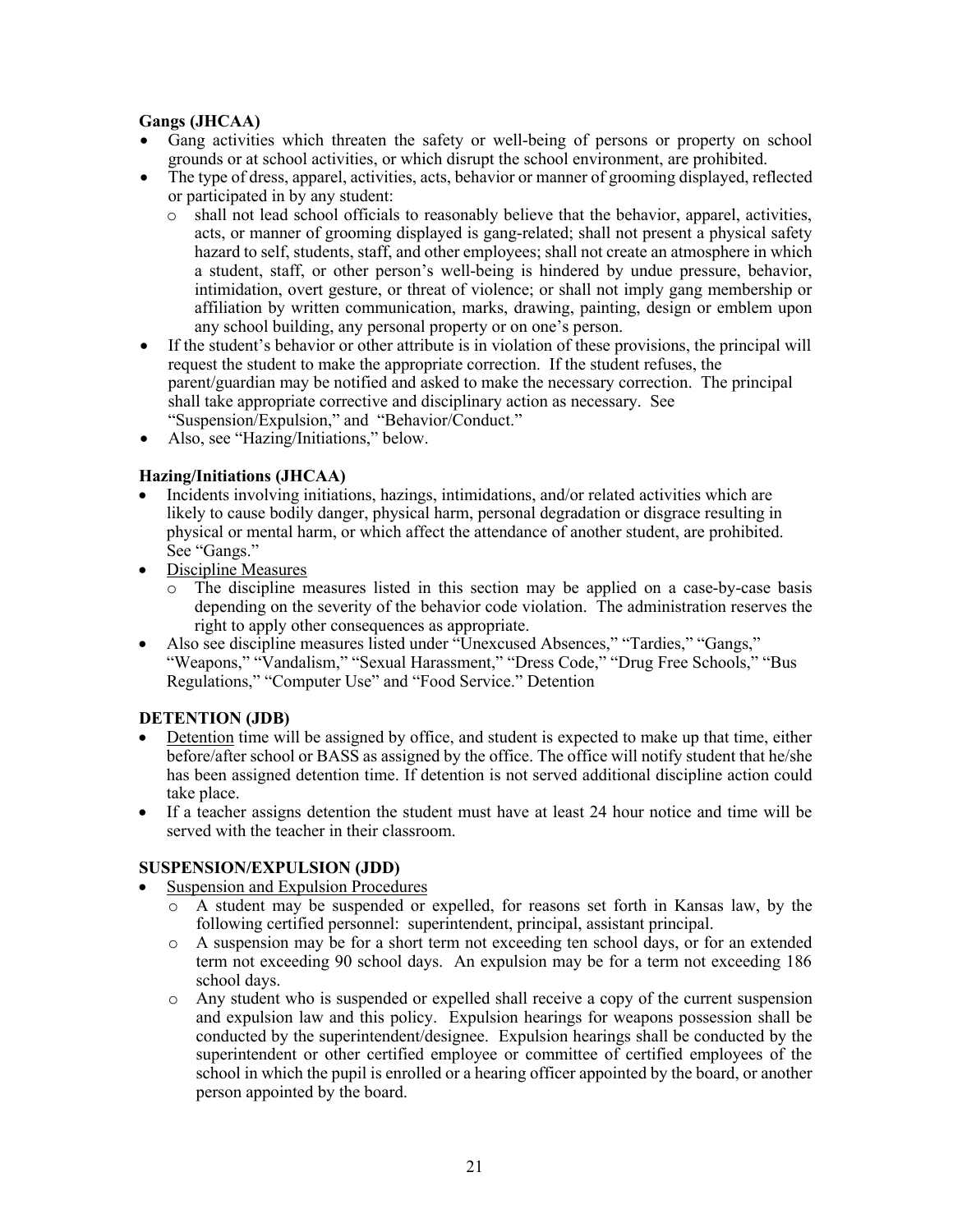- Rules Which Apply in all Cases When a Student May be Suspended or Expelled
	- o Refusal or failure of the student and/or the student's parents to attend the hearing shall result in a waiver of the student's opportunity for the hearing.
	- o Students who are suspended for more than 10 days or expelled from school may appeal to the board within 10 calendar days of receiving written notice of the hearing results.
	- o A student suspended for more than 10 school days or expelled from school shall be provided with information concerning services or programs offered by public and private agencies which provide services to improve the student's attitude and behavior.
	- o A student who has been suspended or expelled shall be notified of the day the student can return to school.
	- $\circ$  If the suspension or expulsion is not related to a weapons violation, the principal may establish appropriate requirements relating to the student's future behavior at school and may place the student on probation.
	- o If the expulsion is related to a weapons violation the superintendent may establish appropriate requirements relating to the student's future behavior at school and may place the student on probation.
	- o The days a student is suspended or expelled are not subject to the compulsory attendance law.
	- o During the time a student is suspended or expelled from school, the student may not:
		- Be on school district property or in any school district building without the permission of the principal.
		- Attend any school activity as a spectator, participant or observer.
- Reasons for Suspension or Expulsion. Students may be suspended or expelled for one or more of the following reasons:
	- o willful violation of any published, adopted student conduct regulation;
	- o conduct which substantially disrupts, impedes, or interferes with school operation;
	- o conduct which endangers the safety or substantially impinges on or invades the rights of others;
	- o conduct which constitutes the commission of a felony;
	- o conduct which constitutes commission of a misdemeanor;
	- o disobedience of an order of a school authority if the disobedience results in disorder, disruption or interference with school operation; and
	- o possession of a weapon at school, on school property or at a school-sponsored event.
- Short-term Suspension Procedures. Except in an emergency, a short-term suspension (not exceeding ten school days) must be preceded by oral or written notice of the charges to the student and an informal hearing. If a hearing is not held prior to the suspension, an informal hearing shall be provided no later than 72 hours after imposition of a short-term suspension. Written notice of any short-term suspension shall be delivered to the student's parent or guardian within 24 hours after the suspension has been imposed. Short-term suspension hearings may be conducted by any person designated in policy as having the authority to suspend. At the informal suspension hearing, the student shall be:
	- o notified of the right to be present;
	- o informed of the charges;
	- o informed of the basis for the accusation; and
	- allowed to make statements in his/her defense.
- When a suspension is imposed during the school day, the student shall not be removed from school until a parent has been notified. If a parent cannot be notified during regular school hours, the student shall remain at school until the regular dismissal time.
- Long-Term Suspension or Expulsion Procedures
	- o Before a student is subject to long-term suspension (not to exceed 90 school days) or expulsion (not to exceed 186 school days), a hearing shall be conducted by a hearing officer who has authority to suspend or expel. The superintendent/principal shall designate a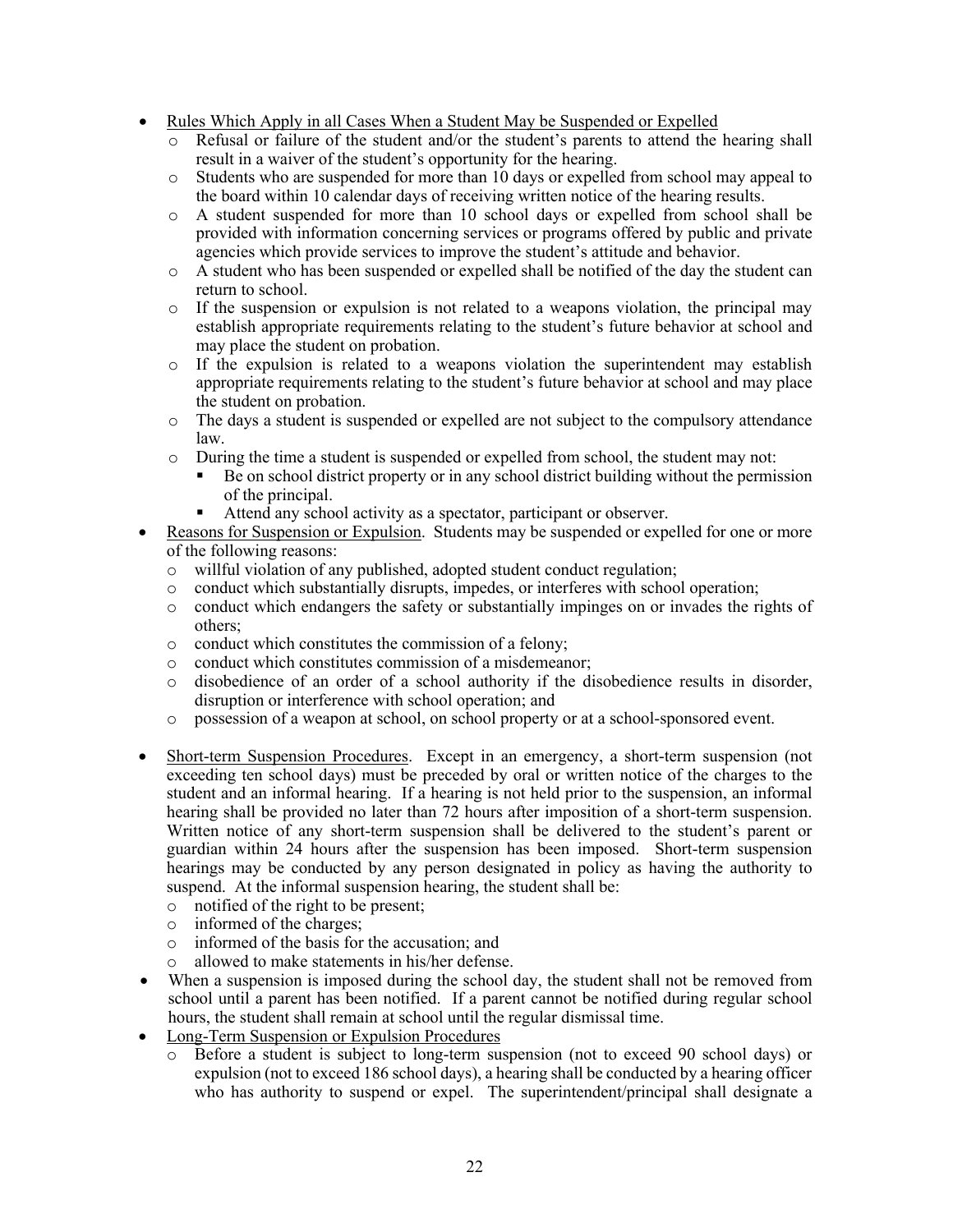hearing officer. Formal hearings shall be conducted according to procedures outlined in current Kansas law and:

- o The student and parents or guardians shall be given written notice of the time, date and place of the hearing.
- o The notice shall include copies of the suspension/expulsion law, and appropriate board policies, regulations and handbooks.
- o The hearing may be conducted by either a certified employee or committee of certified employees.
- o Expulsion hearings for weapons violations shall be conducted in compliance with Kansas law by persons appointed by the board.
- o Findings required by law shall be prepared by the person or committee conducting the hearing.
- o Records of the hearing shall be available to students and parents or guardians according to Kansas law.
- o Written notice of the result of the hearing shall be given to the pupil and to parents and guardians within 24 hours after determination of such result.
- Student Rights During a Long-Term Suspension/Expulsion Hearing: The student shall have the right:
	- o to counsel of his/her own choice;
	- o to have a parent or guardian present;
	- o to hear or read a full report of testimony of witnesses;
	- o to confront and cross-examine witnesses who appear in person at the hearing;
	- o to present his or her own witnesses;
	- o to testify in his or her own behalf and to give reasons for his or her conduct;
	- o to an orderly hearing; and
	- o to a fair and impartial decision based on substantial evidence.
- Appeal to the Board. The following conditions shall apply if a student or the student's parent or guardian files a written appeal of a suspension or expulsion:
	- $\circ$  Written notice of the appeal shall be filed with the clerk within 10 calendar days of the hearing.
	- o The board shall schedule an appeal with the board or a hearing officer appointed by the board within 20 calendar days.
	- o The student and the student's parent shall be notified in writing of the time and place of the appeal at least 5 calendar days before the hearing.
	- o The hearing shall be conducted as a formal hearing using the same rules noted earlier for expulsion hearings.
	- o The board shall provide a certified court reporter to transcribe the hearing.
	- o The board shall render a final decision within 5 calendar days after the conclusion of the appeal hearing.

#### **Corporal Punishment (JDA)**

Corporal Punishment is not approved by the Board of Education.

#### **Probationary Status (JDC)**

- Any punishment, suspension or expulsion, may be deferred by the principal. The student involved may be placed on probation for a set period of time. See "Suspension/Expulsion."
- The punishment, suspension or expulsion shall remain deferred so long as the student meets the conditions of the probation. If a student is placed on probation, written notification shall be sent to the student's parent or guardian.
- A student placed on probation shall be given a written list of the terms and conditions of the probation. The student shall sign a statement that: the terms and conditions have been explained, the student understands the conditions, the student agrees to abide by the conditions and failure to abide by the conditions may be reason to reinstate the original punishment.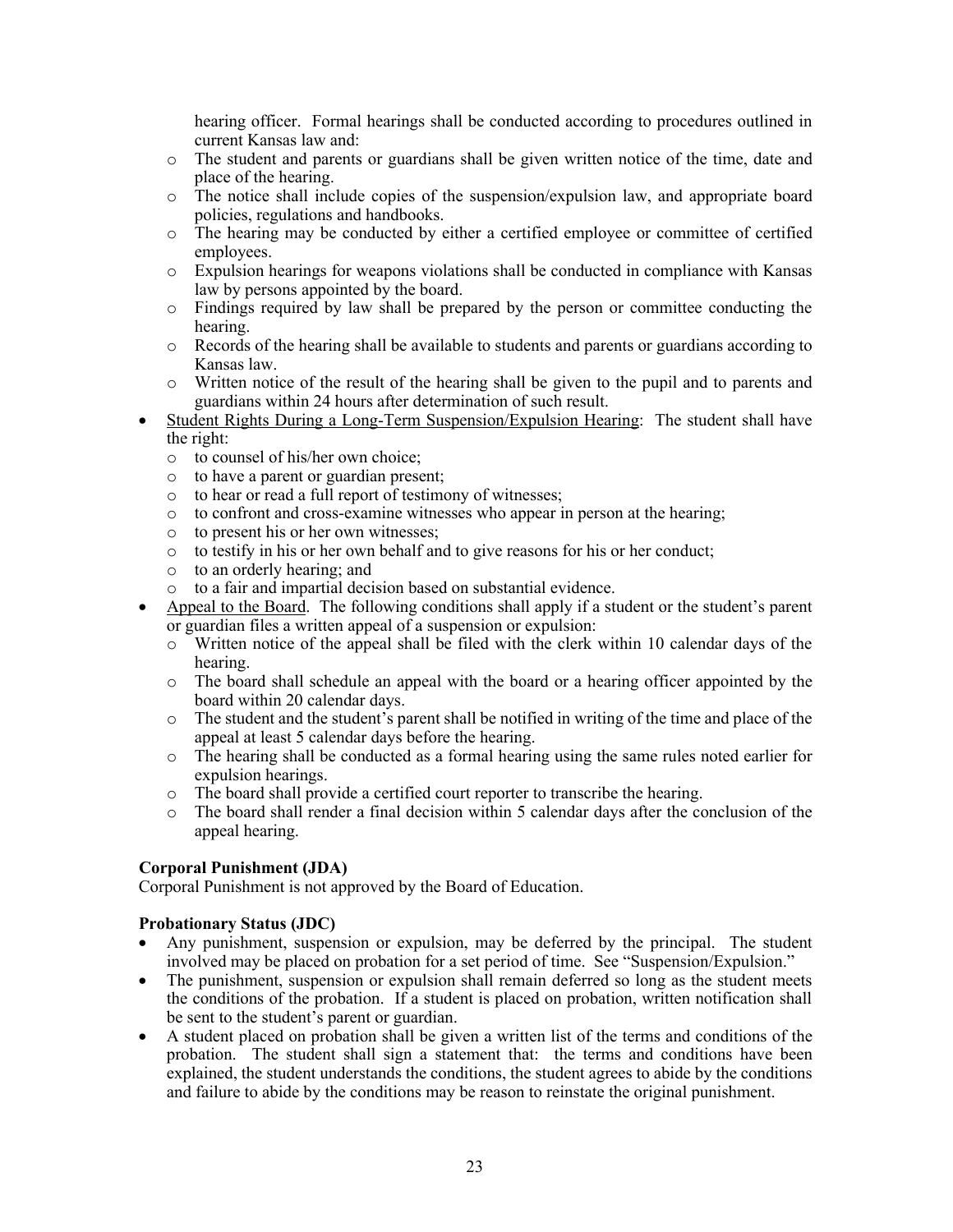• Any probation arrangements resulting from violations of the weapons policy shall be handled by the superintendent. See "Weapons."

# **SEARCHES OF STUDENTS (JCABB)**

- Students have limited control over their lockers, desks and other assigned areas for the storage of property. Lockers, desks and other such assigned areas are the property of the Holton school system.
- Lockers, desks, and other such storage areas and the contents thereof shall be subjected to inspection and search by school officials at any time without prior notice if there is reasonable suspicion that such will produce evidence of violations of law or of school rules, or that lockers may contain property which school officials reasonably believe may be intended for use in a manner disruptive to the orderly operation of the school.
- School officials may search students or personal property in their possession or under their control, including motor vehicles on school grounds, if there are reasonable grounds to suspect that the search will produce evidence of violations of law or school rules. The school administration may contact local law enforcement agencies to assist in these searches.

## **Make-Up Time**

- Students who are unexcused have the right to make up any work they miss. However, the teacher may reserve the right to not provide credit.
- Students who have an excused absence must meet with the teacher upon their return to school to arrange to pick up any work missed. The student who misses a day has two days (not two class periods) after their return to complete the work or special arrangements with the teacher. Students who miss more then one day need to make special arrangements but are expected to complete all make-up work in a reasonable time.

# **Activities**

- Fall Season
	- o Girls Golf (Varsity and JV teams)
	- o Cross Country (girls and boys Varsity and JV teams)
	- o Football (Varsity, JV and Freshman teams)
	- o Volleyball (Varsity, JV and Freshman teams)
- Winter Season
	- o Basketball (girls and boys Varsity, JV and Freshman teams)
	- o Wrestling (Varsity, JV and Freshman contests)
- Spring Season
	- o Boys Golf (Varsity and JV teams)
	- o Softball (Varsity and JV teams)
	- o Track and Field (girls and boys Varsity and Freshman meets)
	- o Baseball (Varsity and JV teams)
- Each freshman that participates in and completes a season in three sports will be awarded numerals (year they graduate).
- Forensics (Speech and Drama contests including League and State level)
- Band (Concerts, athletic contest performances, League and State)
- Vocal Music (Mixed Chorus participation in concerts, League and State festivals -- Select vocal groups that perform not only in concert and at festivals but at functions year-round)
- Scholars' Bowl Team (Knowledge Bowl competitions during the winter and early spring seasons)
- Note: If you wish to participate in any of these activities or the following organizations, simply talk with a coach or sponsor, or let your interest be known to the counselor or someone in the office.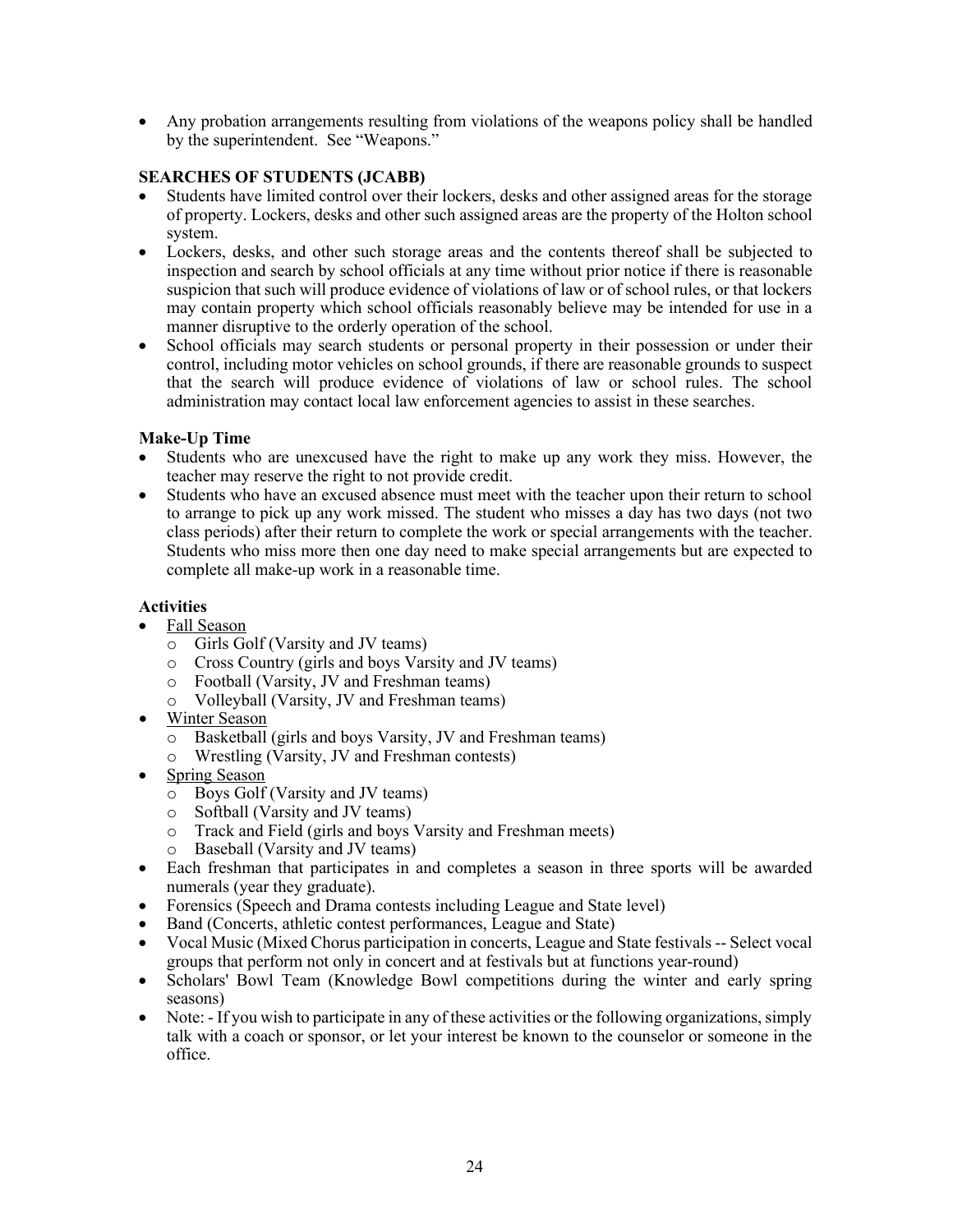# **DANCES**

- All dances have a time set when they start. 30 minutes after the dance starts the door will close and no student will be admitted. If you know you will be late to the dance make special arrangements with the office in advance. Once a student leaves the dance he or she will not be allowed to return.
	- o Dances that follow school activities will end at 11:30. Dances that start early due to no earlier activity will end at 11:00 (exception Prom).
	- o Dates of HHS students must be at least a Freshman in HS and a student in good standing at their respective school and/or under the age of 21.
	- o HHS and USD 336 do not support underage drinking. As deterrence to underage drinking, a Breathalyzer may be used at HHS dances. If a Breathalyzer is used, only random students, students who volunteer, or students who exhibit a lack of sobriety will be tested. A positive test will result in non-admittance to the dance & parents will be called to come pick up.
	- o The HHS STUCO will recognize kings/queens nominated by the student body in the fall and winter. Class size will determine the number recognized.
		- Class size 0-59 will recognize a total of  $\overline{3}$  boys  $\overline{3}$  girls per ceremony.
		- Class size of 60-79 will recognize a total of 4 boys/4 girls per ceremony.
		- § Class size of 80 and up will recognize a total of 5 boys/5 girls per ceremony.
- STUCO mixer is held after the scrimmages in the fall. Only high school students may attend. No outside dates. All school policies apply.
- HOMECOMING is held during the fall. Outside dates are allowed but must be approved by administration in advance. All school policies apply.
- WINTER SPORTS is held during the winter. Outside dates are allowed but must be approved by administration in advance. All school policies apply.
- PROM is held in the spring. Outside dates are allowed but must be approved by administration in advance. All school policies apply. (Student must dress formally to be allowed to attend).

# **Organizations**

- FFA The mission of the National FFA organization is to make a positive difference in the lives of students by developing their potential for premier leadership, personal growth and career success through Agricultural Education. FFA allows students with an interest in agriculture and environmental sciences to explore a variety of different career options and instills the skills necessary to become tomorrow's future leaders. The Holton FFA Chapter is a member of the Northeast District in Kansas.
- $FBLA FBLA is the largest business career student organization in the world. The high$ </u> school division has 215,000 members, while the postsecondary division reaches over 11,000 college students. Each fall, new leaders and advisers from chapters across the nation gather for one of four conferences designed to guide and motivate their success for the year. FBLA sponsors conferences and seminars for members and advisers. These programs are designed to foster the development of business leadership skills.
- $\overline{FCA}$  Fellowship of Christian Athletes is a student-led, non-denominational outreach for any interested student. The purpose of FCA is to provide an opportunity for students to gather together for worship, fellowship, discipleship, and service. FCA usually meets every Tuesday morning at 7:30 and participates in numerous other activities at other times. All students are always welcome to join us.
- FCCLA Family, Career & Community Leaders of America's mission is to promote personal growth and leadership development through Family-Consumer Science. Focusing on the multiple role of family member, wage earner and community leader, members develop skills for life -- character development, creative and critical thinking, interpersonal communications, practical knowledge and vocational preparation.
- KAYS KAYS is an organization of the K.A.Y. (Kansas Association for Youth) program sponsored by the Kansas State High School Activities Association. It is a service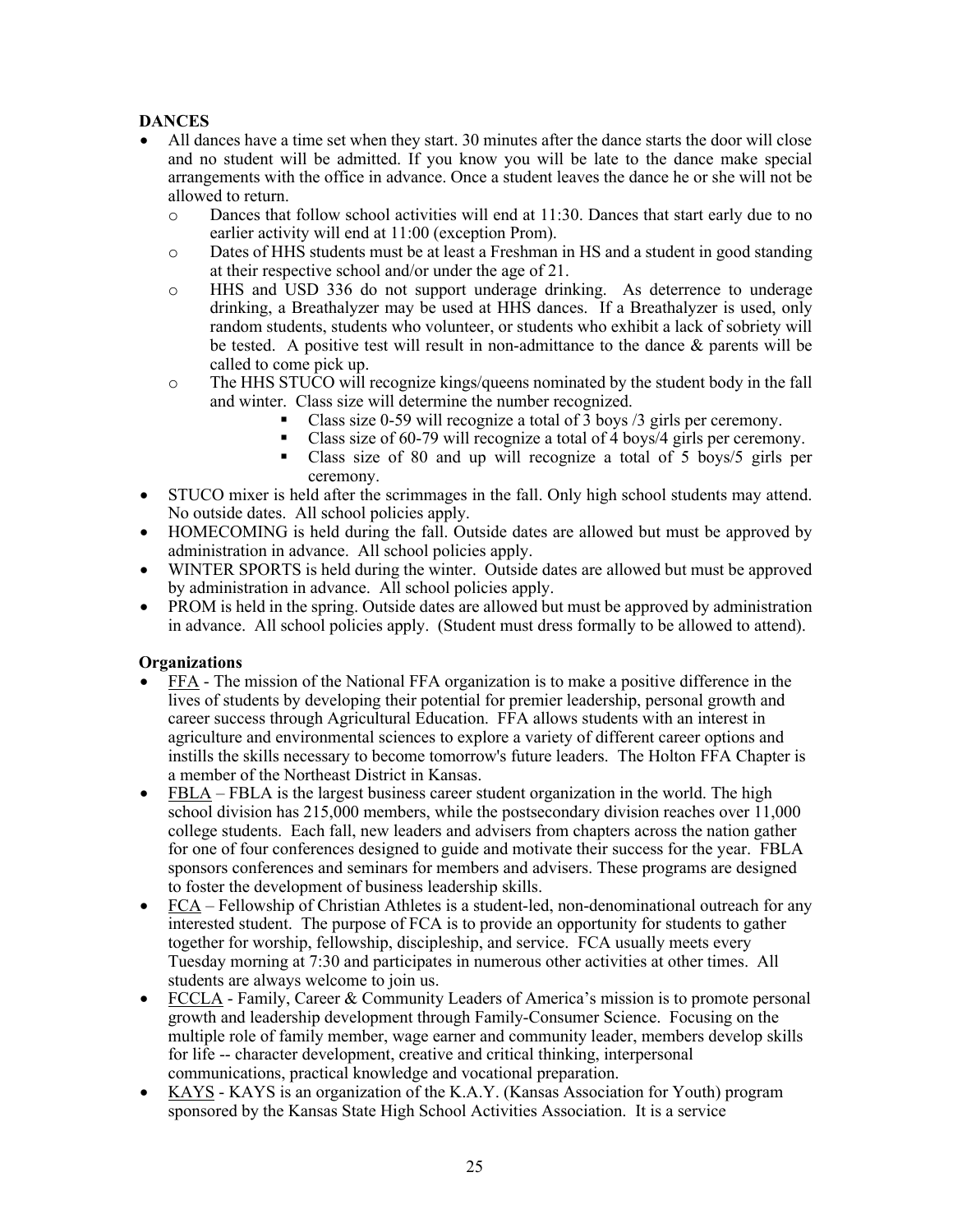organization, which encourages a positive outlook on life, showing appreciation for others, and caring for self and others.

- National Honor Society The E. D. Holton Chapter of the N.H.S. was established to create an enthusiasm for scholarship, to stimulate a desire to render service, to promote worthy leadership, and to encourage the development of character. Juniors and seniors with a 3.6 cumulative GPA are eligible for consideration. Students do not apply for membership, but are selected by faculty committee. Selection is based not only on scholarship but also on the above criteria of leadership, service and character. More information on this process or NHS is available from the sponsor.
- Student Council The StuCo is composed of representatives elected from each of the classes and each of the organizations. A president, vice-president, secretary-treasurer, and historian are also elected from the student body at large the preceding spring. The general purpose of this organization is to promote the activities and general welfare of the total school and the different classes and organizations. The StuCo sponsors the following events: the first mixer, Homecoming Dance and ceremony, Winter Royalty Dance and ceremony, the elections, monthly citizenship awards and the awards assemblies. The awards assemblies acknowledge outstanding students in various areas.
- Social Functions Social functions held in connection with school should be held on Friday evening and must be approved by the principal one week in advance of the date of the function so it may be posted on the office calendar. No social gatherings will be scheduled for Wednesday evening; this evening is reserved for the churches' activities. Any social function for senior high students must be over by 10:00 p.m. on a night preceding a school day and by 11:30 p.m. on other nights. At all HHS social functions, students may leave the social, but will not be readmitted. Students below the 9th grade are not to attend HHS social functions and no out-of-town guests may be invited to class or club social functions. Out-ofschool guests may be invited to the homecoming dance, winter royalty dance and the prom if these guests are signed up in the office.

#### **SCHOOL SPONSORED ACTIVITY TRIPS**

Members of the athletic teams and other school groups will travel in school transportation provided for this purpose. This includes members of cheering squads, music groups, etc. The sponsor and administration will arrange transportation for activity trips. Any student who does not plan to ride home from an activity on the bus or wishes to be let off the bus at a location other than HHS must have a parent call the office (and provide written notice) in advance or contact an administrator in charge or the designated sponsor at the activity to give permission to do so. Students will not be given permission to ride home from said activity with anyone other than their parents or another set of designated parents. Any student causing a disturbance or being disorderly while riding an activity bus will not be allowed to ride an activity bus for the remainder of the school year and will be disciplined. Conduct not becoming to a student of Holton High School will not be tolerated. All rules apply to school trips including those involving overnight stays.

#### **Cheerleaders and Drill Team**

The HHS cheerleaders and Drill Team provide much enthusiasm and pride that corresponds with our athletic endeavors. Members for these groups are selected in the spring of each school year. Pep assemblies or rallies will be held at the discretion of cheerleaders, coaches, and administrators. Rules and regulations for cheerleaders and drill team can be found in their constitution.

#### **STUDENT NOT IN GOOD STANDING (SNIG)**

• Every Wednesday the school compiles a weekly progress report. If a student is failing two or more classes he/she may not participate any after school activities, including sporting events, dances, club meetings, etc. We do allow, and strongly encourage, that he/she attend BASS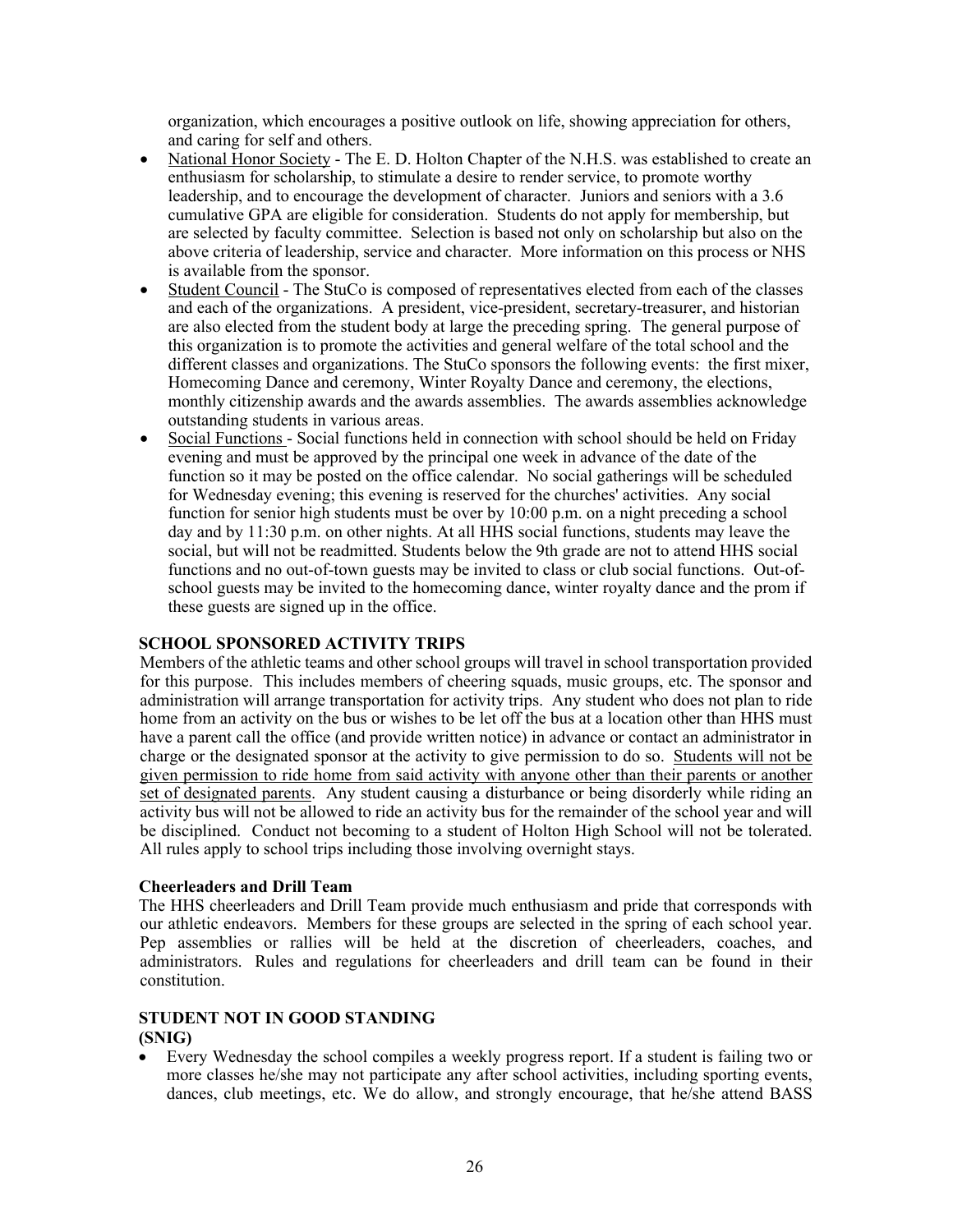Monday - Friday (7:25-7:55 A.M.), Monday - Thursday (3:00 - 4:00) and/or Fridays 3:00 - 5:00 in the Tutor room on the second floor.

- Students can return to "Good Standing" by getting a signed note from the instructor that they are no longer failing or get their grade raised so that when the next week's progress report is run, they are no longer failing two classes.
- We understand that this is a hard line, but as we stress to our students, if they want to enjoy in the activities of school, they must first accomplish the number one reason they are here - to receive an education.
- The greatest impact of having a failing grade at semester is the student does not earn the 27 credits needed towards graduation. For each class the student fails, the student misses out on 1/2 credit.
- Students may also qualify for "Student Not In Good Standing" based on disciplinary points at any time during the school year.

## **THE KSHSAA AND ELIGIBILITY**

The Kansas State High School Activities Association, organized in 1938, is composed of member senior and junior high schools and sets up the rules and regulations under which athletic, music, speech, debate, STUCO, and other activities are conducted. According to KSHSAA rules, in order for a student to represent his/her school in any inter-school activity, he/she must be a bona fide undergraduate in good standing. In addition, he/she must be passing in five subjects the previous quarter or season. Also, there is an age limit as well as residence requirements. Should a student plan to move or have any questions that might affect his/her eligibility, contact a principal immediately. All contestants from HHS are held strictly to these rules.

- Students legally charged or found guilty of committing acts within the school or community that would bring discredit to them or to a school program may be withheld from representing HHS.
- Eligibility rules: To be eligible to compete in a high school interscholastic activity, a student must be currently enrolled in five subjects, have passing grades in at least five subjects for the preceding semester, and must have a current Physical form on file as well as a Concussion & Head Injury release form on file.

#### **SCHOOL EXTRA-CURRICULAR POLICY**

#### **Violation of Rules Policy**

Involvement in activities at Holton High School and Holton Middle School should be considered a privilege. In order for any student to be involved in any activity program he/she must abide by the following regulation:

- If any student athlete/activity participant, during the season of practice and/or competitive play is 1) referred to law enforcement authorities by school officials for school rule violations, and/or 2) is arrested for a felony or Class A or Class B misdemeanor at or away from the school, and the violation is substantiated by a law enforcement official, faculty member, or school administrator, the following penalties will apply:
	- o First Violation: Upon completion of a hearing, to be held within a reasonable time, not to exceed two school days, with the Athletic Director, coach, parent or guardian, and student athlete/activity participant, the student athlete/activity participant will lose eligibility for a minimum of the following day of competition in which he/she would normally compete.
	- o Second Violation: Upon completion of a hearing, to be held within a reasonable time, not to exceed two school days, with the Athletic Director, coach, parent/guardian, and student athlete/activity participant, the athlete/activity participant may lose eligibility for the remainder of that season. However, if the student athlete/activity participant seeks and receives counseling or any other appropriate remedy as deemed appropriate by the Athletic Director, coach or parent/guardian, he/she may rejoin the team after a suspension of three calendar weeks, beginning at the onset of the intervention program. Eligibility will be reinstated with written proof of attendance and successfully following the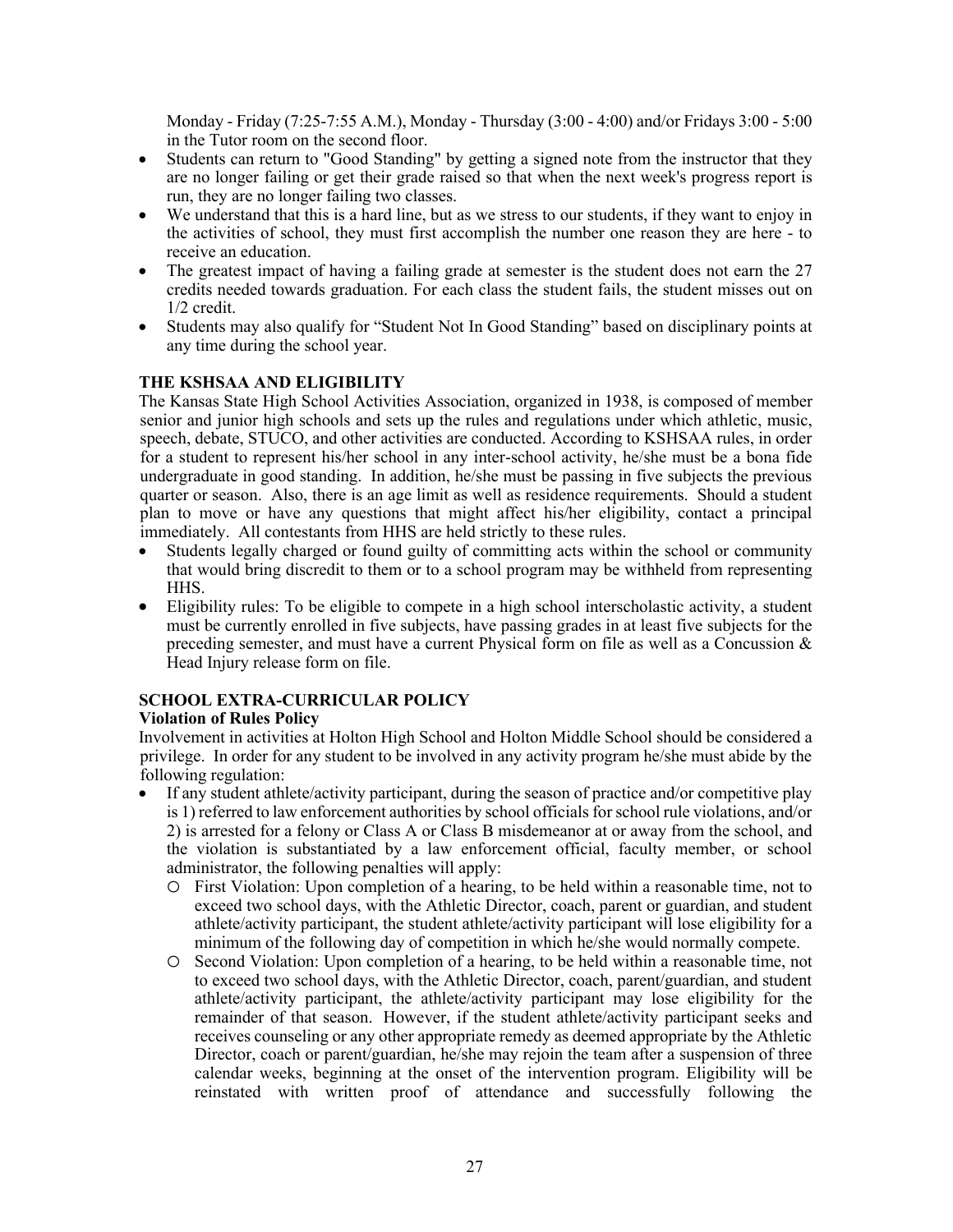recommendations from counseling or other decided remedy. The student athlete/activity participant is responsible for all counseling costs.

- o Third Violation: Upon completion of a hearing, to be held within a reasonable time, not to exceed two school days, with the Athletic Director, coach, parent or guardian, and student athlete/activity participant, the student athlete/activity participant will be dismissed from the squad for the remainder of the season. The athlete must seek counseling (at the cost of the student athlete/activity participant) to become eligible for any other athletic activity at Holton USD 336, with written proof of attendance and successfully following the recommendations from counseling or other decided remedy.
- Students need to be in good standing at all times to be eligible for school activities.

# **FUND-RAISING (JK)**

Solicitations by students or school personnel during school hours and on school property shall be done only when they are related to school sponsored activities.

All student sales projects shall require the principal's prior approval.

## **Parties/Social Events**

All classroom parties and other school social events must be approved in advance by the administrative office.

## **Transportation to & from Washburn Institute of Technology**

- The student may ride to and from the WIT Campus via transportation arranged by USD 336. The bus for WIT will depart from the East side of HHS at approximately 7:00 am. Students will return to HHS at approximately 12:00 pm via the same transportation. If the student misses the bus, transportation to Washburn Tech will be the responsibility of the family.
- Situations will arise with WIT that will require for the family to arrange for transportation to Topeka for Job Shadowing, Clinicals, Testing, Competitions, WIT Student Activities, etc.
- HHS monitors bus behavior. If the bus driver reports disrespectful and/or inappropriate behavior on the bus, disciplinary action will be taken in accordance with the HHS discipline plan.

# **Field Trips (IFCB)**

Students may participate in a field trip if the parental consent form for the trip has been completed and turned in.

#### **Student Publications (JHCA)**

School-sponsored student publications shall be under the supervision of the building principal or designated faculty representative. Non-school sponsored publications may not be distributed without prior permission.

- No student shall distribute any publication which:
	- o Is obscene according to current legal definitions;
	- o Is libelous according to current legal definitions; or
	- o Creates a material or substantial interference with normal school activity or appropriate discipline in the operation of the school.

# **HEALTH AND SAFETY**

#### **Accidents, Reporting of (JCFG)**

- Students should report any injury incurred at school or a school-sponsored activity to the principal or appropriate sponsor.
- When appropriate, a parent shall be notified of a student injury as soon as possible to determine appropriate action. If the student needs medical attention and the parents cannot be reached, the principal shall seek emergency medical treatment.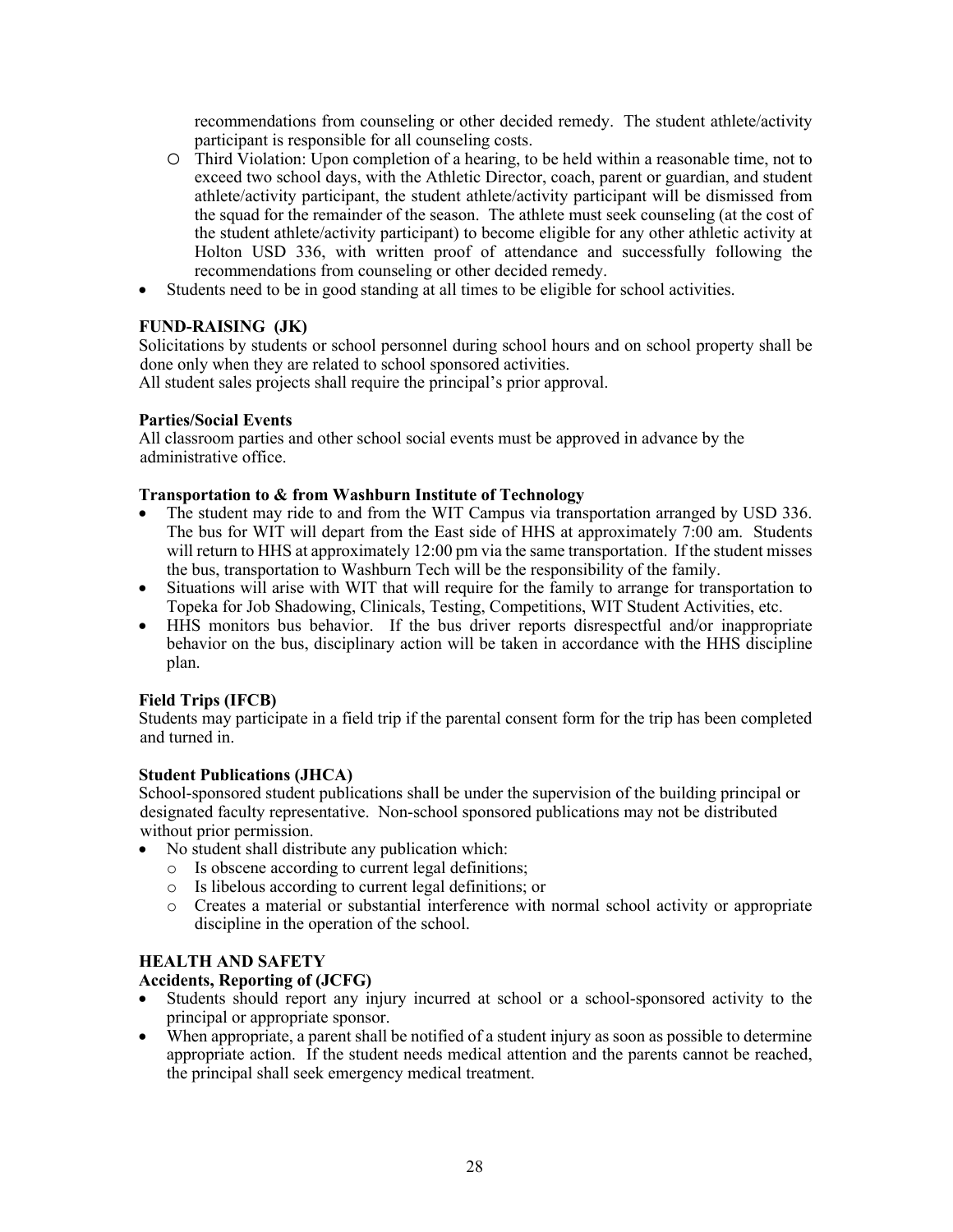### **First Aid (JGFG)**

- If a student has an accident that requires medical treatment, no action shall be taken by an employee except the following:
	- o send for medical help;
	- o make the student as comfortable as possible while waiting for competent medical assistance to arrive; and
	- o notify the principal.
- If an employee present is qualified to administer first aid, aid may be given. Qualified employees, for this purpose, are the school nurse or those employees who have successfully completed an approved Red Cross first aid program.

#### **Medications, Administering (JGFGB)**

- The supervision of oral and injectable medications shall be in strict compliance with the rules and regulations of the board. School employees may not dispense or administer any medications, including prescription and non-prescription drugs, to students except as outlined in board policy.
- In certain explained circumstances when medication is necessary in order that the student remains in school, the school may cooperate with parents in the supervision of medication the student will use; but the medical person authorized to prescribe medication must send a written order to the building administrator who may supervise the administration of the medication or treatment, and the parents must submit a written request to the building administrator requesting the school's cooperation in such supervision and releasing the school district and personnel from liability.
- School personnel shall not be required to be custodians of any medication except as required by a written order of a licensed medical person.
- The medication shall be examined by the school employee administering the medication to determine if it appears to be in the original container, to be properly labeled and to be properly authorized by the written order of licensed medical person. Two containers, one for home and one for school, should be requested from the pharmacist. Only oral medications should be administered except in emergency situations.
- Any changes in type of drugs, dosage and/or time of administration should be accompanied by new physician and parent permission signatures and a newly labeled pharmacy container.
- The building administrator may choose to discontinue the administration of medication provided he has first notified the parents or medical person in advance of the date of such discontinuance with the reasons therefore.
- In the administration of medication, the school employee shall not be deemed to have assumed to himself any other legal responsibility other than acting as a duly authorized employee of the school district.

#### **Inoculations (JGCB)**

All students enrolling in any district school shall provide the building principal with proof of immunization of certain diseases or furnish documents to satisfy statutory requirements. Booster shots required by the Secretary of the Department of Health and Environment are also required. Students who fail to provide the documentation required by law may be excluded from school by the superintendent until statutory requirements are satisfied. Notice of exclusion shall be given to the parents/guardians as prescribed by law. Students who are not immunized against a particular disease(es) may be excluded from school during any outbreak.

#### **Health Assessments (JGC)**

All students up to the age of nine shall submit evidence they have undergone a health assessment prior to entering kindergarten or before enrolling in the district for the first time. See "Physicals," below and "Inoculations,"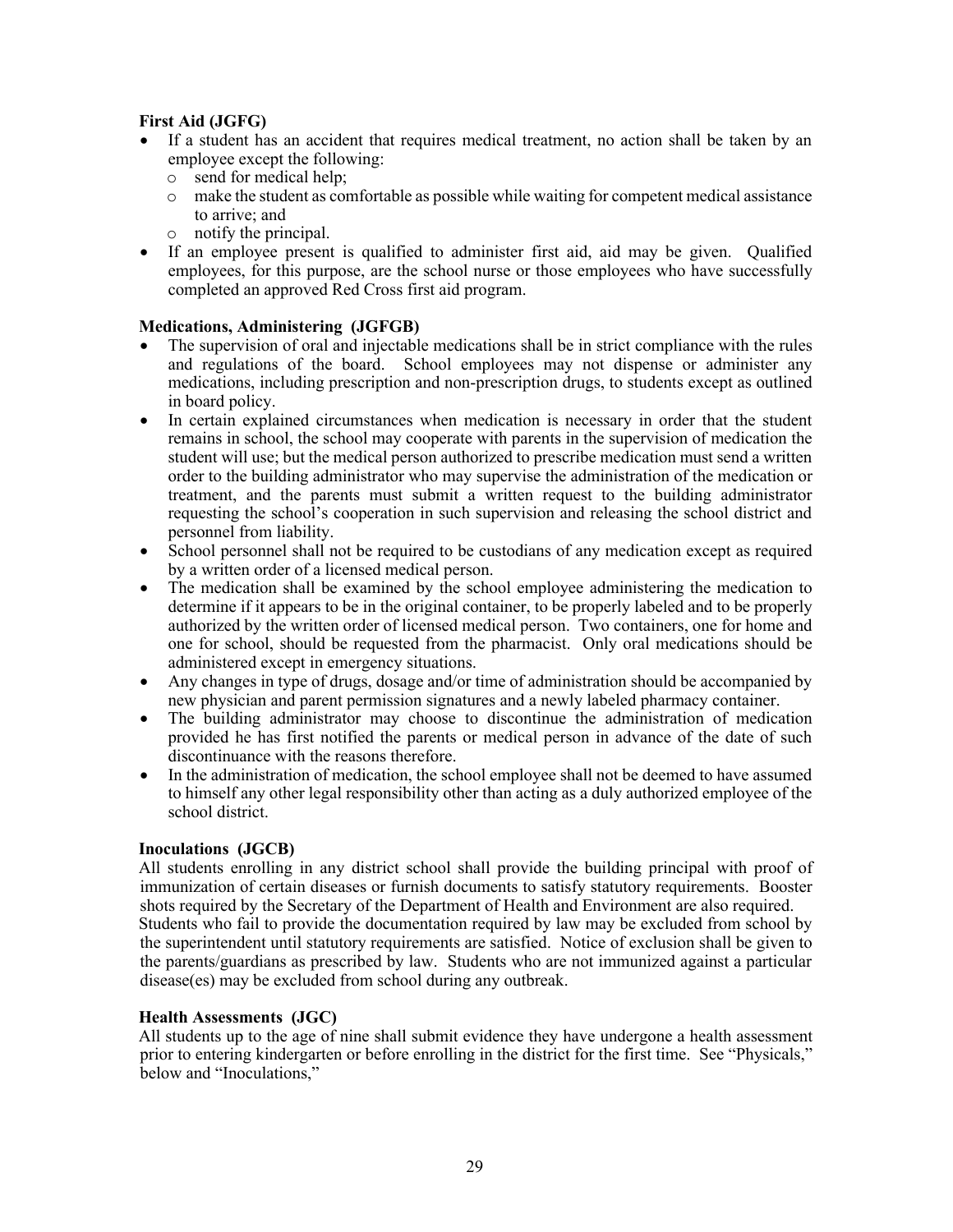### **Physicals**

Students participating in athletics must have a current Physical form on file as well as a Concussion & Head Injury release form on file before participating.

#### **Communicable Diseases (JGCC)**

- Any student noted by a physician or the school nurse as having a communicable disease may be required to withdraw from school for the duration of the illness. The student will be readmitted to regular classes upon termination of the illness, as authorized by the student's physician or as authorized by a health assessment team.
- The board reserves the right to require a written statement from the student's physician indicating the student is free from all symptoms of the disease.
- NOTE: Healthcare officials recommend students remain home for 24 hours after fever, diarrhea or vomiting without the use of fever reducing medications.

#### **Safety Drills (EBBE)**

Students shall be informed of emergency drill procedures at the beginning of each school year.

#### **Weather Emergencies (EBBD)**

- When the superintendent believes the safety of students is threatened by severe weather or other circumstances, parents and students shall be notified of school closings or cancellations by announcements made over radio/TV station(s).
- If an emergency occurs with less than one hour of warning time, the district will keep all students under school jurisdiction and supervision. Staff will remain on duty with the students during the emergency period. Parents may come to school and pick up their children. Students shall be released according to board policy for release of students during the school day. See "Release of Student During the School Day."

#### **Asbestos**

An asbestos management plan has been developed for the school district. A copy of the management plan is available from the USD 336 district office.

#### **GENERAL INFORMATION**

#### **Calendar**

A district calendar will be distributed at the beginning of the school year. You may also see a calendar online at http://www.holtonks.net/

#### **Lunch Regulations**

Holton High School allows seniors the privilege of having an open lunch. We would like parents/guardians and seniors to be aware of the following conditions:

- Seniors may leave the campus only during their assigned lunch period.
- Seniors are expected to return before the end of their lunch period and be to class on time. Attendance and tardy policies will apply as usual.
- Administrators may revoke the privilege as a disciplinary action for any reason they see appropriate.
- Only seniors are allowed an open lunch. All other grade levels must remain on campus during their lunch period.
- Holton High School and USD 336 are not responsible for any incidents/accidents a student might be involved in while off campus.
- Occasionally seniors may be required to remain on campus for special circumstances.

#### **Complaints about Policy (JCE, KN)**

Any student may file a complaint with the principal concerning a school rule or regulation if it applies to the student. The complaint shall be in writing, filed within 20 days following the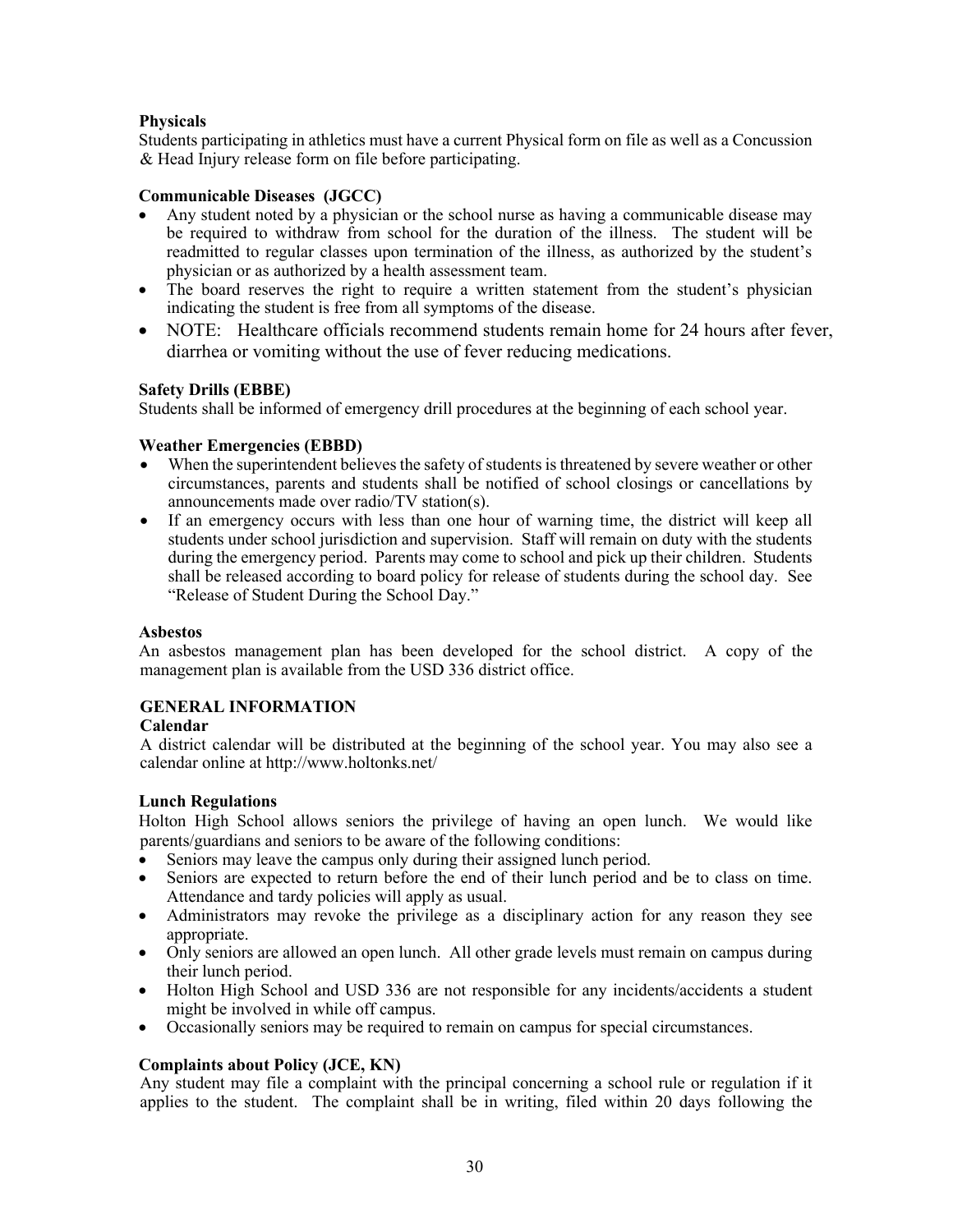application of the rule or regulation, and must specify the basis for the complaint. The principal shall investigate the complaint and inform the student of the resolution within 10 days after the complaint is filed.

**PROBLEM RESOLUTION:** The Board of Education, administration, teachers, and staff members, recognize that parents of students may have complaints regarding a teacher or staff member. In order to provide a process of handling such complaints which is fair to the board, administration, teachers, staff member, and parents the following procedure should be utilize. Meeting the best interest of the students will always be the desired outcome of any problem resolution step.

**Step 1**: The parents and/or students should meet with the teacher or staff member to discuss the conflict and alternatives in a professional, productive, civil manner. The goal is to seek understanding of what is causing the issue or hardship so a solution can be reached.

**Step 2**: If the meeting between the teacher, staff member, parent and/or student does not resolve the conflict, the parents should contact the building principal to initiate a meeting with the teacher, staff member, parent and/or student to resolve the conflict. This would be where both sides have an opportunity to present documents that can help the principal establish a timeline and may show where a policy was not followed, a handbook rule is incomplete and might need further clarification, or a syllabus was vague or misinterpreted. The principal will make and keep a copy of all documentation presented at this meeting and may have to recess to take some time to research the issue. Employee sanctions or discipline of other student sanctions or discipline will not be shared.

Step 3: If there is no resolution at Step 2, then any of the parties above may file a formal complaint with the superintendent of schools. A formal complaint form is in the District office or can be sent by email from district office staff but the form is not necessary to file a formal complaint. The superintendent will conduct an investigation into the matter utilizing the research done in step 2 and will utilize any new information brought to light by any of the parties that is relevant to the matter at hand. The superintendent will present his finding in writing in as much detail as allowed to all parties concerned but due to the nature of employee rights and potential FERPA rights, much may be redacted. The board of education will see the full complaint finding in the board of education's next scheduled executive session.

It is understood that parents may contact the administration or board members directly. When this occurs, every attempt will be made to handle the complaint through the process of steps listed above. Parents may pick up formal complaint forms in the district office if they deem it necessary to skip to Step three.

#### **Distribution of Materials (KI)**

Materials unrelated to the school's curriculum may not be distributed without prior consent of the principal.

# **Gifts (JL)**

#### **Student Gifts to Staff Members**

The giving of gifts between students and staff members is discouraged. Students shall be allowed to collect money or purchase gifts for faculty members with the principal's approval.

#### **Student Organization Gifts to the School**

- Student organizations, with prior approval of the organization sponsor and building principal, may donate a portion of the organization's funds to the district. These donations shall require prior board approval.
- A gift is defined as any donation, present or endowment in the form of cash, merchandise or personal favor.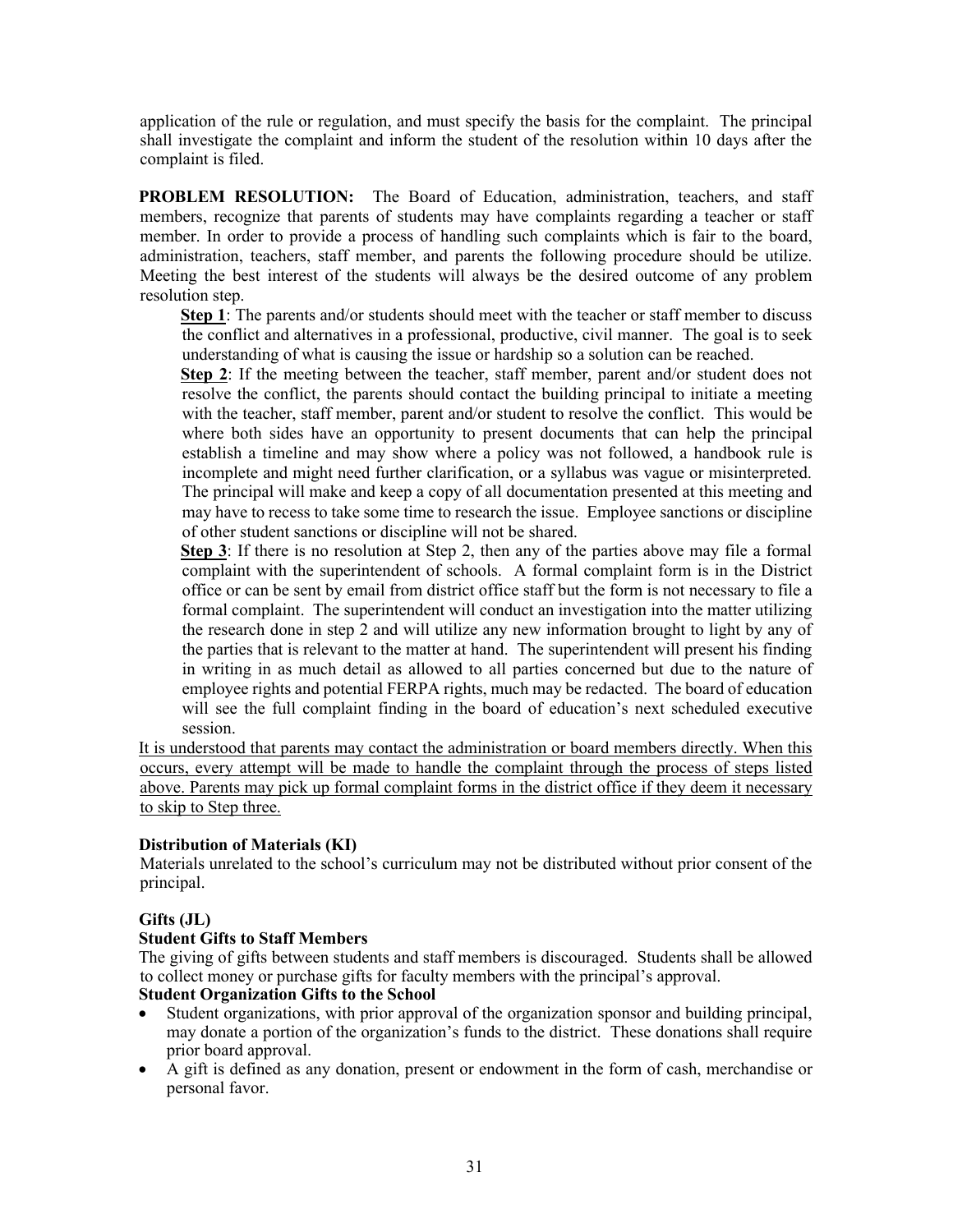• Any student organization gift to the district shall become district property when accepted by the board.

#### **Personal Property**

The district is not responsible for students' personal property and does not provide insurance on students' personal property. If a student's personal property is broken, damaged or stolen, repair or replacement is the student's responsibility.

## **Electronic Devices**

Each teacher in his or her classroom determines electronic device usage. Teachers may confiscate MP3 players, iPods, and other electronic devices. Cameras and any other device capable of making pictures are banned from bathrooms and locker rooms. Students shall not capture/record/video (via school or personal devices) another student, teacher, staff, or classroom without specific authorization.

## **Telephone Calls**

District telephones are for school business. Use of phones for personal business should be avoided except in case of an emergency. Use of phones for social calls is not permitted. High school students need to be responsible for their own actions and will be discouraged from calling for materials they have forgotten. Students may use the office phone whenever necessary for illness and emergency purposes**.** Students must have permission to use phones.

## **CELL PHONE POLICY**

- Cellular devices shall not disrupt the educational process. Cell phones use is allowed during passing periods and lunch. They are not allowed during the time classes are in session.
- Use of cell phones during school time will result in the confiscation of such cell phone until the end of that day and a 30-minute detention on the day of the infraction or a 60-minute detention to be served the following day.

#### **Hall Passes**

Students should not be in the halls during class periods unless accompanied by a teacher or unless they have a hall pass in their possession.

#### **Posters**

Posters, drawings or other materials must be approved by the principal for posting in the school. All unauthorized posting will be removed immediately and become the property of the school. Posters should be hung only on cement walls.

#### **PARKING**

East paved parking lot is for juniors and seniors. The gravel parking lot (NE Corner) of the school and the West paved parking lot is open for anyone to park. New York Street is reserved for Visitors and Staff parking. Students parking in the wrong areas or parking incorrectly may be assigned a detention or be fined by the STUCO.

#### **Visitors (KM)**

- Patrons and parents are encouraged to visit the district facilities. All visits shall be scheduled with the building principal.
- To ensure safety and security, all visitors must check in at the office before proceeding to contact any other person in the building or on the grounds.
- Students are not allowed to bring visitors to school. This includes family members and friends.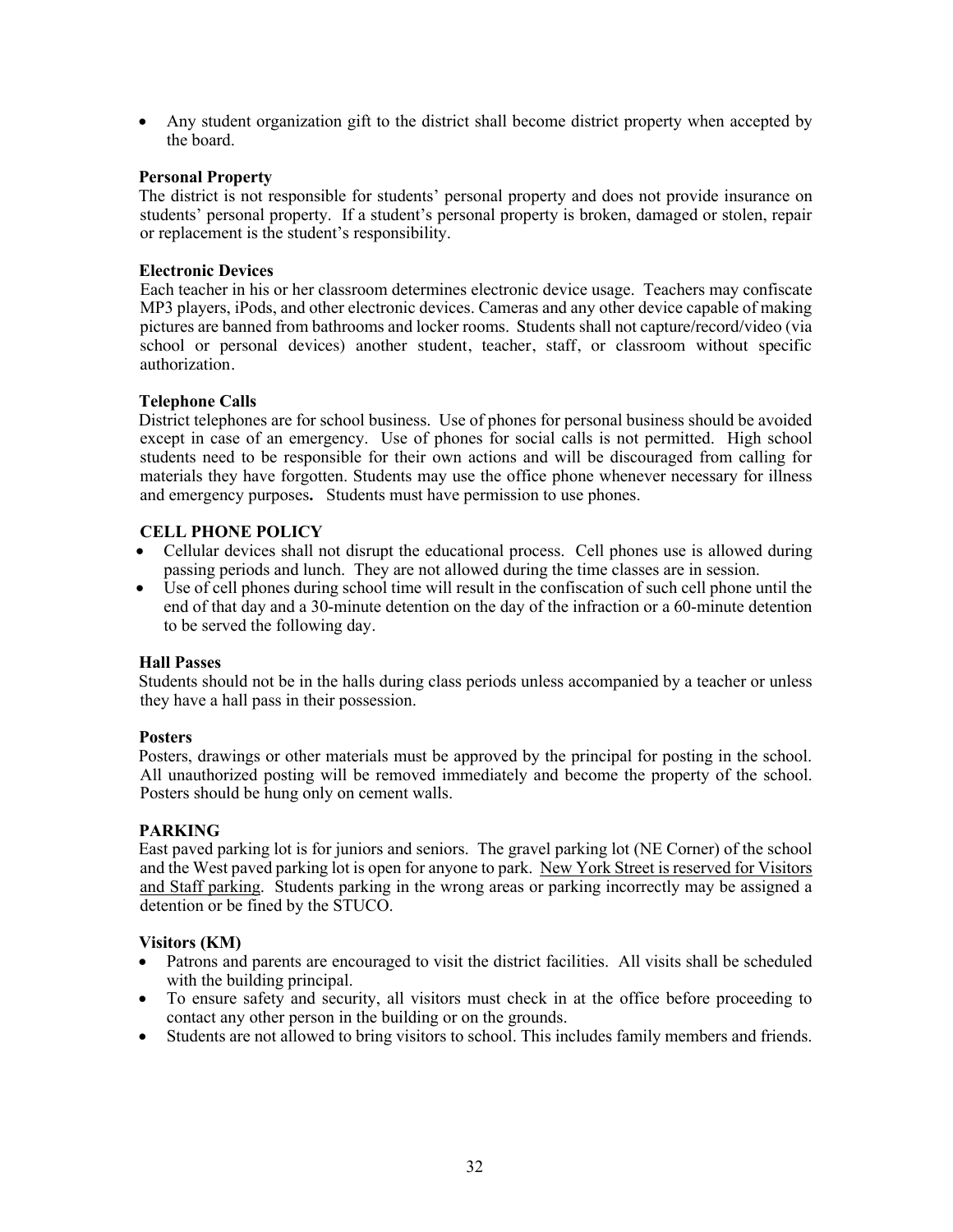# *School Property*

# **Building Opening and Closing Time**

- **Opening Time**: School begins at 8:00.Students living in town should plan to arrive at school at 7:50 a.m. Breakfast will be served beginning at approximately 7:30 a.m.
- **Closing Time:** School is dismissed at 3:00. Students are expected to clear the building and grounds unless under the supervision of a teacher or unless they have special permission to stay in the building.

# **TECHNOLOGY USE POLICY**

# **Appropriate Use of Technology Equipment and Supplies**

- Use of technology equipment and supplies (including cameras) is for the performance of official and approved assignments only. Use of district equipment or supplies for personal projects is prohibited without prior permission of the teacher. Students shall handle all school equipment and supplies carefully. Students shall be responsible for any damage they cause to school equipment or supplies.
- Students shall not waste technology resources, including printers and space on network and mail servers.
- Printers are for class related printing only, unless permission is obtained. A fee will be charged for non-classroom use of printers.

## **School Issued Devices - School Computers - Network Facilities**

- USD 336's network facilities, and school computers, including laptops are to be used in a responsible, efficient, and ethical manner in accordance with the philosophy of USD 336. Access to the USD 336 computer systems is a privilege, not a right. Students must acknowledge their understanding of this policy as well as the following guidelines. Failure to adhere to these standards may result in suspension or revocation of the offender's laptop and/or network privileges.
- Each student shall be provided with a laptop/iPad (device) computer to be used for school related assignments and classroom projects. Please note the following policies:
	- o Student users shall display appropriate conduct and courtesy and will respect the rights and privacy of others. Only school appropriate images shall be stored on or transmitted from USD 336 school computers and networks. Only appropriate language, which is not abusive, obscene, profane, or otherwise offensive will be used in all messages transmitted from USD 336 school computers and networks.
	- o Students shall not capture/record/video (via school or personal devices) another student, teacher, staff, or classroom without specific authorization.
	- o Student users shall only contact host sites that are considered by the staff and administration to be appropriate for school or instructional use. Under no circumstances shall students access pornographic websites.
	- o Technology devices must be stored and transported in the technology case issued with the computer.
	- o They may NOT be kept in regular book bags or backpacks, as damage to the screens or case can happen.
	- o Students must have school issued devices with them, never be left unattended. Staff will pick up and give unattended devices to the Office.
	- o School issued devices should not be left in extremely hot or cold locations (such as a vehicle). Devices left in locker rooms during class times or sports events are to be stored in the provided locations or locked in a locker.
	- o Students are not to deface their school issued devices in any way, for example, with stickers, whiteout, markers, etc.
	- Students and parents may be required to sign a computer loan agreement form related to the use and care of the school issued device.
	- o Students are responsible for any damage to the school issued device from misuse, including, but not limited to, damage caused by siblings, friends, or parents using the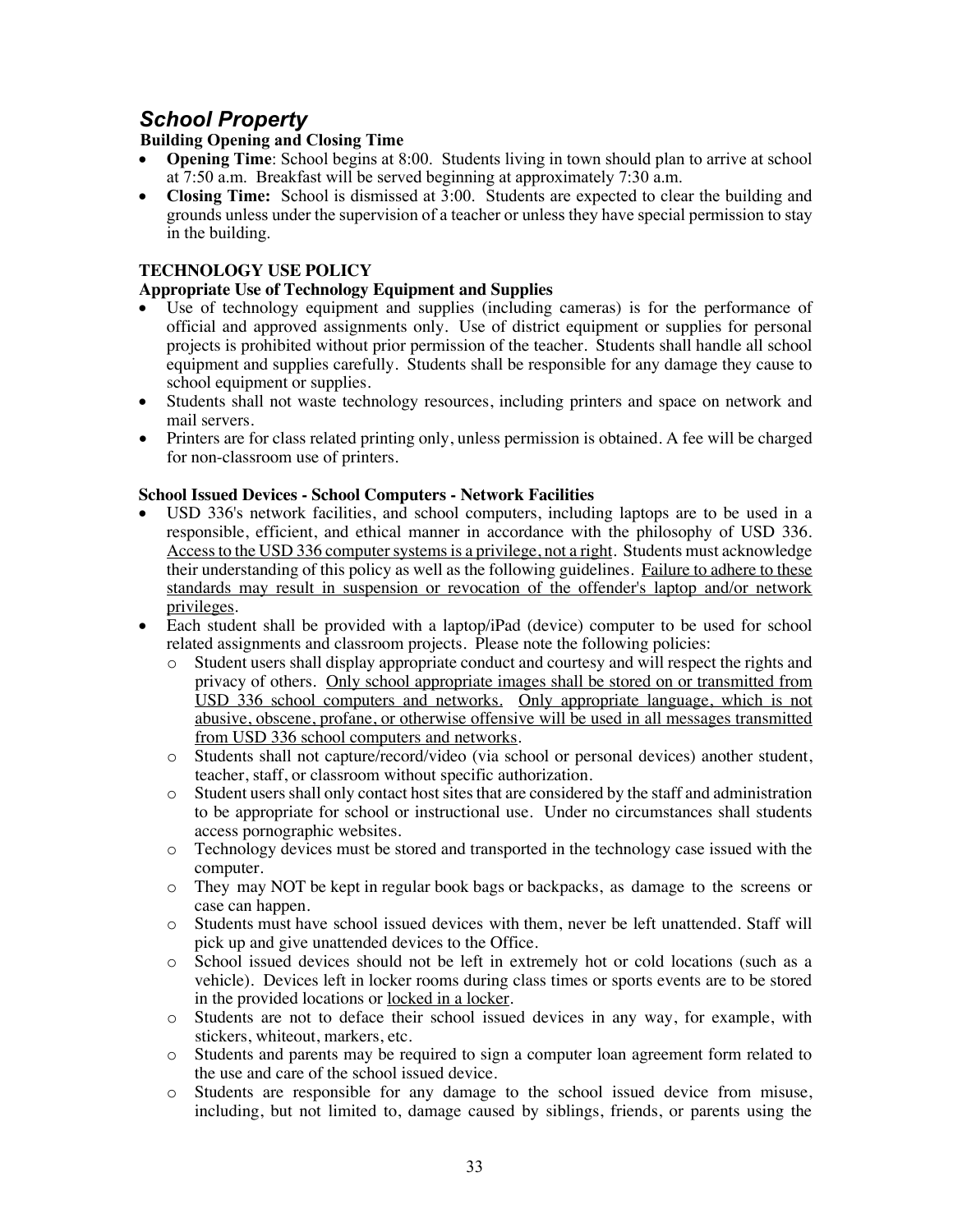laptop, improper storage or transport of the laptop, misplacement or theft of the laptop. Students are responsible to pay for lost or damaged adapters if the damage is from improper care of the adapter. Good common sense should be exhibited at all times with laptop care.

- o \*\*School Insurance requires situations of THEFT to be reported to Law Enforcement within 5 days. Otherwise the student is responsible for FULL replacement costs.
- o \*\*There is no Student Insurance premium and no deductible for student iPads. Note: Damaged screens caused by accidents may qualify for a 1X School Insurance claim with no deductible. All replacement iPads, cables and power bricks (must be properly labeled) will be purchased at student expense if damaged, lost or not identifiable with appropriate label or identification number. Estimated prices are: 1) New iPad which includes power brick and cable =  $$300; 2)$  Keyboard case =  $$130; 3)$  Power brick =  $$20; \& 4)$  Charging  $\text{cable} = $20.$
- o Each student will receive a Holton email address, which is to be used for all classroom related activities. Email and other forms of electronic communication are to be used in a responsible manner. Students may not use vulgar, derogatory, or obscene language. Students may not engage in personal attacks or harass others. Email is not guaranteed to be private.
- $\circ$  Use of the computer (including "Instant Messaging") for anything other than a teacherdirected or approved activity is prohibited during instructional time.
- o Internet computer games are prohibited during regular school hours, except as directed by a teacher for classroom instruction. Social networking sites, such as Facebook, while in school are also prohibited.
- o Students may use their own headphones to listen to music, etc., if they have permission from the instructor.
- o Students may not install, copy, change, or transfer any software or documentation provided by Holton schools, teachers, or another student. Students may not install unapproved hardware on district computers or make changes to software settings that support district hardware.
- o Students shall not write, produce, generate, copy, propagate, or attempt to introduce any computer code designed to self-replicate, or hinder the performance of any computer's memory, file system or software. Such software is often called a bug, virus, worm, Trojan Horse, or similar name.
- o Installation of peer-to-peer sharing programs is strictly forbidden. Using iTunes or similar programs to share music is also forbidden. Copyright laws must be respected. Questions related to what constitutes a copyright violation may be directed to an administrator, technology personnel, or media specialist.
- o Unlawful information may not be stored on any USD 336 district owned technology. This includes, but is not limited to, the downloading and storing of music files that violate copyright.
- o Files stored within the USD 336 district owned technology should be limited to those relating to formal school courses or activities. Games, commercial software or graphic files that are not for a school project or activity may not be stored on the USD 336 district owned technology.
- o Students shall not erase, change, rename, or make unusable anyone's computer files or programs.
- o Students shall not let other persons use his/her name, logon, password or files for any reason.
- o Students shall not use or try to discover another person's password, email, or other files.
- o Deliberate attempts to degrade the USD 336 network, to disrupt system performance, or to tamper with equipment will result in disciplinary action. Students shall not attempt to bypass the school filtering settings. These settings are part of Board policy in compliance with the Children's Internet Protection Act (CIPA).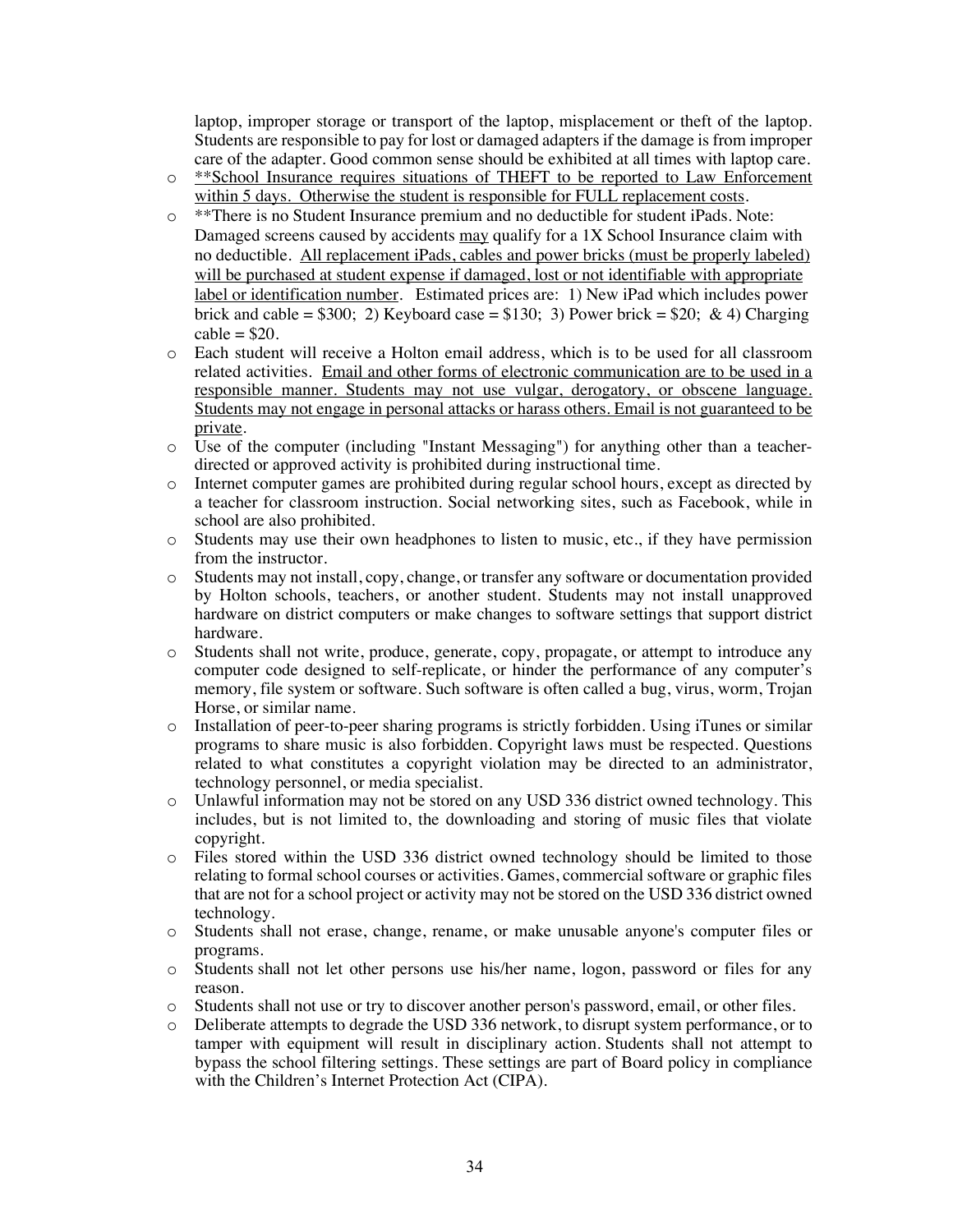- o All information on any school or district computer or networks is considered property of USD 336. Students have no expected right to privacy for any information created, stored, or used on any district system.
- o Administrators or appointed staff may monitor students working on computers, or student folders and information stored on school computers or network servers.
- o Personal technology devices, such as cell phones, iPads, and student owned laptops, etc., need to be approved by technology staff before they may access the school network. Technology staff reserve the right to refuse access.
- o Violation of technology policies is a serious offense, which will be addressed as indicated in the discipline plan. Administrators or appointed personnel also reserve the right to remove a student from the network, Internet, and or e-mail. They may also take away a student's laptop.

# **BUILDING USE POLICY**

## **Appropriate Use of Equipment and Supplies**

- Use of equipment and supplies is for the performance of official and approved assignments only. Use of district equipment or supplies for personal projects is prohibited without prior permission of the teacher.
- Students shall handle all school equipment and supplies carefully. Students shall be responsible for any damage they cause to school equipment or supplies.

#### **No Right to Privacy**

- Students shall have no expectation of privacy or restricted access to any information generated during the course of their work or entered in any district computers. Students waive any right to privacy in e-mail messages and consent to the access and disclosure of e-mail messages by authorized persons.
- Students shall only use passwords or other encoding or security mechanisms as assigned by the district computer system(s) administrator or other officials designated by the board. The use of a password does not affect the administration's right to monitor. All forms of electronic communications are monitored by the administration to ensure the systems are only being used for official purposes.

#### **Ownership**

Computer materials or devices created, as part of any assignment undertaken on school time shall be the property of the district.

#### **Internet**

Inappropriate use and/or transmission of any material in violation of any United States or state regulation, is prohibited. This includes, but is not limited to copyrighted material, threatening or obscene material, or material protected by a trade secret.

#### **Lockers (JCAB)**

- Lockers in the district schools shall be under the supervision of the building principal and assigned to the student to store necessary school materials and clothing.
- The combinations and/or keys to all locker locks shall be in the sole possession of the principal and stored in a place designed to guard against unauthorized access or use. The principal may search any locker at any time without notice to the student to whom the locker is assigned if there is reason to believe the locker contains matter prohibited by law or school regulations. Students may place locks on lockers with permission of the principal.

#### **Textbooks (IF)**

Textbook fees are paid at the beginning of the school year. All books are expected to be returned in good condition at the end of the school year. Lost textbooks or damaged textbooks will be charged to the student.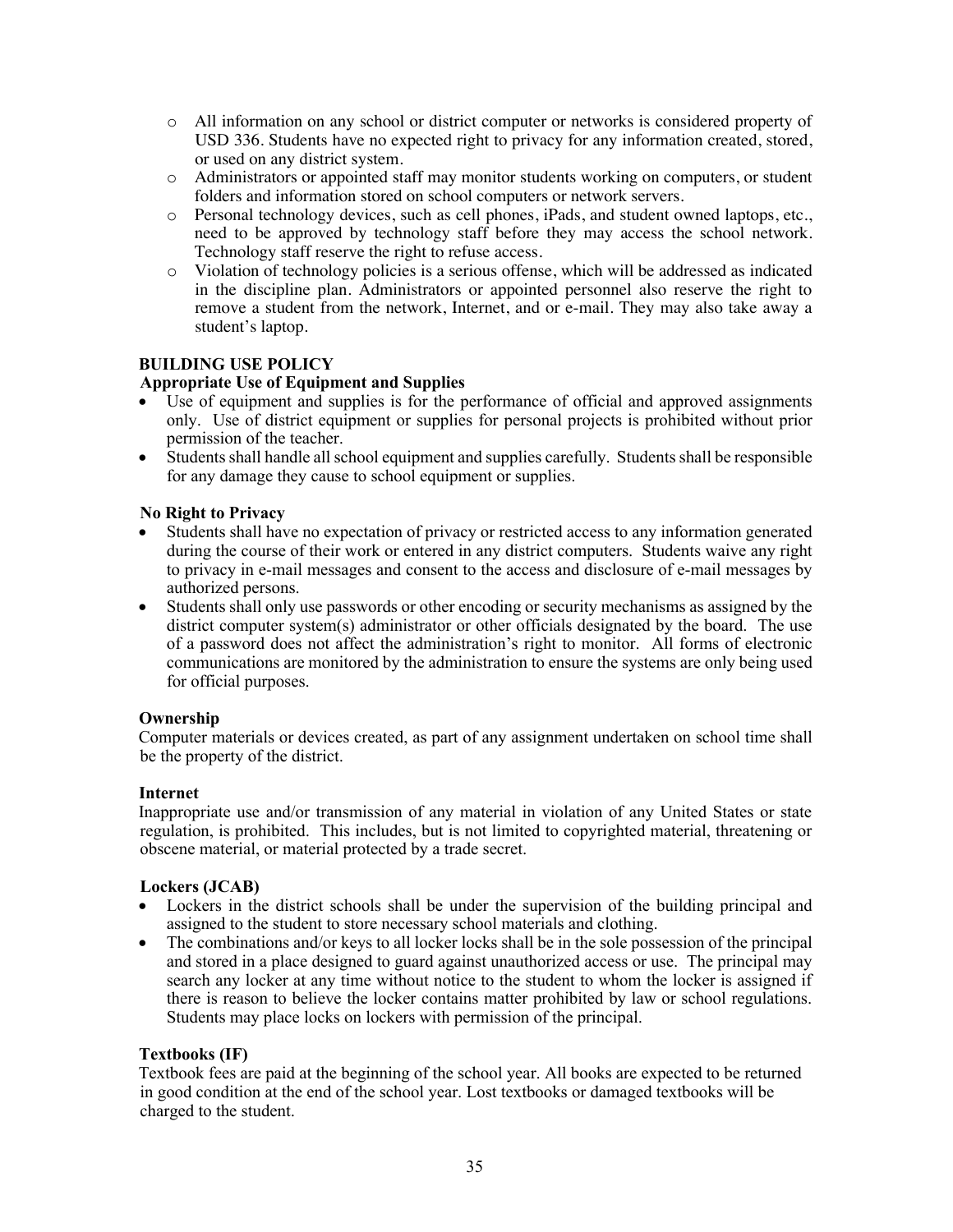# **STUDENT SERVICES**

### **Counselor (II)**

- Academic Counseling: Students are encouraged to talk with a school counselor, teachers and principals in order to learn about the curriculum, course offerings, promotion requirements, and other academic issues.
- Personal Counseling: The counselor is available to assist students with personal concerns. The counselor may make available information about community resources to address personal concerns. Students who wish to meet with the counselor should come to the office.

## **Library (IF)**

- Holton High School offers a very well-equipped media center that provides learning, supplemental, and recreational materials through books, magazines, computers, audiovisual materials, cameras, and other equipment.
- Students needing to make use of the library before and after school need to make arrangements with the librarian.
- There is a late fee charged for books not turned in on time. Any lost or damaged library item will be charged to the student.

## **Nurse**

The school nurse is available to students upon request. Come to the office to request a visit with the nurse.

## **Food Service (JGH)**

- Freshman/Sophomore/Junior Students will remain at the school through meal periods. (Only Seniors will have Open Lunch privileges.) Lunch will be eaten in the cafeteria. Lunch may be purchased from the lunch program or brought from home. Milk may be purchased to supplement lunches brought from home. No food is to leave the cafeteria area and students are expected to use good eating manners and behaviors.
- Free or reduced price meals shall be provided for students who qualify under state and federal rules and regulations. The eligibility forms, rules and regulations governing this program shall be provided by the administration to students or their parents.
- All high school students are eligible to eat breakfast at the Holton High School. Breakfast time begins at approximately 7:30 a.m.
- A text, email or phone call will be placed every Tuesday and Thursday when a student's meal balance goes below \$3.00. Parents and students will continue to be notified as long as the account is negative. A lunch letter is also mailed out once each month to those students with a negative balance.
- If payment of the negative balance is not received within 30 working days of the account going into the negative, the debt will be turned over to the superintendent or the superintendent's designee for collection in accordance with the board policy DP. If the debt is not paid prior to the end of the school year then the balance will be added onto enrollment fees for the following year. If the prior year negative account balance remains to be unpaid 60 days after enrollment, it shall be considered bad debt for the purposes of federal law concerning unpaid meal charges. At this time it will be turned over to a collection agency.
- All refunds of meal balances are handled at the district office. The district office must receive a request from the school building signed by the principal in order to process the refund. Refunds will only be made if a student is leaving the school district or at the end of the school year. Refunds of \$5.00 or less will only be refunded at the written request of a parent or guardian. A request must be received at Holton High School in the case that a student is graduating and the parent/legal guardian wishes the positive balance to be transferred to another family member in the district.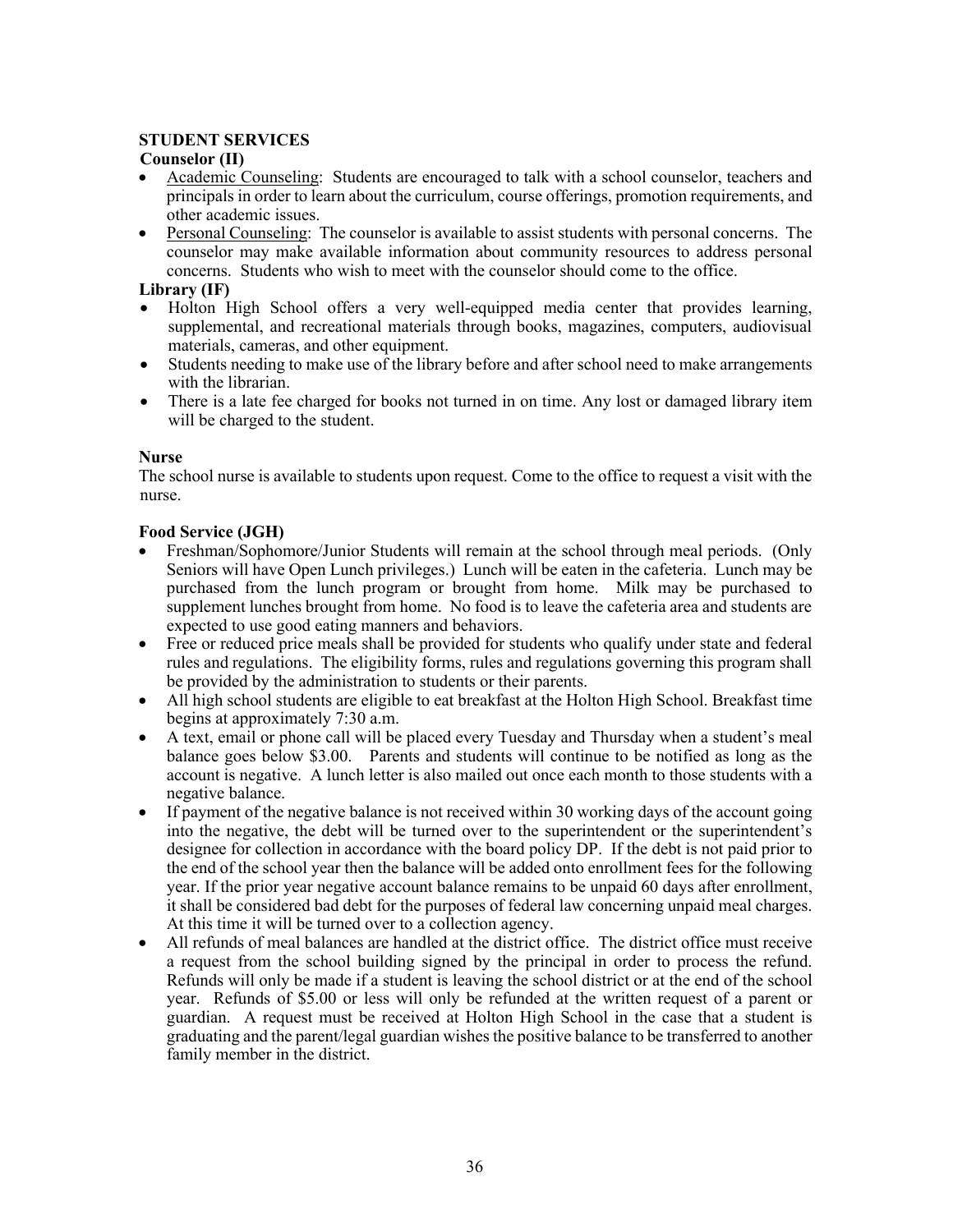# **CAREER READINESS TIME (CRT) GENERAL GUIDELINES**

Students are assigned to a grade level CRT each year. CRT is worth 1/4 credit - students are graded (see following grade requirements).

## **CRT Rules**

- 1. Career Readiness (Xello) and Social Emotional Learning (Character Strong) activities will be a required segment of this period.
- 2. Math  $\&$  Reading Interventions and Progress Monitoring will be a required segment of this period.
- 3. Behavior Expectations: No sleeping Arrive with material to work on and/or free reading (book, newspaper, magazine) - Make good use of time - No radios, headphones, electronic games, etc. without permission of instructor.
- 4. If a student needs to go to the library to get material to work on after the bell, a pass will be issued, but student will be assigned a tardy for not being in class prepared to work.
- 5. Refusing to work or do as CRT instructs will lead to a discipline referral.
- 6. Students should always first report to their assigned room for attendance. Student will not be allowed to leave to see another teacher without having permission from the teacher they wish to visit. Students should have a pass to be in the hallway.
- 7. Students reporting to the library must be doing school related work.
- 8. An unexcused absence from CRT will be treated the same as one from any other class.
- 9. Failing CRT students may result in referral to the counselor and/or an administrator and possible removal from the current CRT to a more restrictive environment.
- 10. CRT will be used for scheduling of school activities, school improvement activities, college recruiters, etc.

#### **CRT Grade**

Students will receive a grade for CRT. Grades will be based on the student's appropriate use of time and adherence to CRT rules. This grade is being assigned to communicate more effectively with parents and appropriate support personnel. The grade will appear on the student's grade card. A student can earn a full credit over four years by passing CRT.

#### **SIT (Student Improvement Team)**

- The SIT is a group of caring teachers, staff and administrators that meet on a regular basis to determine needs, effective interventions and a course of action on behalf of referred students. The team continuously monitors students' progress.
- The Student Improvement Team process is designed to provide prompt, individualized support to students. It allows schools to focus and connect resources for students experiencing academic or behavioral difficulties, and seeks to create a meaningful process to connect students with the appropriate resources.

#### **TUTOR PROGRAM**

The tutor class was created to assist students who need additional help, study skills and class time to work on assignments. Enrollment is closed and only qualified students will be enrolled. Students who are enrolled in this class are expected to meet all requirements established by the tutor instructor and classroom teachers. Students who fail to meet these obligations will be removed from the tutor program.

- Enrollment will be based on the following criteria:
	- 1. A student failed two classes from the previous semester.
	- 2. A student who is failing or nearly failing a course or struggling in some other way may be referred to the tutor program, through the SIT, by the teacher of that course or parent/student request -- their enrollment into the program would not be automatic; it would have to be approved by the SIT.
	- 3. A student enrolled in tutor class will also spend a minimum of 15 minutes working on study skills. The tutor will provide the lessons.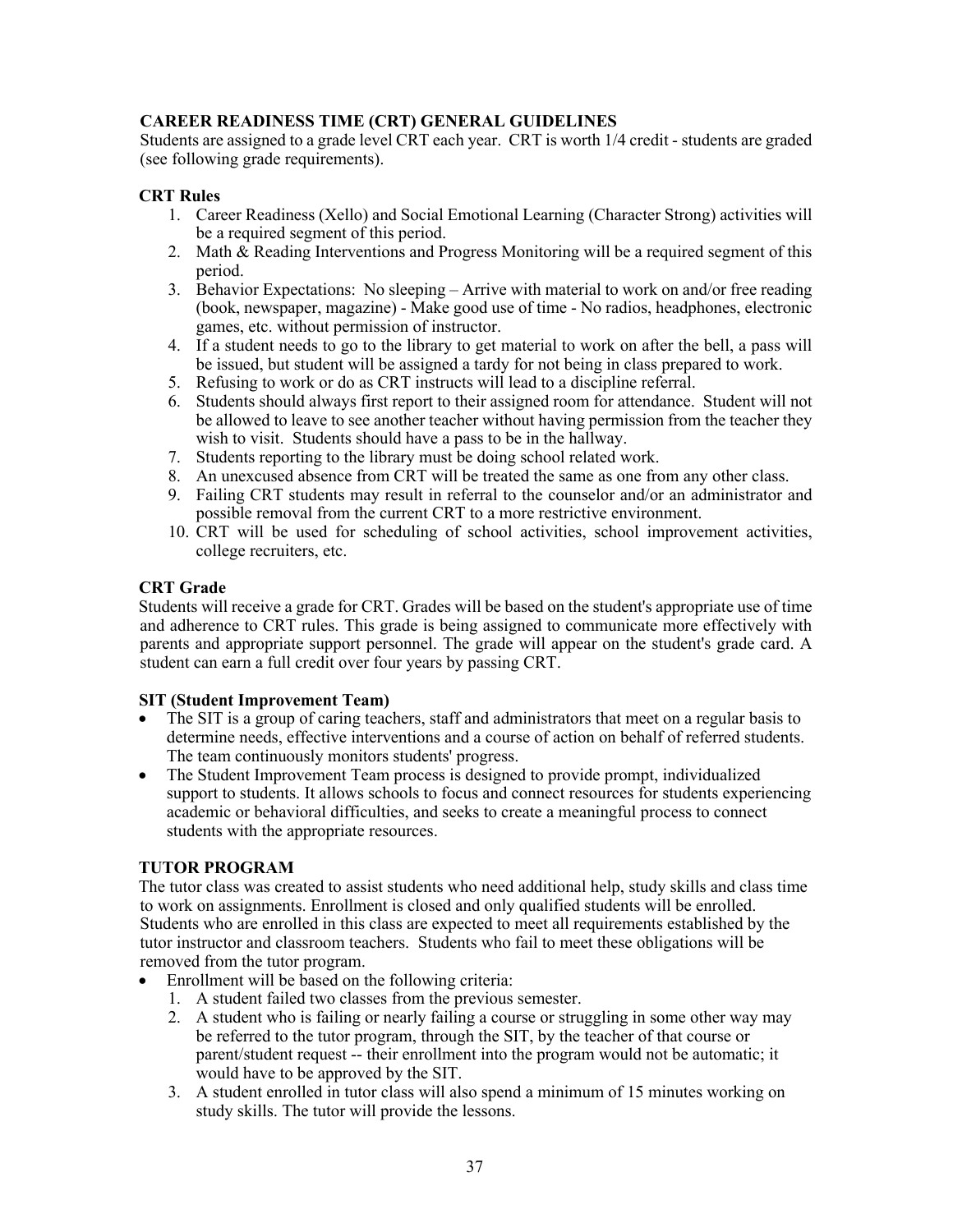- 4. A student who qualifies for Special Education will not qualify for the tutor program.
- 5. A student who continues to struggle in the tutor class may be evaluated by the SIT for additional help.

#### **IDEA PROBLEM SOLVING STRATEGY**

**I**dentify the problem.

- Read the problem carefully.
- Explore what the problem is about.
- Identify what information is given.
- Identify what you are asked to find.

**D**evelop the plan.

- Choose a strategy:
- o Write an equation
- o Look for a pattern
- o Solve a simpler problem
- o Act it out
- o Guess and check
- o Draw a diagram
- o Make a table or chart
- o Work backwards
- o Research

**E**xecute the plan.

- Use the strategy you chose to solve the problem.
	- o Show your work.
	- o Label if needed.

# **A**nalyze the results.

- Check your answer within the context of the original problem.
	- o Does it make sense?
	- o Does it fit the problem?
	- o Did I leave anything out?
	- o Report & explain your response.

# **SIX-TRAIT WRITING MODEL**

- **Ideas and Content**: My message is clear, focused and interesting. It includes specific details to enrich the theme or story line or to enhance idea development.
- **Organization**: My writing has an order, structure, or presentation, which is compelling and enhances the central idea.
- **Word Choice**: My words convey the intended message in an interesting, precise, natural way.
- **Voice**: My writing speaks to the reader in an individualistic, expressive, engaging way.
- **Fluency**: My sentences are well built, with consistently strong and varied structure that makes oral reading easy and enjoyable
- **Conventions**: My writing is mechanically correct. It has been edited and proofread.

# **EMERGENCY SAFETY INTERVENTIONS (SEE GAO, JRB, JQ, & KN) GAAF**

- The board of education is committed to limiting the use of Emergency Safety Interventions ("ESI"), such as seclusion and restraint, with all students. Seclusion and restraint shall be used only when a student's conduct necessitates the use of an emergency safety intervention as defined below.
- The board of education encourages all employees to utilize other behavioral management tools, including prevention techniques, de-escalation techniques, and positive behavioral intervention strategies.
- This policy shall be made available on the district website with links to the policy available on any individual school pages. In addition, this policy shall be included in at least one of the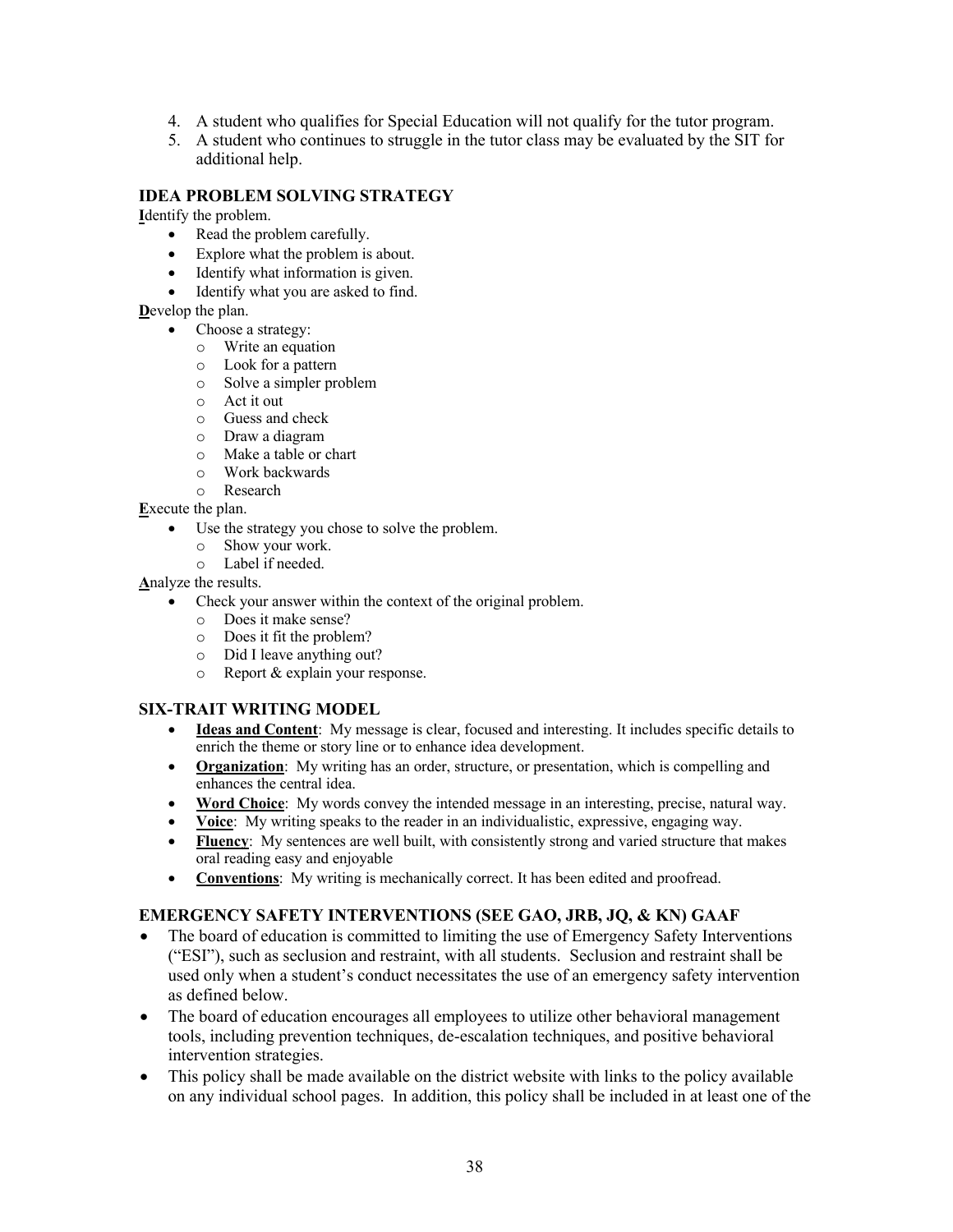following: each school's code of conduct, school safety plan, or student handbook. Notice of the online availability of this policy shall be provided to parents during enrollment each year. Definitions (See K.A.R. 91-42-1)

- "Campus police officer" means a school security officer designated by the board of education of any school district pursuant to K.S.A. 72-8222, and amendments thereto.
- "Chemical Restraint" means the use of medication to control a student's violent physical behavior or restrict a student's freedom of movement.
- "Emergency Safety Intervention" is the use of seclusion or physical restraint, but does not include physical escort or the use of time-out.
- "Incident" means each occurrence of the use of an emergency safety intervention.
- "Law enforcement officer" and "police officer" mean a full-time or part-time salaried officer or employee of the state, a county, or a city, whose duties include the prevention or detection of crime and the enforcement of criminal or traffic law of this state or any Kansas municipality. This term includes a campus police officer.
- "Legitimate law enforcement purpose" means a goal within the lawful authority of an officer that is to be achieved through methods or conduct condoned by the officer's appointing authority.
- "Mechanical Restraint" means any device or object used to limit a student's movement.
- "Parent" means: (1) a natural parent; (2) an adoptive parent; (3) a person acting as a parent as defined in K.S.A. 72-1046(b)(2), and amendments thereto; (4) a legal guardian; (5) an education advocate for a student with an exceptionality; (6) a foster parent, unless the student is a child with an exceptionality; or (7) a student who has reached the age of majority or is an emancipated minor.
- "Physical Escort" means the temporary touching or holding the hand, wrist, arm, shoulder, or back of a student who is acting out for the purpose of inducing the student to walk to a safe location.
- "Physical Restraint" means bodily force used to substantially limit a student's movement, except that consensual, solicited, or unintentional contact and contact to provide comfort, assistance, or instruction shall not be deemed to be physical restraint.
- "School resource officer" means a law enforcement officer or police officer employed by a local law enforcement agency who is assigned to a district through an agreement between the local law enforcement agency and the district.
- "School security officer" means a person who is employed by the board of education of any school district for the purpose of aiding and supplementing state and local law enforcement agencies in which the school district is located, but is not a law enforcement officer or police officer.
- "Seclusion" means placement of a student in a location where all of the the following conditions are met: (1) the student is placed in an enclosed area by school personnel; (2) the student is purposefully isolated from adults and peers; and (3) the student is prevented from leaving, or reasonably believes that he/she will be prevented from leaving, the enclosed area.
- "Time-out" means a behavioral intervention in which a student is temporarily removed from a learning activity without being secluded.

Prohibited Types of Restraint

- All staff members are prohibited from engaging in the following actions with all students:
	- Using face-down (prone) physical restraint;
	- Using face-up (supine) physical restraint;
	- Using physical restraint that obstructs the student's airway;
	- Using physical restraint that impacts a student's primary mode of communication;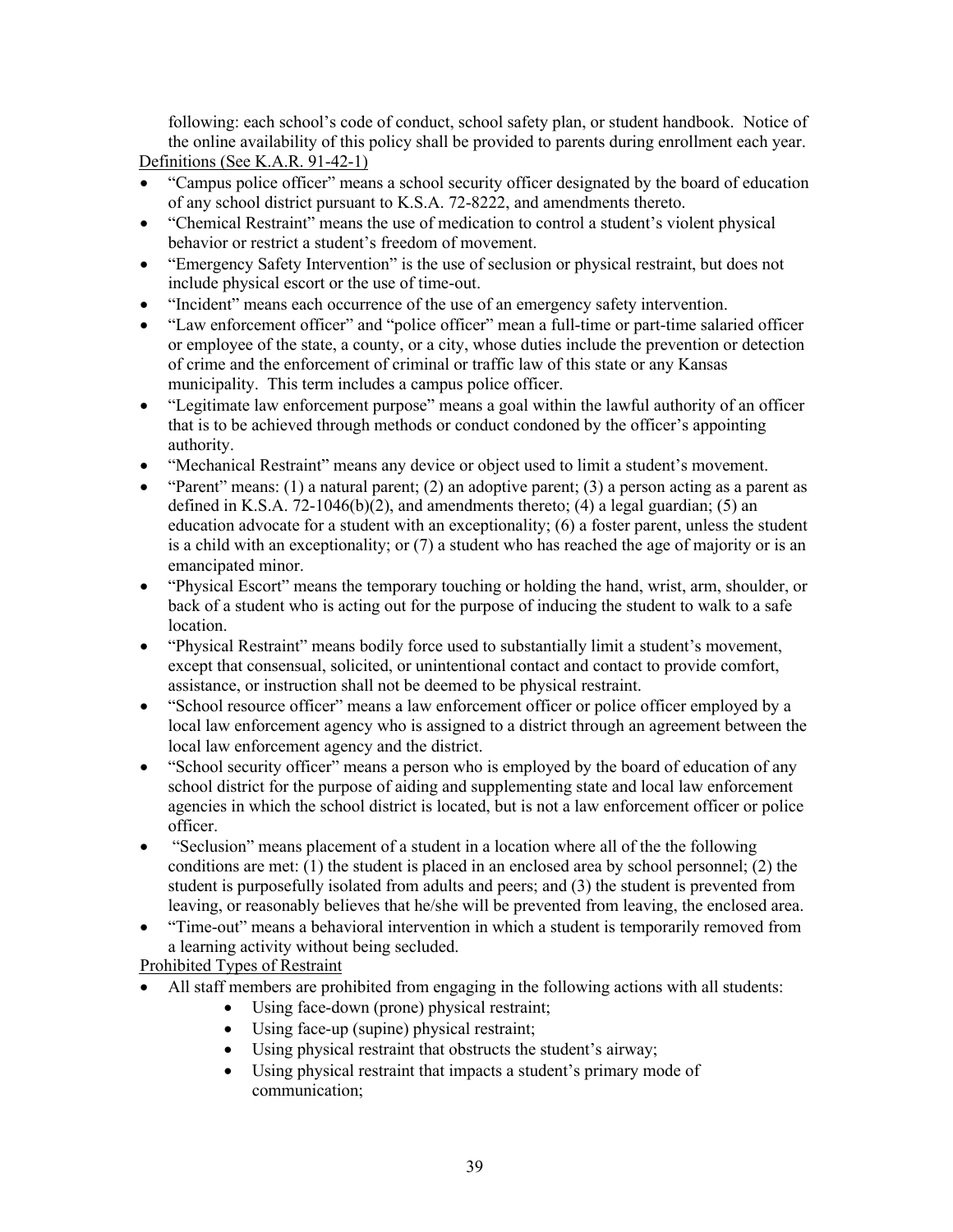- Using chemical restraint, except as prescribed treatments for a students medical or psychiatric condition by a person appropriately licensed to issue such treatments; and
- Use of mechanical restraint, except:
	- o Protective or stabilizing devices required by law or used in accordance with an order from a person appropriately licensed to issue the order for the device;
	- o Any device used by a certified law enforcement officers to carry out law enforcement duties; or
	- o Seatbelts and other safety equipment used to secure students during transportation.

## Documentation

- The principal or designee shall notify the parent the same day as an incident. Documentation of the ESI used shall be completed and provided to the student's parent no later than the school day following the day of the incident.
- Except as specified with regard to law enforcement or school resource officer use of emergency safety interventions, each building shall maintain documentation of any time ESI is used with a student. Such documentation must include all of the following:
	- Date and time of the ESI,
	- Type of ESI,
	- Length of time the ESI was used,
	- School personnel who participated in or supervised the ESI,
	- Whether the student had an individualized education program at the time of the incident,
	- Whether the student had a section 504 plan at the time of the incident, and whether the student had a behavior intervention plan at the time of the incident.
- All such documentation shall be provided to the building principal, who shall be responsible for providing copies of such documentation to the superintendent or the superintendent's designee on at least a biannual basis. At least once per school year, each building principal or designee shall review the documentation of ESI incidents with appropriate staff members to consider the appropriateness of the use of ESI in those instances.

# Local Dispute Resolution Process

- The board of education encourages parents to attempt to resolve issues relating to the use of ESI informally with the building principal and/or the superintendent before filing a formal complaint with the board. Once an informal complaint is received, the administrator handling such complaint shall investigate such matter, as deemed appropriate by the administrator. In the event that the complaint is resolved informally, the administrator must provide a written report of the informal resolution to the superintendent and the parents and retain a copy of the report at the school. The superintendent will share the informal resolution with the board of education and provide a copy to the state department of education.
- If the issues are not resolved informally with the building principal and/or the superintendent, the parents may submit a formal written complaint to the board of education by providing a copy of the complaint to the clerk of the board and the superintendent within thirty (30) days after the parent is informed of the incident.
- Upon receipt of a formal written complaint, the board president shall assign an investigator to review the complaint and report findings to the board as a whole. Such investigator may be a board member, a school administrator selected by the board, or a board attorney. Such investigator shall be informed of the obligation to maintain confidentiality of student records and shall report the findings and recommended corrective action, if any, to the board in executive session.